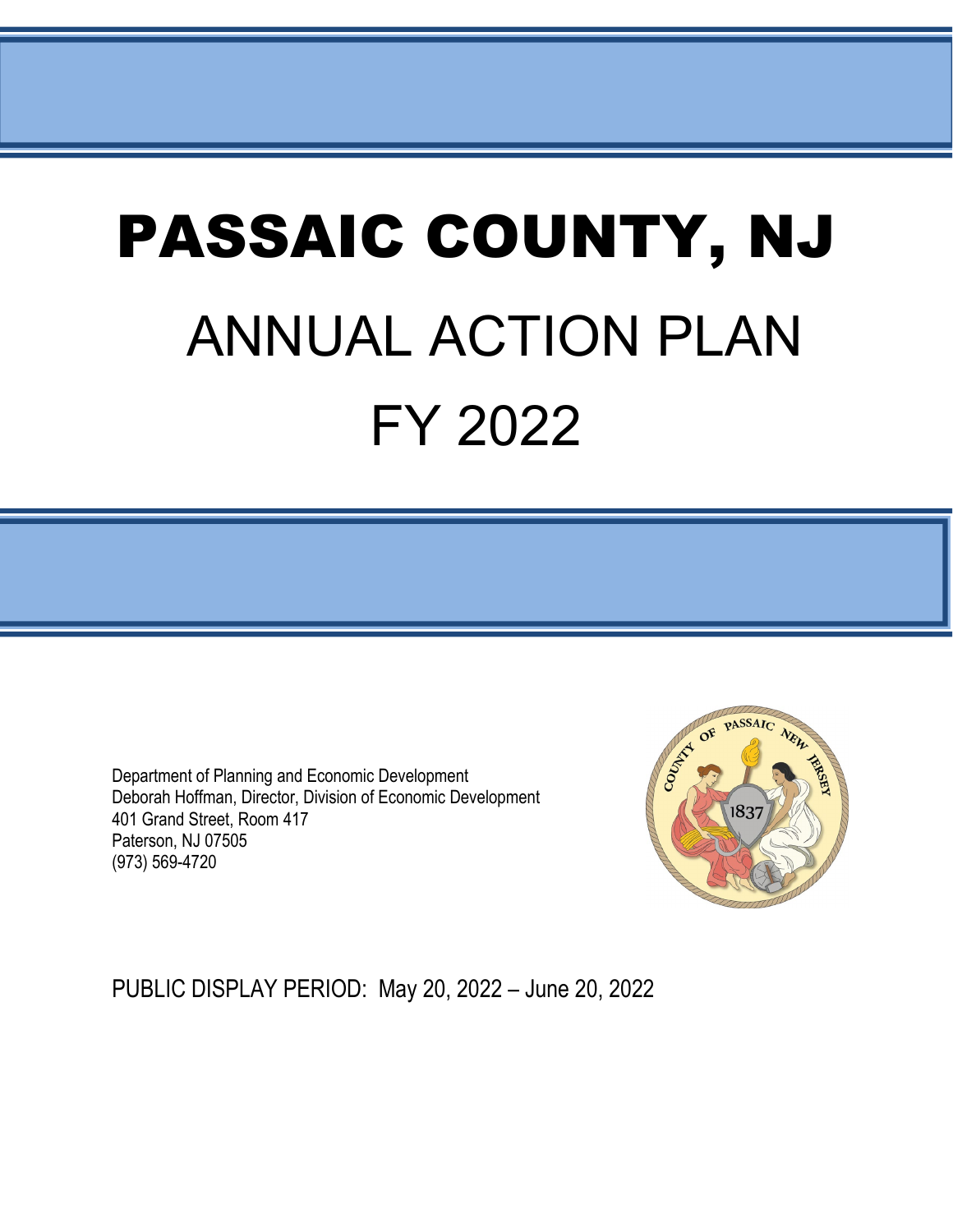# TABLE OF CONTENTS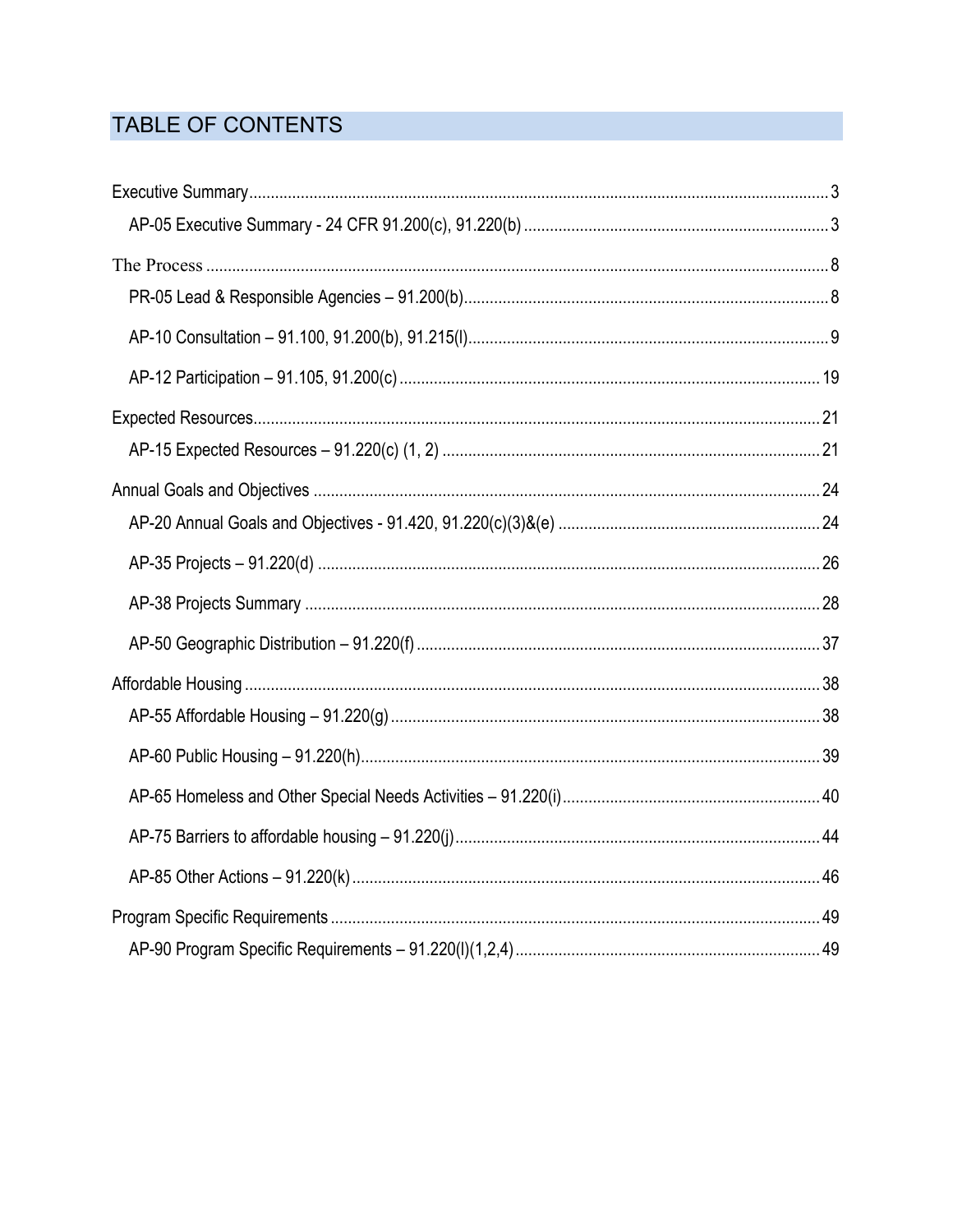# Executive Summary

### <span id="page-2-1"></span><span id="page-2-0"></span>AP-05 Executive Summary - 24 CFR 91.200(c), 91.220(b)

### 1. Introduction

Passaic County receives funding annually from the U.S. Department of Housing and Urban Development under the Community Development Block Grant (CDBG) Program. The Department of Planning and Economic Development is the County's designated department responsible for the federal grant program. One of the requirements for receiving these funds is the development of a five-year Consolidated Plan for Housing and Community Development (CP) to provide policy direction for the next five years of funding decisions. In general, the CP is guided by three overarching goals that are applied according to a community's needs. The goals are:

- To provide decent housing by preserving the affordable housing stock, increasing the availability of affordable housing, reducing discriminatory barriers, increasing the supply of supportive housing for those with special needs and transitioning homeless persons and families into housing.
- To provide a suitable living environment through safer, more livable neighborhoods, greater integration of low- and moderate- income residents throughout the cities, increased housing opportunities and reinvestment in deteriorating neighborhoods.
- To expand economic opportunities through more jobs paying self-sufficient wages, homeownership opportunities, development activities that promote long-term community viability and the empowerment of low- and moderate-income persons to achieve self-sufficiency.

The County prepared a new Five Year Consolidated Plan for FY 2018-2022. This plan is the basis for the allocation of priorities and actions for FY 2022. The federal funding resource for implementation of the plan is the Community Development Block Grant (CDBG) Program. The main objective of this program is to develop viable urban communities by providing decent housing, a suitable living environment, and economic opportunities, principally for persons of low and moderate-income levels. Funds can be used for a wide array of activities, including: rehabilitation of public facilities and infrastructure, removal of architectural barriers, public services, rehabilitation of housing, commercial or industrial buildings and loans or grants to businesses.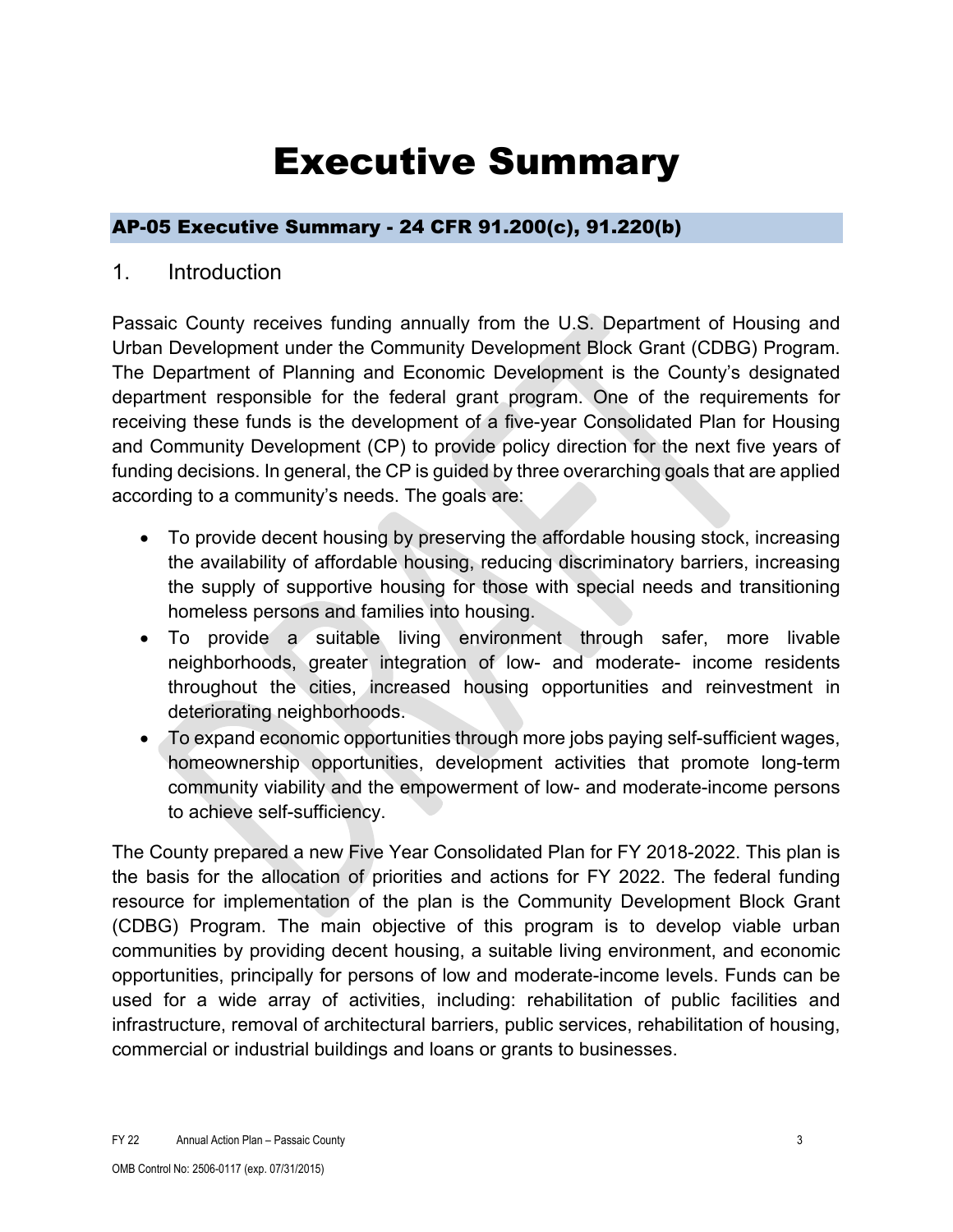### 2. Summarize the objectives and outcomes identified in the Plan

In 2018, the County prepared a five-year plan for the fiscal years 2018 to 2022. This is the final annual plan that will implement the goals and objectives outlined in that plan.

| <b>Goal Name</b>                              | <b>Description</b>                                                                                                                                                                                                                                                        |
|-----------------------------------------------|---------------------------------------------------------------------------------------------------------------------------------------------------------------------------------------------------------------------------------------------------------------------------|
| <b>Affordable Housing</b>                     | Creation/preservation of affordable housing including<br>housing rehabilitation assistance and<br>preservation/expansion of homeless facilities.                                                                                                                          |
| <b>Public Facility</b><br><b>Improvements</b> | Improvements to public facilities that serve low- and<br>moderate-income clientele and/or are located in low-<br>and moderate-income areas and demolition of vacant<br>structures that pose a risk to the health and safety of<br>residents in any area of the community. |
| <b>Infrastructure</b><br><b>Improvements</b>  | Improvements to public infrastructure that serve low-<br>and moderate-income residents and/or are located in<br>low- and moderate-income areas.                                                                                                                           |
| <b>Public Services</b>                        | Provision of public services to low- and moderate-<br>income clientele.                                                                                                                                                                                                   |
| <b>Homelessness</b>                           | Support the efforts of the PCICH to reduce the<br>incidence of homelessness and reduce the length of<br>time persons experience homelessness.                                                                                                                             |
| <b>Planning and</b><br><b>Administration</b>  | Administration and planning conducted to operate the<br>CDBG program successfully.                                                                                                                                                                                        |

During FY 2022, the County will use CDBG funds for activities in support of the goals for public facilities, infrastructure, public services, affordable housing, and planning and administration.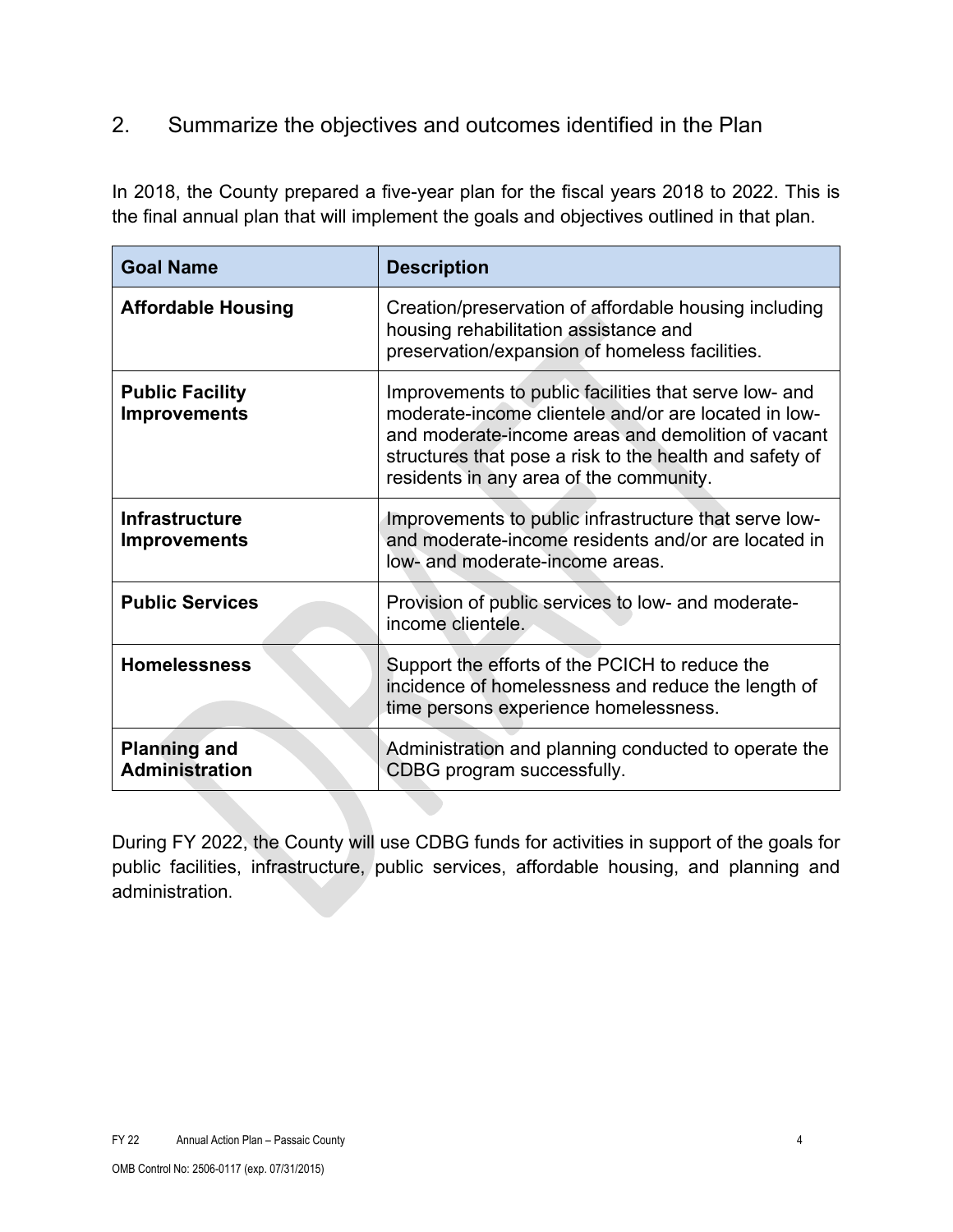### 3. Evaluation of past performance

Passaic County is currently administering the FY 2021 grant program. The current program year runs from September 1, 2021 to August 31, 2022. The Comprehensive Annual Performance and Evaluation Report (CAPER) for this year will be available for public review during December, 2022. The last CAPER, for FY 2020, covered the period through from September 1, 2020 to August 31, 2021.

Passaic County received a \$914,302 CDBG award in FY 2020. Funds were allocated to public facility improvements, street improvements, handicap barrier removal projects, water and sanitary sewer improvements, public services and administration. Projects completed during FY 2020 include:

- Borough of Bloomingdale FY 2018 Waterlines on 1st and 2nd Streets (multi-year)
- Borough of Haledon FY 2018 John Ryle Ave Improvements
- Borough of Pompton Lakes FY 2018 Pompton Lakes Curb Ramps
- Township of Little Falls FY 2017 Street improvements Micklejohn **Street**
- Borough of Prospect Park FY 2019– Street Improvements 10th Street
- Borough of Totowa FY 2019- Sewer lining along Boyle Ave.
- Township of West Milford FY 2017 Handicap Access to Recreation Center (multi-year funded)
- Borough of Hawthorne FY 2019 Curb Ramps

During FY 2021, Passaic County received \$891,398 and funded ten municipal projects and two public service projects. It continued administering CDBG-CV funds from the CARES Act to prevent, prepare for, and respond to the spread of COVID-19. Funded activities include disinfecting services, distribution of personal protective equipment, meal delivery services, and a study to gather data and develop an emergency response plan to COVID-19. The \$881,057 from CDBG-CV3 was initially intended to fund wrap-around services to support the Department of Human Services program: Impact Passaic-Housing Security Initiative. This project was cancelled and other funds were utilized to provide services and rental assistance to households at risk of eviction. The County amended its 2021 Annual Action Plan to utilize \$312,240 of CV-3 funds to fund three activities that serve residents of the 12 participating municipalities of the urban county. These activities include:

- CASA's Neighborhood Assistance Program: \$111,768
- Oasis Meals Program: \$100,472
- Northeast New Jersey Legal Services: \$100,000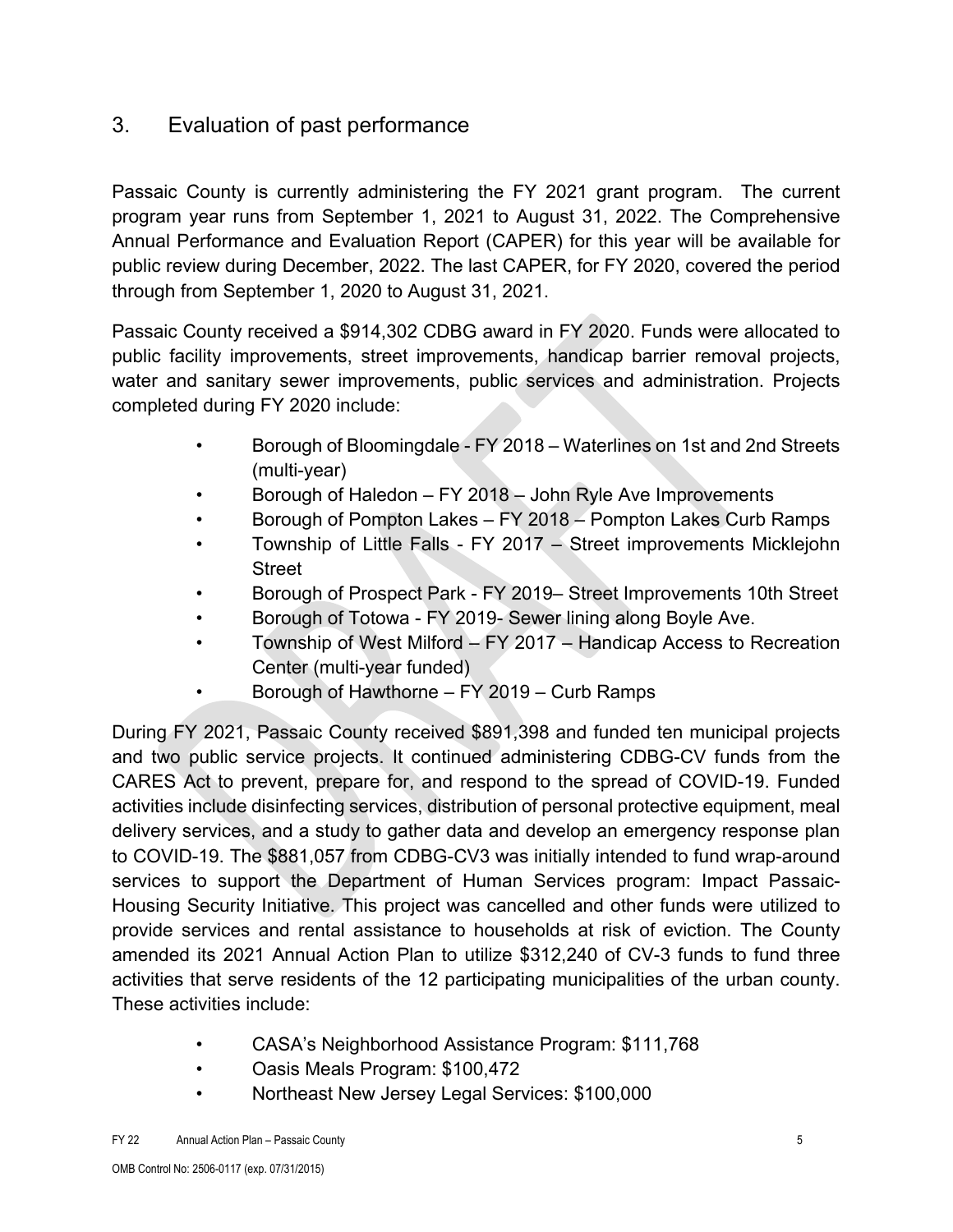The County's Continuum of Care (Paterson/Passaic County CoC) utilizes McKinney-Vento funds from HUD to support permanent supportive housing, the Homeless Management Information System and a Rapid Re-housing program. The Passaic County CoC submitted its 2021 funding application and priority listing in advance of the November 16, 2021 competition deadline.

### 4. Summary of Citizen Participation Process and consultation process

The Passaic County CDBG program includes outreach to municipalities and organizations as described in full in the Annual Plan. Such outreach included:

- 1. Informing the municipalities and organizations of the availability of funds, application deadline, and first public hearing date. The County sends letters to every municipality in the Urban County as well as approximately 30 agencies and the CoC to provide an opportunity for participation. Letters and emails were sent out in early December 2021.
- 2. A hybrid (virtual and in-person attendance options) first public meeting was held on February 11, 2022. The hearing was advertised in two local newspapers and in a Spanish language publication, El Especialito; and a blast email reminded interested parties of the hearing. Thirty-one individuals representing municipalities and service organizations attended the public hearing.
- 3. The CDBG FY 2022 Action Plan was disseminated by email to all the participating jurisdictions, HUD entitlements within Passaic County (Clifton, Passaic, Paterson, and Wayne), and organizations that represent low- and moderate-income persons and those with limited English proficiency. The second public hearing announcement was included in this communication. This mailing included distribution to:
- Passaic County Department of Human Services
- Passaic County Interagency Council on Homelessness
- Catholic Family and Community Services, 24 DeGrasse Street, Paterson, NJ 07505
- NewBridge Services, 105 Hamburg Turnpike, Pompton Lakes, NJ 07442
- Home Care Options, 783 Riverview Dr. Box 287 Totowa NJ 07511-0287
- CASA, 415 Hamburg Turnpike, Suite B-1, Wayne, NJ 07470
- The Twelve (12) Participating municipalities in the Urban County were also notified and a request was made to post the public notice announcing the availability of the CDBG FY 2022 Action Plan and to post the public notice on their web sites.

The second public hearing announcement was included in this communication. The Action Plan was also placed on the Passaic County website. Notice of the availability of the plan was also sent to surrounding counties.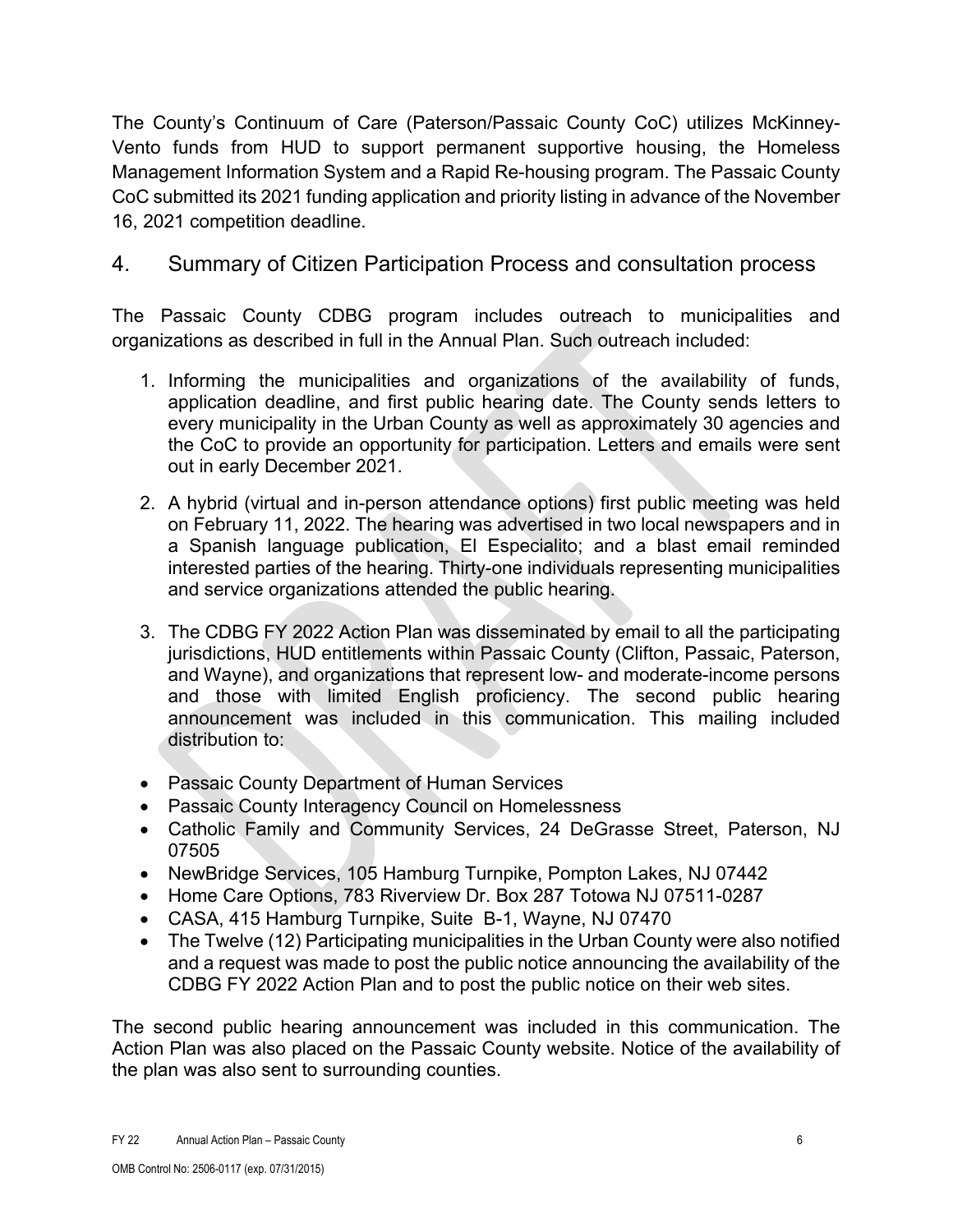- 4. A second hybrid (virtual and in-person attendance options) hearing was held on June 14, 2022 at 12:00 pm. The hearing was advertised in two local newspapers and in a Spanish language publication, El Especialito; and a blast email reminded interested parties of the hearing. The hearing was advertised with the availability of the Action Plan for display and disseminated through agencies that have contact with low- and moderate-income persons and those with limited English proficiency. TBD individuals, representing municipalities and service organizations, attended the public hearing.
- 5. Summary of public comments TBD
- 6. Summary of comments or views not accepted and the reasons for not accepting them

TBD

7. Summary

Materials from the County's public outreach efforts are included in the "Public Outreach" attachment.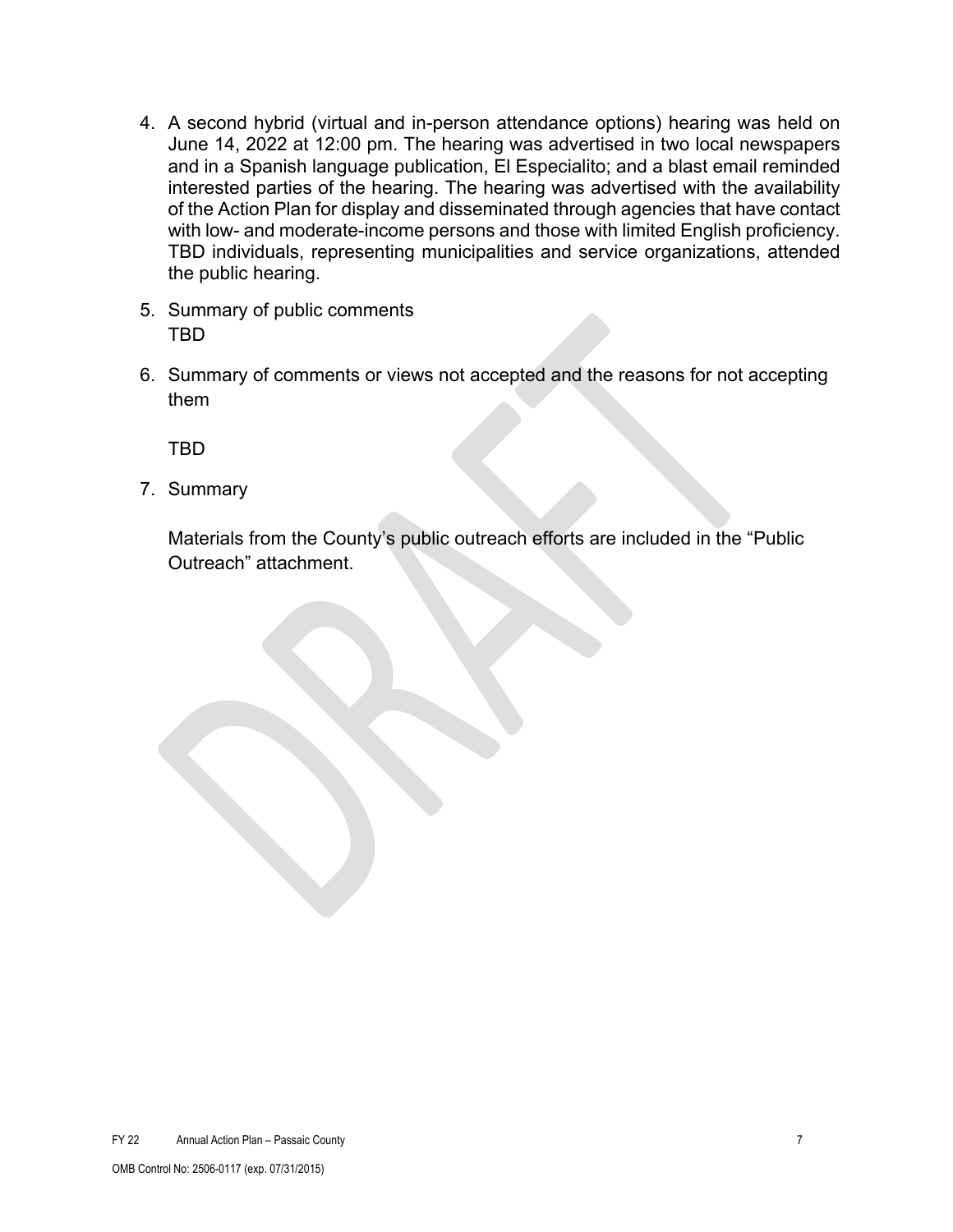# <span id="page-7-0"></span>**The Process**

### <span id="page-7-1"></span>PR-05 Lead & Responsible Agencies – 91.200(b)

## 1. Agency/entity responsible for preparing/administering the Consolidated Plan

Describe the agency/entity responsible for preparing the Consolidated Plan and those responsible for administration of each grant program and funding source.

| Table 1 – Responsible Agencies |                |                                                                                         |
|--------------------------------|----------------|-----------------------------------------------------------------------------------------|
| <b>Agency Role</b>             | <b>Name</b>    | Department/Agency                                                                       |
| Lead Agency                    | Passaic Co. NJ | Department of Planning and Economic<br>Development                                      |
| <b>CDBG Administrator</b>      | Passaic Co. NJ | Department of Planning and Economic<br>Development, Division of Economic<br>Development |

### **Consolidated Plan Public Contact Information**

| Name:                          | Deborah Hoffman, Director                       |
|--------------------------------|-------------------------------------------------|
| Position:                      | <b>Division of Economic Development</b>         |
|                                | Department of Planning and Economic Development |
| Telephone Number: 973-569-4721 |                                                 |
| Cell Number:                   | 201-738-3039                                    |
| Fax Number:                    | 973-569-4041                                    |
| Address:                       | 401 Grand Street, Paterson, NJ 07505, Room 417  |
| Email:                         | deborahh@passaiccountynj.org                    |
|                                |                                                 |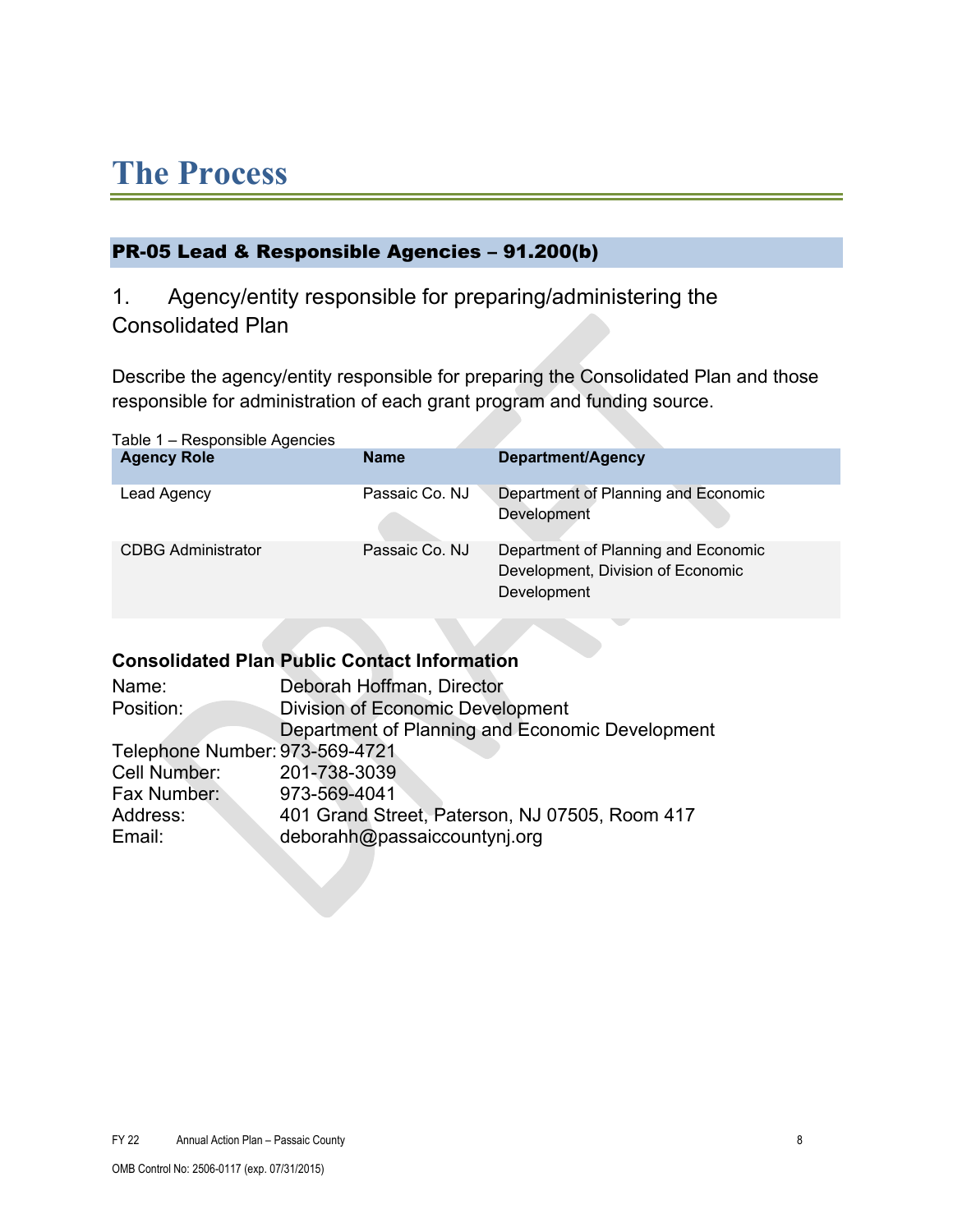### <span id="page-8-0"></span>AP-10 Consultation – 91.100, 91.200(b), 91.215(l)

### 1. Introduction

The following information provides an overview of Passaic County's efforts to consult with relevant agencies during the development of this Annual Action Plan.

### **Provide a concise summary of the jurisdiction's activities to enhance coordination between public and assisted housing providers and private and governmental health, mental health and service agencies (91.215(l))**

Passaic County provides an array of services to special needs and low-income persons across a variety of departments. This includes services to the elderly, persons with mental health, developmental disabilities and the homeless. The Passaic County Housing Agency is the public housing agency providing Section 8 vouchers that subsidize housing for low-income persons. CDBG funds provide support to public service agencies that serve the elderly (Homecare Options) and advocacy services to abused youth living in foster care (CASA).

Passaic County is also the lead agency for the Continuum of Care, an umbrella organization with approximately 30 member agencies that provide a plethora of services to persons who are homeless or at risk of homelessness. The Continuum of Care (CoC) links to all mental health, homeless, services and health organizations.

Through the county's various departments, funds are distributed to many for-profit and not-for-profit agencies that provide direct services including housing to special needs populations. Bi-annual planning for human services funds is undertaken to coordinate the efforts of these many organizations to find housing solutions for those difficult to house.

#### **Describe coordination with the Continuum of Care and efforts to address the needs of homeless persons (particularly chronically homeless individuals and families, families with children, veterans, and unaccompanied youth) and persons at risk of homelessness.**

The Passaic County Department of Human Services facilitates the CoC process and was consulted on several occasions for input on the Five-Year plan and FY 2022 Annual Plan. The FY 2021 CoC application and comments from stakeholders in the CoC were referenced extensively throughout the 2022 Annual Plan. The Director of Economic Development sits on the Board of the CoC and regularly participates in discussions related to CoC funding. The CoC meets quarterly and is active through committees during the intervening months. The committees span the topics of Centralized Intake and coordination of services, review of priority populations for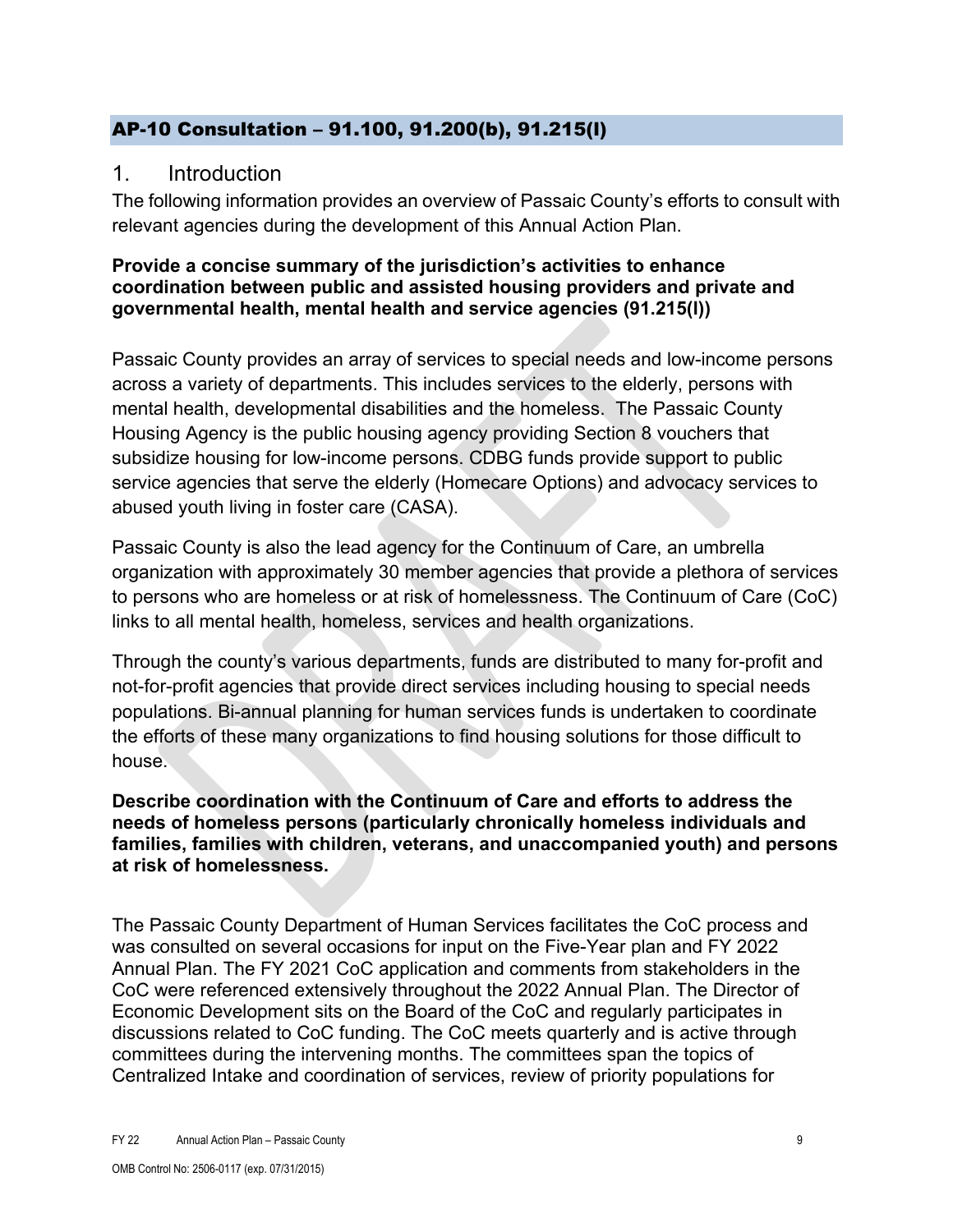permanent supportive housing, and discussions with health care and other systems of care about discharge policies.

**Describe consultation with the Continuum(s) of Care that serves the jurisdiction's area in determining how to allocate ESG funds, develop performance standards for and evaluate outcomes of projects and activities assisted by ESG funds, and develop funding, policies and procedures for the operation and administration of HMIS**

Passaic County does not receive ESG funds.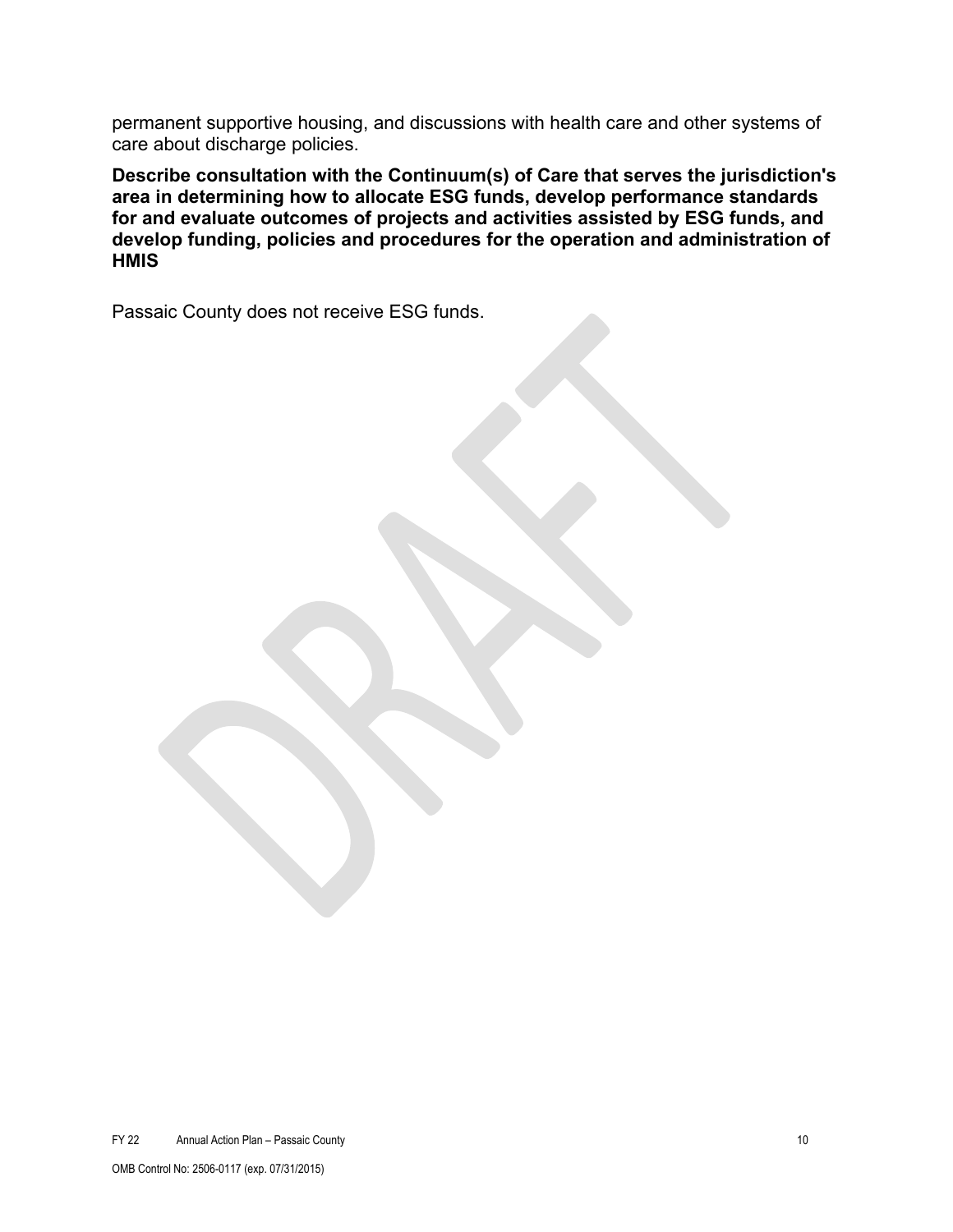### **2. Agencies, groups, organizations and others who participated in the process and consultations**

Agencies that were directly consulted during the Five-Year Consolidated Plan process were provided an opportunity to comment during the FY 2022 Annual Plan process. Many more received initial invitations to participate in the process and/or attended CoC meetings during which the Consolidated Plan goals and objectives were discussed.

Agencies and groups that participated in the preparation of the goals and objectives and received an invitation to participate in the 2022 Annual Plan process are listed below.

| $\mathbf{1}$ | Agency/Group/Organization                                                                                                                                                      | Passaic County Department of Human Services                                                                                                                                                                                                                                                                                                                                                                                                               |  |  |
|--------------|--------------------------------------------------------------------------------------------------------------------------------------------------------------------------------|-----------------------------------------------------------------------------------------------------------------------------------------------------------------------------------------------------------------------------------------------------------------------------------------------------------------------------------------------------------------------------------------------------------------------------------------------------------|--|--|
|              | <b>Agency/Group/Organization Type</b>                                                                                                                                          | Services - Housing<br>Services-Children<br>Services-Elderly Persons<br>Services-Persons with Disabilities<br>Services-Persons with HIV/AIDS<br>Services-Victims of Domestic Violence<br>Services-homeless<br>Services-Health<br>Services-Education<br>Services-Employment<br>Other government - County                                                                                                                                                    |  |  |
|              | What section of the Plan was addressed<br>by Consultation?                                                                                                                     | Homeless Needs - Chronically homeless<br>Homeless Needs - Families with children<br>Homelessness Needs - Veterans<br>Homelessness Needs - Unaccompanied youth<br><b>Homelessness Strategy</b><br>Non-Homeless Special Needs<br>Anti-poverty Strategy                                                                                                                                                                                                      |  |  |
|              | Briefly describe how the<br><b>Agency/Group/Organization was</b><br>consulted. What are the anticipated<br>outcomes of the consultation or areas for<br>improved coordination? | Through interviews with members of the<br>Department of Human Services and attendance at<br>the CoC meeting, information was obtained on<br>homeless services, the special needs population<br>and services provided by Passaic County.<br>Opportunities to coordinate and utilize CDBG<br>funding were discussed. Many discussions took<br>place around the use of COVID funds to ensure<br>that the unmet needs were being identified and<br>addressed. |  |  |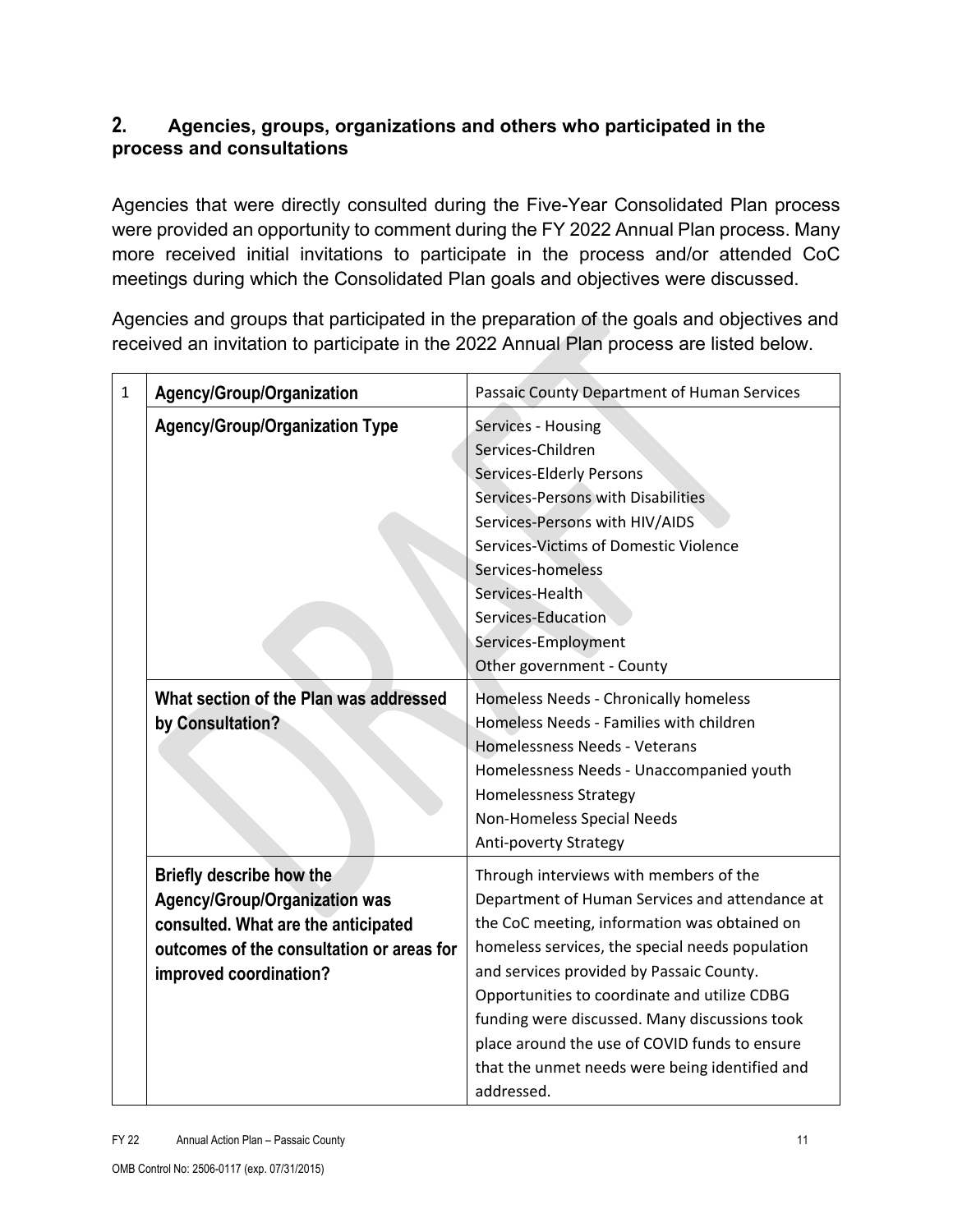| $\overline{2}$ | Agency/Group/Organization                                                                                                                                                      | Passaic Department of Engineering                                                                                                                                                                                                                                                                                           |  |  |
|----------------|--------------------------------------------------------------------------------------------------------------------------------------------------------------------------------|-----------------------------------------------------------------------------------------------------------------------------------------------------------------------------------------------------------------------------------------------------------------------------------------------------------------------------|--|--|
|                | <b>Agency/Group/Organization Type</b>                                                                                                                                          | Other government - County                                                                                                                                                                                                                                                                                                   |  |  |
|                | What section of the Plan was addressed<br>by Consultation?                                                                                                                     | Non-Homeless Special Needs                                                                                                                                                                                                                                                                                                  |  |  |
|                | <b>Briefly describe how the</b><br>Agency/Group/Organization was<br>consulted. What are the anticipated<br>outcomes of the consultation or areas for<br>improved coordination? | Discussion with Department staff to identify<br>projects that address needs within areas of low-<br>income concentration and persons with<br>disabilities. Also discussed projects to address<br>flooding or other disaster preparedness. CDBG<br>funds are being used to fund county ADA road<br>barrier removal projects. |  |  |
| 3              | Agency/Group/Organization                                                                                                                                                      | Passaic County Housing Agency                                                                                                                                                                                                                                                                                               |  |  |
|                | <b>Agency/Group/Organization Type</b>                                                                                                                                          | PHA                                                                                                                                                                                                                                                                                                                         |  |  |
|                | What section of the Plan was addressed<br>by Consultation?                                                                                                                     | <b>Housing Need Assessment</b><br><b>Public Housing Needs</b><br><b>Market Analysis</b><br>Anti-poverty Strategy                                                                                                                                                                                                            |  |  |
|                | Briefly describe how the<br><b>Agency/Group/Organization was</b><br>consulted. What are the anticipated<br>outcomes of the consultation or areas for<br>improved coordination? | The Passaic County Housing Agency was consulted<br>by email and phone to update information on self-<br>sufficiency, unit counts and COVID needs of<br>residents. The PCHA is a part of County<br>government and is consulted regularly about its<br>needs.                                                                 |  |  |
| 4              | Agency/Group/Organization                                                                                                                                                      | CASA Court Appointed Special Advocates for<br><b>Children of Passaic County</b>                                                                                                                                                                                                                                             |  |  |
|                | <b>Agency/Group/Organization Type</b>                                                                                                                                          | Services-Children<br>Services-Victims of Domestic Violence<br>Services-Education<br>Services - Victims                                                                                                                                                                                                                      |  |  |
|                | What section of the Plan was addressed<br>by Consultation?                                                                                                                     | Non-Homeless Special Needs                                                                                                                                                                                                                                                                                                  |  |  |
|                | Briefly describe how the<br><b>Agency/Group/Organization was</b><br>consulted. What are the anticipated<br>outcomes of the consultation or areas for<br>improved coordination? | Consulted and discussed arising community needs,<br>including issues resulting from COVID-19. Funding<br>will be provided to address increased at-risk<br>children.                                                                                                                                                         |  |  |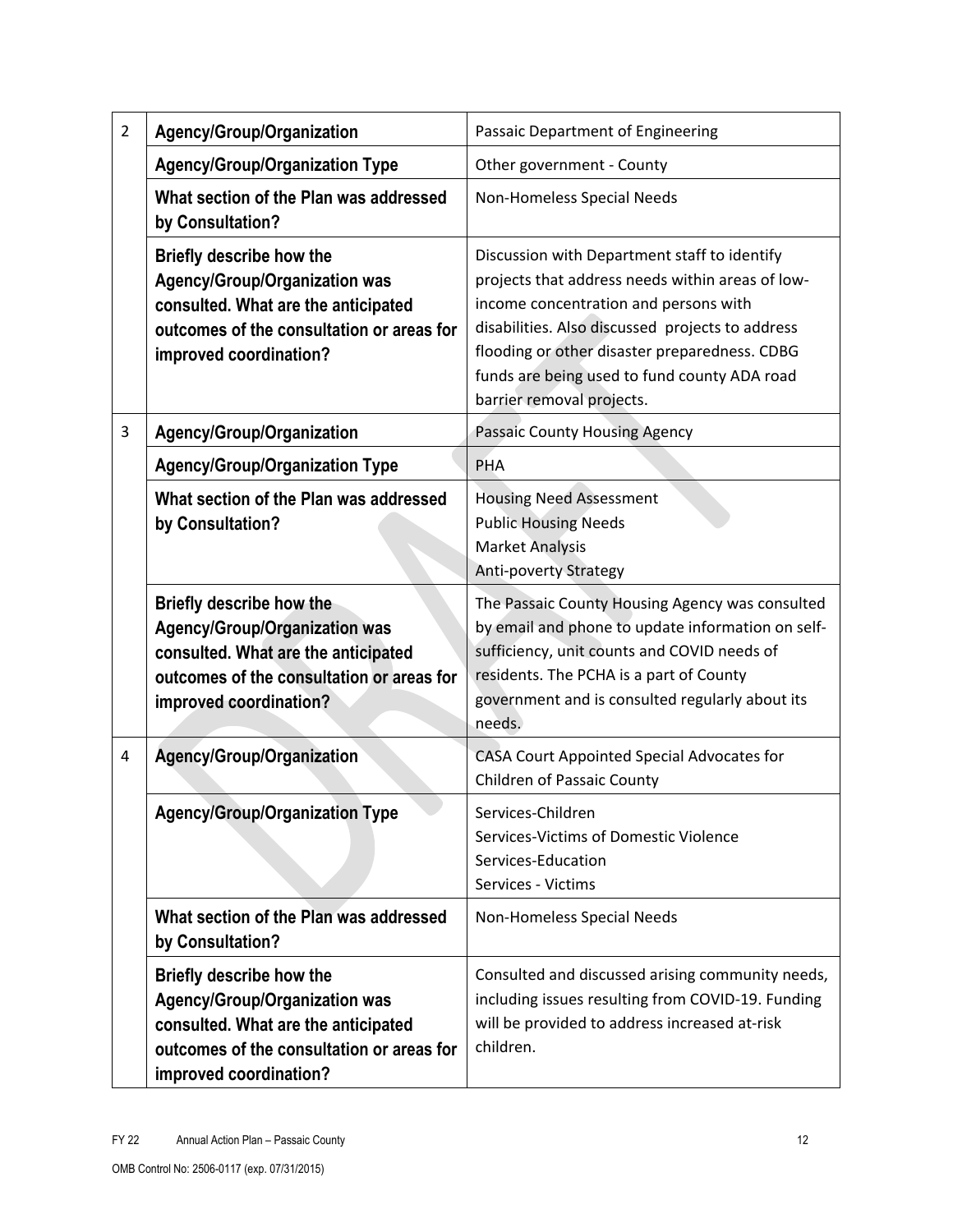| 5                                                          | Agency/Group/Organization                                                                                                                                                             | <b>Catholic Charities</b>                                                                                                                                                                      |  |  |
|------------------------------------------------------------|---------------------------------------------------------------------------------------------------------------------------------------------------------------------------------------|------------------------------------------------------------------------------------------------------------------------------------------------------------------------------------------------|--|--|
|                                                            | <b>Agency/Group/Organization Type</b>                                                                                                                                                 | Services - Housing<br>Services-Children<br>Services-Persons with Disabilities<br>Services-homeless                                                                                             |  |  |
|                                                            | What section of the Plan was addressed<br>by Consultation?                                                                                                                            | Homelessness Needs - Veterans<br>Non-Homeless Special Needs                                                                                                                                    |  |  |
|                                                            | <b>Briefly describe how the</b><br>Agency/Group/Organization was<br>consulted. What are the anticipated<br>outcomes of the consultation or areas for<br>improved coordination?        | Consulted to discuss arising community needs and<br>activities that can be implemented in the future to<br>address homelessness and persons with disabilities<br>within the Urban County.      |  |  |
| 6                                                          | Agency/Group/Organization                                                                                                                                                             | <b>Center for Family Resources</b>                                                                                                                                                             |  |  |
|                                                            | <b>Agency/Group/Organization Type</b>                                                                                                                                                 | Services-Children<br>Services-Education                                                                                                                                                        |  |  |
| What section of the Plan was addressed<br>by Consultation? |                                                                                                                                                                                       | Non-Homeless Special Needs                                                                                                                                                                     |  |  |
|                                                            | <b>Briefly describe how the</b><br><b>Agency/Group/Organization was</b><br>consulted. What are the anticipated<br>outcomes of the consultation or areas for<br>improved coordination? | Consulted to discuss arising community needs and<br>activities that can be implemented in the future to<br>address children with disabilities and special needs<br>within the Urban County.    |  |  |
| $\overline{7}$                                             | <b>Agency/Group/Organization</b>                                                                                                                                                      | CENTER FOR FOOD ACTION IN NJ                                                                                                                                                                   |  |  |
|                                                            | <b>Agency/Group/Organization Type</b>                                                                                                                                                 | Services-homeless<br>Services-Health                                                                                                                                                           |  |  |
|                                                            | What section of the Plan was addressed<br>by Consultation?                                                                                                                            | Non-Homeless Special Needs                                                                                                                                                                     |  |  |
|                                                            | <b>Briefly describe how the</b><br><b>Agency/Group/Organization was</b><br>consulted. What are the anticipated<br>outcomes of the consultation or areas for<br>improved coordination? | Consulted to discuss arising community needs and<br>activities that can be implemented in the future to<br>address homelessness and issues resulting from<br>COVID-19 within the Urban County. |  |  |
| 8                                                          | Agency/Group/Organization                                                                                                                                                             | 4Cs of Passaic County, Inc                                                                                                                                                                     |  |  |
|                                                            | <b>Agency/Group/Organization Type</b>                                                                                                                                                 | Services-Children<br>Services-Education                                                                                                                                                        |  |  |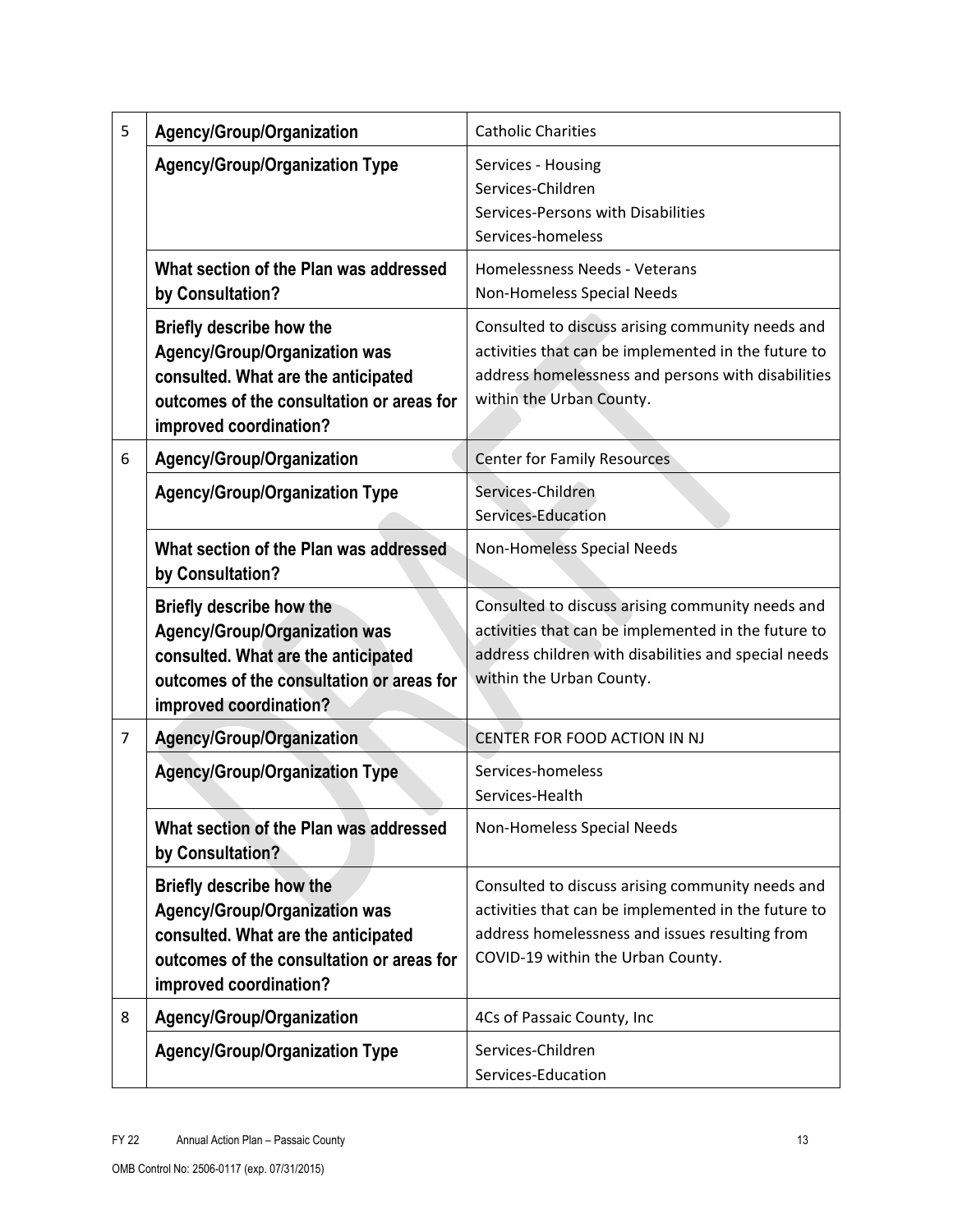|    | What section of the Plan was addressed<br>by Consultation?                                                                                                                     | Non-Homeless Special Needs                                                                                                                                                                                                                                                                                                     |
|----|--------------------------------------------------------------------------------------------------------------------------------------------------------------------------------|--------------------------------------------------------------------------------------------------------------------------------------------------------------------------------------------------------------------------------------------------------------------------------------------------------------------------------|
|    | Briefly describe how the<br><b>Agency/Group/Organization was</b><br>consulted. What are the anticipated<br>outcomes of the consultation or areas for<br>improved coordination? | Consulted to discuss arising community needs and<br>activities that can be implemented in the future to<br>address increasing educational opportunities for<br>low-income children within the Urban County.                                                                                                                    |
| 9  | Agency/Group/Organization                                                                                                                                                      | Fair Housing Council of Northern New Jersey                                                                                                                                                                                                                                                                                    |
|    | <b>Agency/Group/Organization Type</b>                                                                                                                                          | Service-Fair Housing                                                                                                                                                                                                                                                                                                           |
|    | What section of the Plan was addressed<br>by Consultation?                                                                                                                     | <b>Housing Need Assessment</b><br>Non-Homeless Special Needs                                                                                                                                                                                                                                                                   |
|    | Briefly describe how the<br><b>Agency/Group/Organization was</b><br>consulted. What are the anticipated<br>outcomes of the consultation or areas for<br>improved coordination? | Consulted to discuss arising community needs and<br>activities that can be implemented in the future to<br>reduce homelessness and housing discrimination<br>within the Urban County.                                                                                                                                          |
|    |                                                                                                                                                                                |                                                                                                                                                                                                                                                                                                                                |
| 10 | Agency/Group/Organization                                                                                                                                                      | <b>Home Care Options</b>                                                                                                                                                                                                                                                                                                       |
|    | <b>Agency/Group/Organization Type</b>                                                                                                                                          | <b>Services-Elderly Persons</b><br>Services-Persons with Disabilities                                                                                                                                                                                                                                                          |
|    | What section of the Plan was addressed<br>by Consultation?                                                                                                                     | Non-Homeless Special Needs                                                                                                                                                                                                                                                                                                     |
|    | Briefly describe how the<br><b>Agency/Group/Organization was</b><br>consulted. What are the anticipated<br>outcomes of the consultation or areas for<br>improved coordination? | Consulted to discuss arising community needs and<br>activities that can be implemented in the future to<br>enhance services for home-bound low-income<br>seniors within the Urban County. including issues<br>resulting from COVID-19. Funding will be<br>considered to assist in community outreach to<br>low-income seniors. |
| 11 | Agency/Group/Organization                                                                                                                                                      | Northeast NJ Legal Services                                                                                                                                                                                                                                                                                                    |
|    | <b>Agency/Group/Organization Type</b>                                                                                                                                          | Legal Services for low-income populations                                                                                                                                                                                                                                                                                      |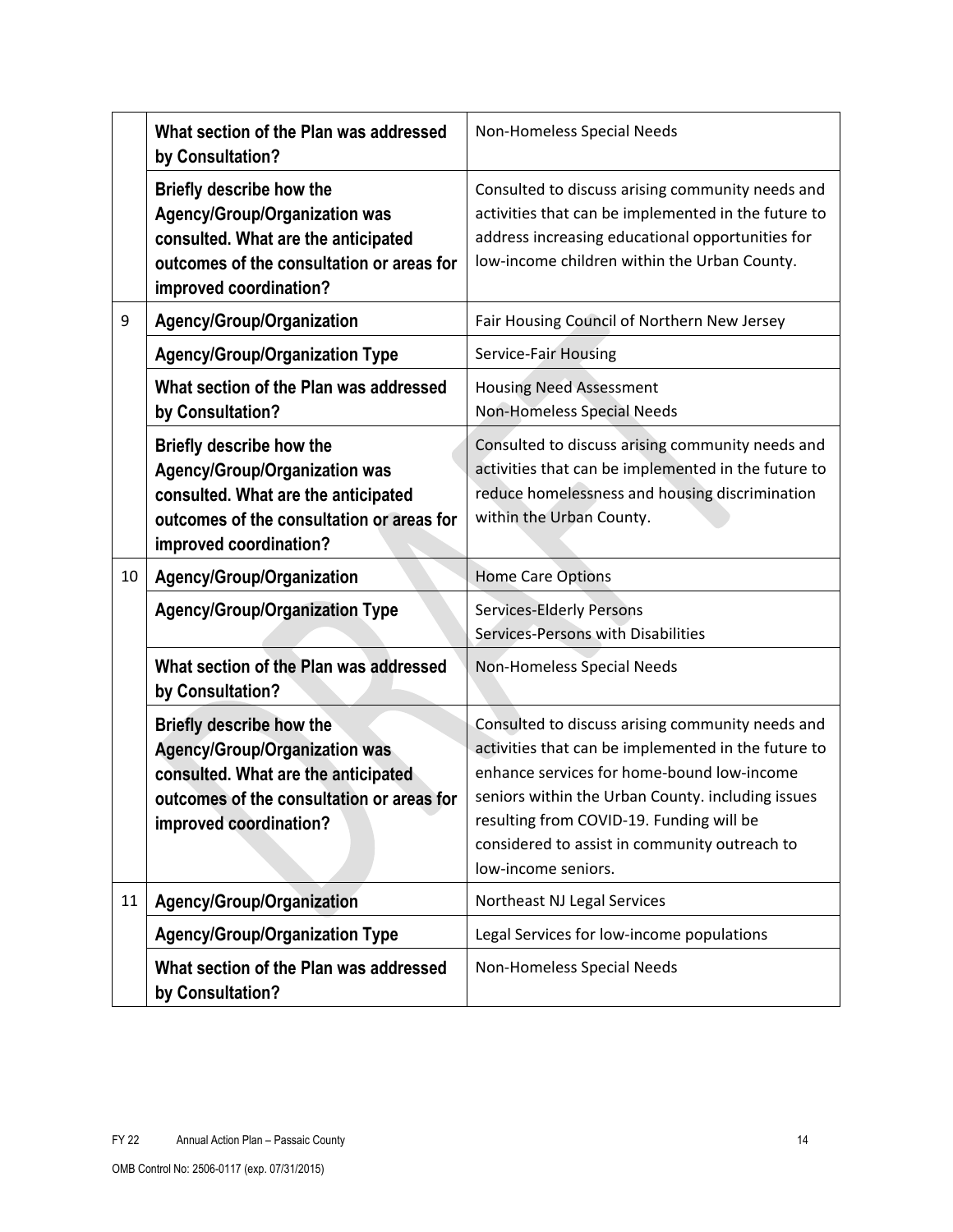|    | Briefly describe how the<br>Agency/Group/Organization was<br>consulted. What are the anticipated<br>outcomes of the consultation or areas for<br>improved coordination?        | Consulted to discuss arising community needs and<br>activities that can be implemented in the future to<br>address the reduction of residential evictions<br>within the Urban County often resulting from<br>issues created by the COVID-19 pandemic.        |
|----|--------------------------------------------------------------------------------------------------------------------------------------------------------------------------------|--------------------------------------------------------------------------------------------------------------------------------------------------------------------------------------------------------------------------------------------------------------|
| 12 | Agency/Group/Organization                                                                                                                                                      | New Jersey Community Development Corporation                                                                                                                                                                                                                 |
|    | <b>Agency/Group/Organization Type</b>                                                                                                                                          | Services - Housing<br>Services-Children<br>Services-Education<br>Services - Special Needs Housing                                                                                                                                                            |
|    | What section of the Plan was addressed<br>by Consultation?                                                                                                                     | <b>Housing Need Assessment</b><br>Non-Homeless Special Needs                                                                                                                                                                                                 |
|    | Briefly describe how the<br>Agency/Group/Organization was<br>consulted. What are the anticipated<br>outcomes of the consultation or areas for<br>improved coordination?        | Consulted to discuss arising community needs and<br>activities that can be implemented in the future to<br>address individuals with disabilities and special<br>needs within the Urban County and the impact of<br>the COVID-19 pandemic on this population. |
| 13 | Agency/Group/Organization                                                                                                                                                      | Passaic County Department of Senior Services                                                                                                                                                                                                                 |
|    | <b>Agency/Group/Organization Type</b>                                                                                                                                          | Other government - County                                                                                                                                                                                                                                    |
|    | What section of the Plan was addressed<br>by Consultation?                                                                                                                     | Non-Homeless Special Needs                                                                                                                                                                                                                                   |
|    | Briefly describe how the<br><b>Agency/Group/Organization was</b><br>consulted. What are the anticipated<br>outcomes of the consultation or areas for<br>improved coordination? | Consulted to discuss arising community needs and<br>activities that can be implemented in the future to<br>address food insecurity for seniors within the<br>Urban County.                                                                                   |
| 14 | <b>Agency/Group/Organization</b>                                                                                                                                               | STRENGTHEN OUR SISTERS                                                                                                                                                                                                                                       |
|    | <b>Agency/Group/Organization Type</b>                                                                                                                                          | Services-Victims of Domestic Violence<br>Services-homeless                                                                                                                                                                                                   |
|    | What section of the Plan was addressed<br>by Consultation?                                                                                                                     | Homeless Needs - Families with children<br>Homelessness Strategy                                                                                                                                                                                             |
|    | Briefly describe how the<br><b>Agency/Group/Organization was</b><br>consulted. What are the anticipated<br>outcomes of the consultation or areas for<br>improved coordination? | Consulted to discuss arising community needs and<br>activities that can be implemented in the future to<br>address homeless families requiring housing within<br>the Urban County.                                                                           |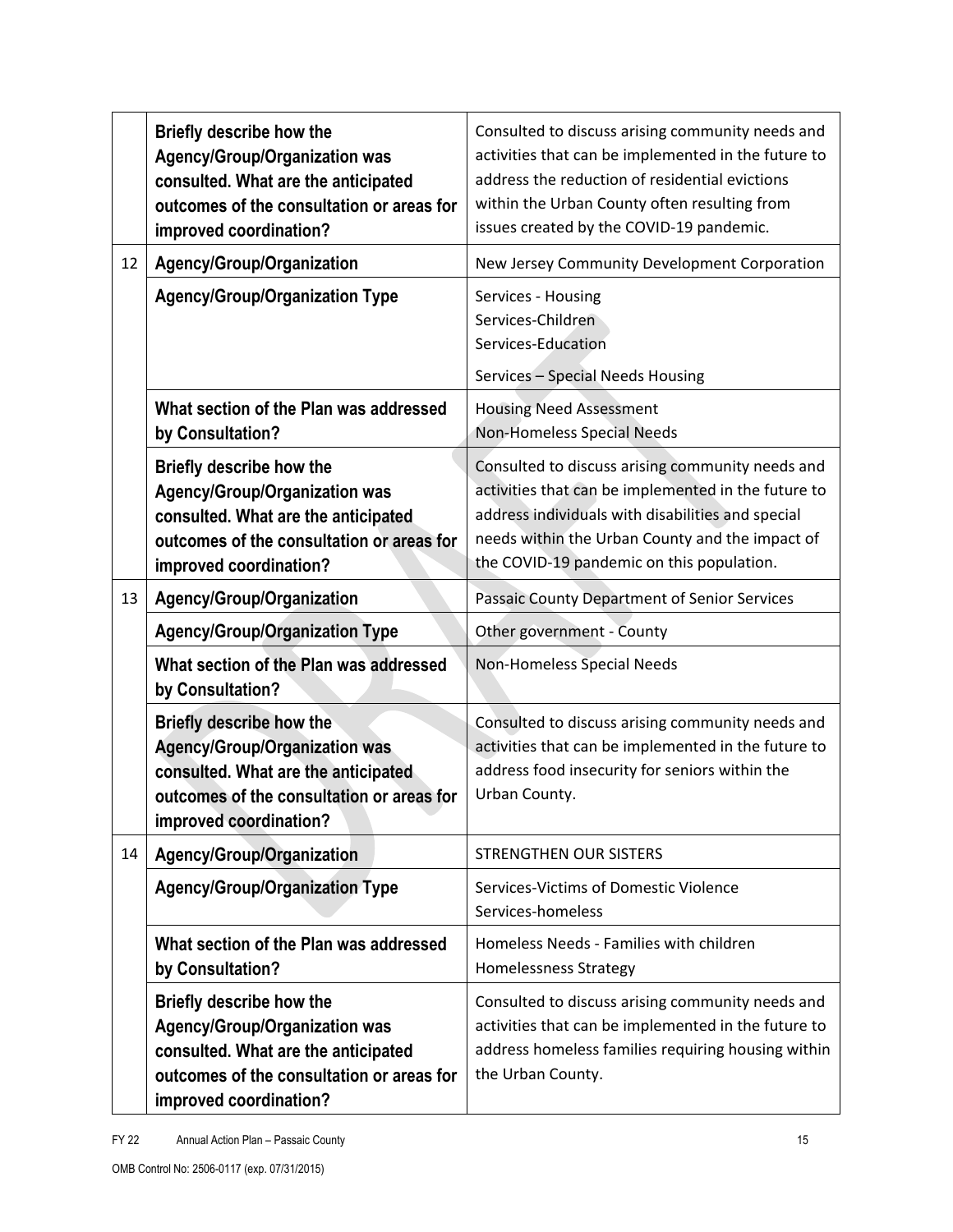| 15 | Agency/Group/Organization                                                                                                                                                      | United Way of Passaic Co.                                                                                                                                                                                                                                                                                                                                                        |
|----|--------------------------------------------------------------------------------------------------------------------------------------------------------------------------------|----------------------------------------------------------------------------------------------------------------------------------------------------------------------------------------------------------------------------------------------------------------------------------------------------------------------------------------------------------------------------------|
|    | <b>Agency/Group/Organization Type</b>                                                                                                                                          | Services-Health<br>Services-Education                                                                                                                                                                                                                                                                                                                                            |
|    | What section of the Plan was addressed<br>by Consultation?                                                                                                                     | Non-Homeless Special Needs                                                                                                                                                                                                                                                                                                                                                       |
|    | <b>Briefly describe how the</b><br>Agency/Group/Organization was<br>consulted. What are the anticipated<br>outcomes of the consultation or areas for<br>improved coordination? | Consulted to discuss arising community needs and<br>activities that can be implemented in the future to<br>address challenges facing families arising from the<br>COVID-19 pandemic.                                                                                                                                                                                             |
| 16 | Agency/Group/Organization                                                                                                                                                      | Paterson Habitat for Humanity                                                                                                                                                                                                                                                                                                                                                    |
|    | <b>Agency/Group/Organization Type</b>                                                                                                                                          | Housing Development and Rehabilitation                                                                                                                                                                                                                                                                                                                                           |
|    | What section of the Plan was addressed<br>by Consultation?                                                                                                                     | <b>Housing Needs</b>                                                                                                                                                                                                                                                                                                                                                             |
|    | <b>Briefly describe how the</b><br>Agency/Group/Organization was<br>consulted. What are the anticipated<br>outcomes of the consultation or areas for<br>improved coordination? | Consulted to discuss arising community needs and<br>activities that can be implemented in the future to<br>address the creation of new housing opportunities<br>and a housing rehabilitation program for low-<br>income families within the Urban County. A<br>housing rehabilitation program will be considered<br>for funding for low-income residents of the Urban<br>County. |
| 17 | <b>Agency/Group/Organization</b>                                                                                                                                               | Oasis                                                                                                                                                                                                                                                                                                                                                                            |
|    | <b>Agency/Group/Organization Type</b>                                                                                                                                          | Services-Victims of Domestic Violence<br>Services-Children<br><b>Services-Homeless</b><br>Services- Food Services for Children and Families                                                                                                                                                                                                                                      |
|    | What section of the Plan was addressed<br>by Consultation?                                                                                                                     | Homeless Needs - Families with children<br><b>Homelessness Strategy</b>                                                                                                                                                                                                                                                                                                          |
|    | Briefly describe how the<br><b>Agency/Group/Organization was</b><br>consulted. What are the anticipated<br>outcomes of the consultation or areas for<br>improved coordination? | Consulted to discuss arising community needs and<br>activities that can be implemented in the future to<br>address children with learning disabilities and food<br>insecurity within the Urban County, often arising<br>from the COVID-19 pandemic.                                                                                                                              |

Table 2 – Agencies, groups, organizations who participated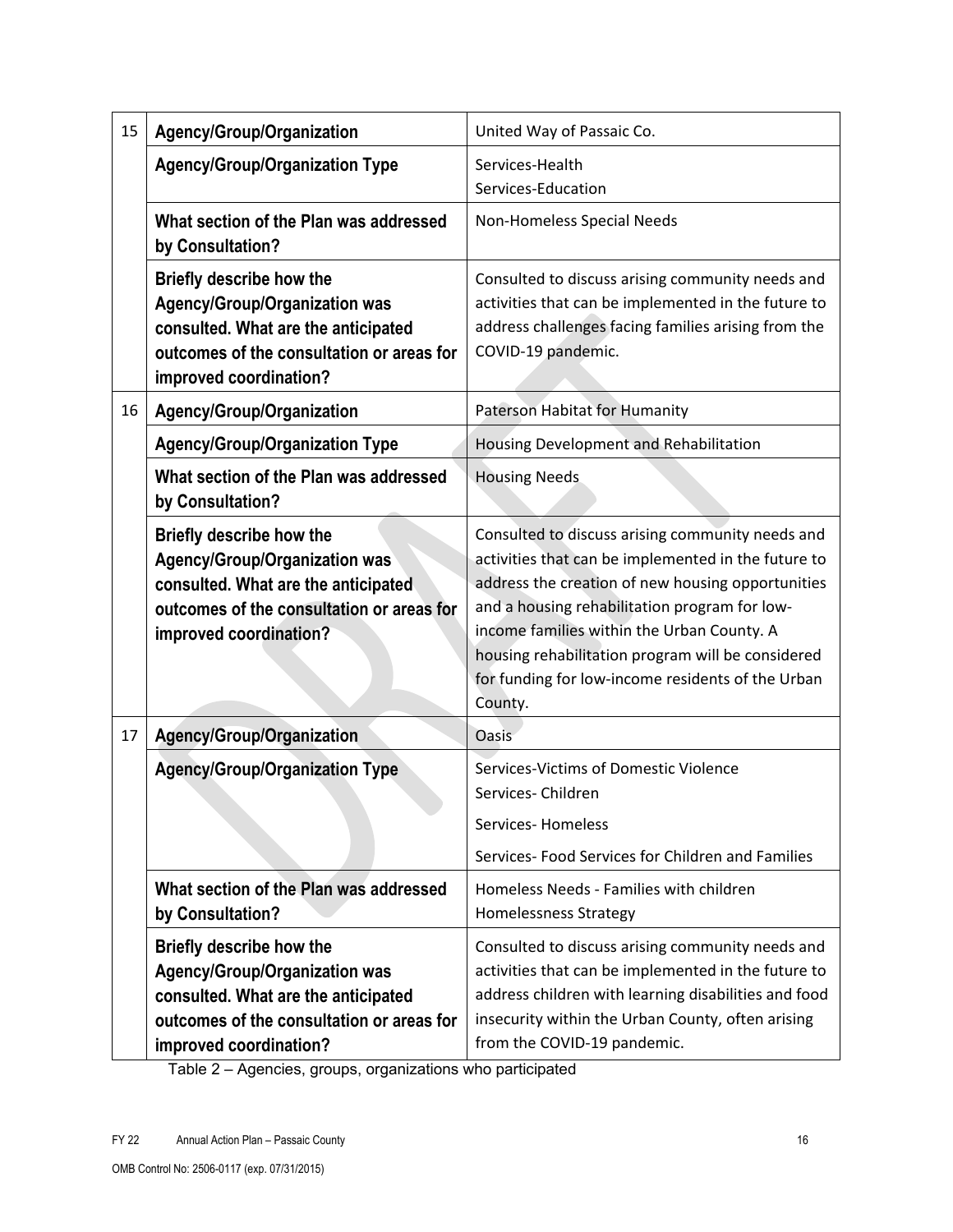**Identify any Agency Types not consulted and provide rationale for not consulting** All agency types were consulted.

**Other local/regional/state/federal planning efforts considered when preparing the Plan**

| <b>Name of Plan</b>                                         | <b>Lead Organization</b>                                           | How do the goals of your<br><b>Strategic Plan overlap with the</b><br>goals of each plan?                                                                                                                                                   |
|-------------------------------------------------------------|--------------------------------------------------------------------|---------------------------------------------------------------------------------------------------------------------------------------------------------------------------------------------------------------------------------------------|
| Continuum of Care                                           | Passaic County<br>Department of Human<br><b>Services</b>           | Annual goals and achievements of the<br>CoC align with the County Five Year<br>Plan.                                                                                                                                                        |
| <b>Comprehensive Economic</b><br>Development Strategic Plan | Passaic County Dept.<br>of Planning and<br>Economic<br>Development | Strategic Plan goals align with the goals<br>in the CEDS as funding allows, without<br>duplication of activities.                                                                                                                           |
| Hazard Mitigation Plan (2020)                               | Passaic County Office<br>of Emergency<br>Management                | Strategic Plan goals align with the goals<br>in the HMP as funding allows, without<br>duplication of services. Hazards include<br>risks associated with human-made and<br>natural disasters, including flooding and<br>catastrophic storms. |
| Planning for Appropriate 5G<br>Technologies                 | Passaic County Dept.<br>of Planning and<br>Economic<br>Development | Strategic plan goals align with<br>assessing broadband and 5G<br>community needs identified in the Plan.                                                                                                                                    |
| Passaic County Strategic Plan                               | Passaic County<br>Workforce<br>Development Board                   | The Strategic Plan coordinates with the<br>WDB Plan to connect skilled labor and<br>quality education with industry demand<br>and sustain employment in growth<br>sectors.                                                                  |

Table 3 – Other local / regional / federal planning efforts

### **Narrative (optional)**

In addition to the agencies and plans consulted with for the development of the Annual Action Plan, Passaic County completed a study with V-COMM to assess broadband needs by assessing current building infrastructure and wireless network capabilities to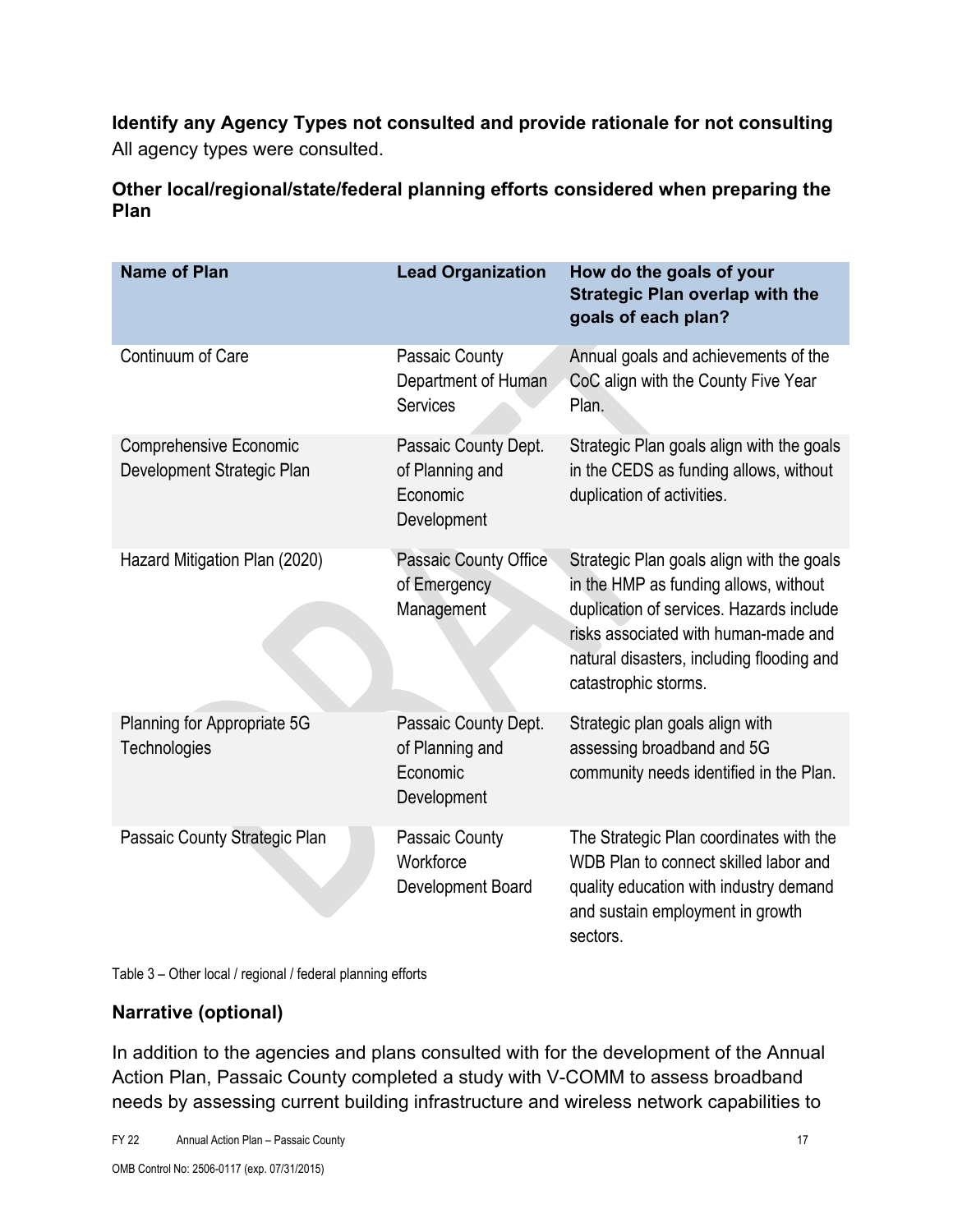install a high-speed 5G network in residential, commercial and industrial areas of Passaic and Paterson. This needs assessment is funded through a grant from the 2019 Innovative Challenge Program developed by the New Jersey Economic Development Authority. Additionally, an economic development study conducted by the New Jersey Highlands Council is strongly considering the installation of a 5G network in the region to encourage economic growth by facilitating the rising trend of working from home.

Several school districts, such as Hawthorne Public Schools, and nonprofits purchased hotspots for students who did not have Internet access and provided devices to any students that requested one.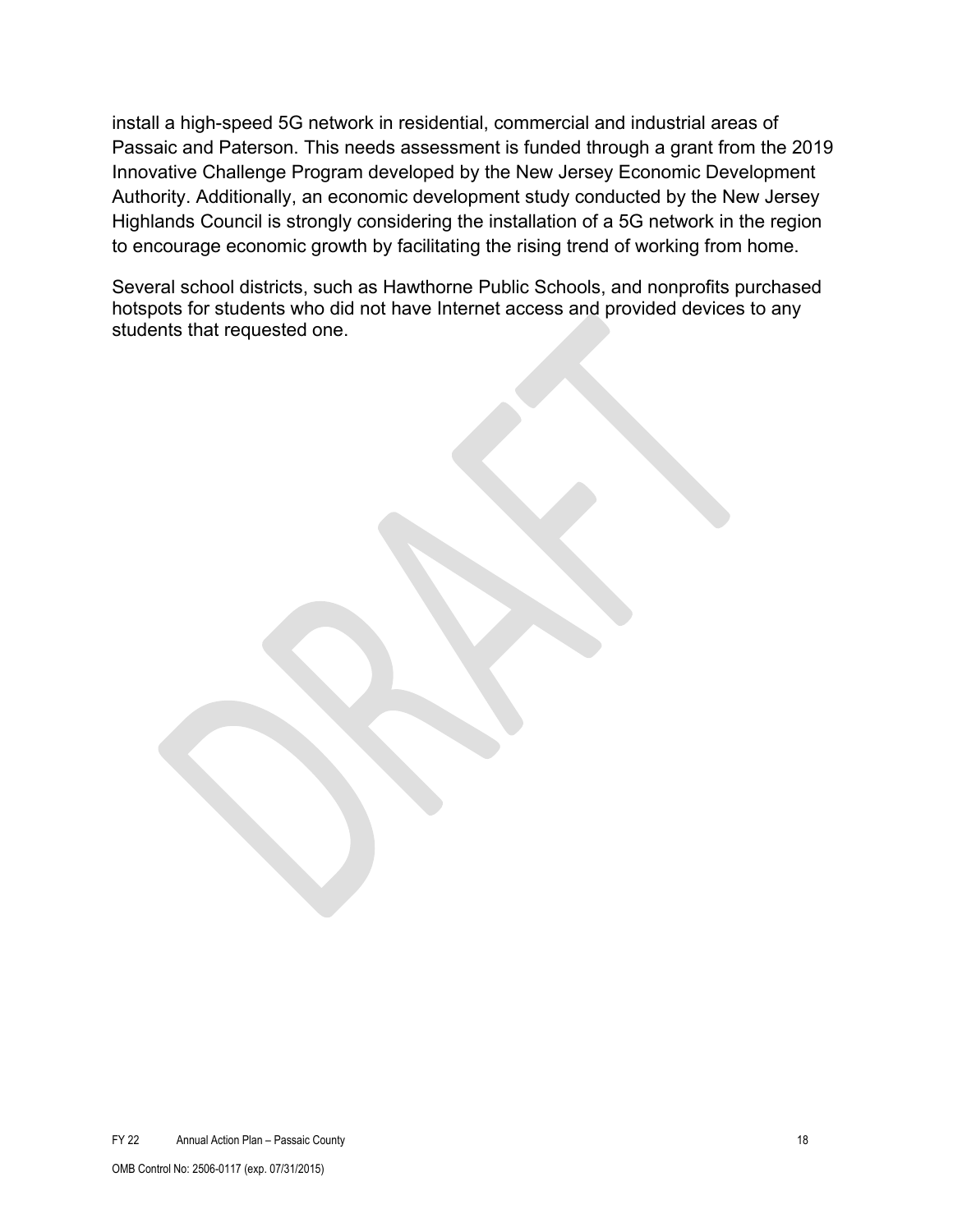### <span id="page-18-0"></span>AP-12 Participation – 91.105, 91.200(c)

### 1. Summary of citizen participation process/Efforts made to broaden citizen participation

The Passaic County CDBG program includes outreach to municipalities and organizations as described in full in the Annual Plan. Such outreach included:

- 1. Informing the municipalities and organizations of the availability of funds, application deadline, and first public hearing date. Letters and emails were sent out in December 2021.
- 2. The first public meeting was held on February 11, 2022. The hearing was advertised in two local newspapers and the Spanish publication, El Especialito; was included in the cover letter of the CDBG FY 2022 application; and a blast email reminded interested parties of the hearing.
- 3. The Hearing notices were disseminated in Spanish as well as English. The blast email requested that agencies share this information with their constituents. The County website also contains program information and can be translated easily.
- 4. The Action Plan was disseminated by email to all of the participating jurisdictions as well as organizations that represent low- and moderate-income persons and those with limited English proficiency. The second public hearing, held on June 14, 2022, announcement was included in this communication.
- 5. A second public hearing was held on June 14, 2022 at 12:00 pm virtually and in person (hybrid). The hearing was advertised in two local newspapers and the Spanish publication, El Especialito; with the availability of the Action Plan for display and disseminated through agencies that have contact with low- and moderate-income persons and those with limited English proficiency.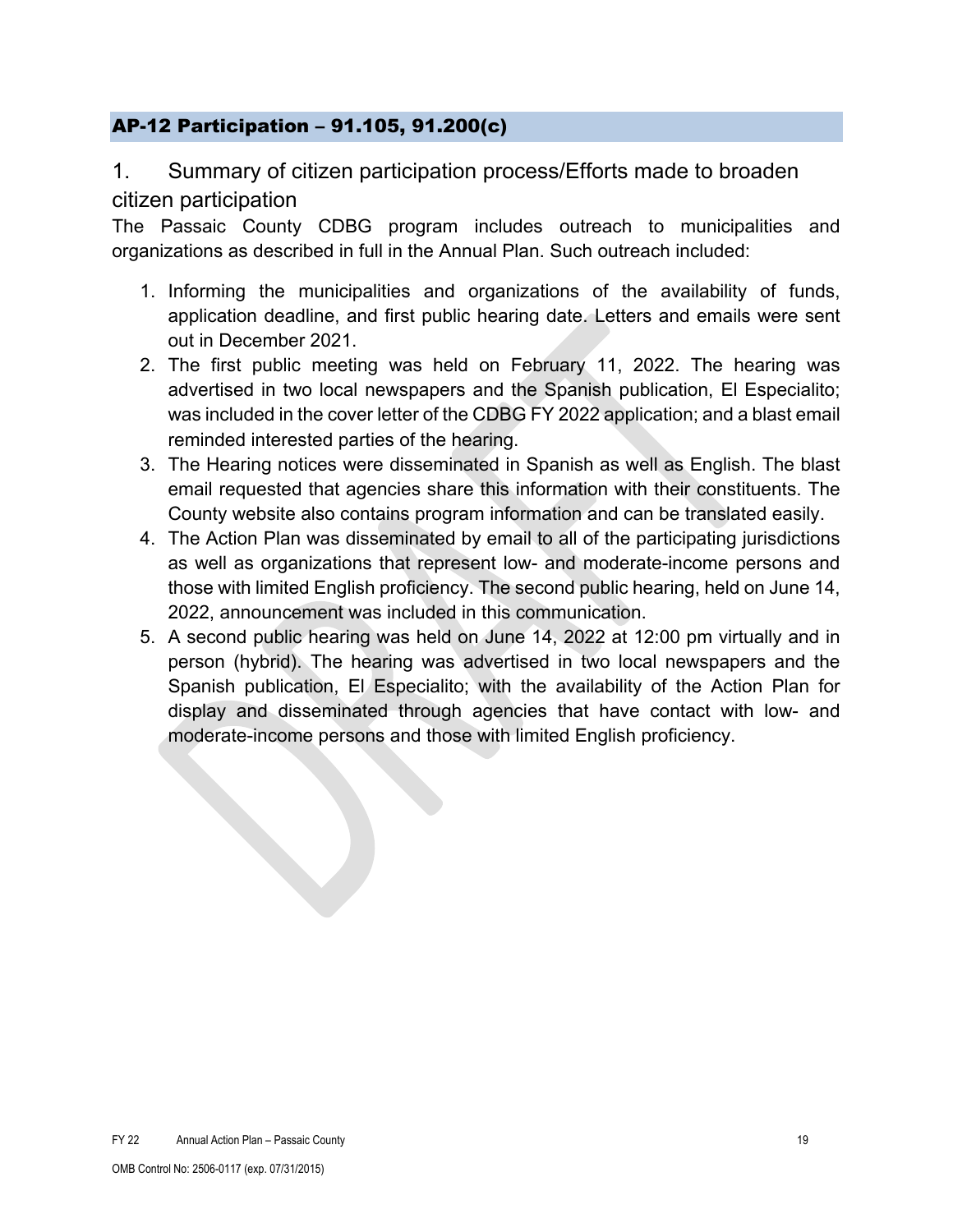Outreach, particularly to municipalities, establishes the local priorities for funding. Each municipality that submits an eligible CDBG project application is considered for funding.

| <b>Sort</b><br>Order | <b>Mode of</b><br><b>Outreach</b>     | <b>Target of</b><br><b>Outreach</b> | <b>Summary of respon</b><br>se/attendance                                                                                                                         | <b>Summary of</b><br>comments<br>received                                                                                                                            | <b>Summary of co</b><br>mments not<br>accepted<br>and reasons | <b>URL</b><br>(<br>applicable)                                                                                         |
|----------------------|---------------------------------------|-------------------------------------|-------------------------------------------------------------------------------------------------------------------------------------------------------------------|----------------------------------------------------------------------------------------------------------------------------------------------------------------------|---------------------------------------------------------------|------------------------------------------------------------------------------------------------------------------------|
| 1                    | Public<br><b>Notice</b><br>and email  | General<br>Public                   | Sent to inform<br>entities of upcoming<br>public hearings.                                                                                                        | N/A                                                                                                                                                                  | None                                                          | https://www<br>.passaicco<br>untynj.org/h<br>ome/showp<br>ublisheddo<br>cument/477<br>0/6377532<br>886459700<br>00     |
| $\overline{2}$       | Newspaper<br>Public<br><b>Notices</b> | General<br>Public                   | The newspaper<br>public notices were<br>used to inform the<br>public of the first and<br>second public<br>hearings as well as<br>the availability of the<br>plan. | N/A                                                                                                                                                                  | None                                                          | https://www<br>.passaicco<br>untynj.org/h<br>ome/showp<br>ublisheddo<br>cument/477<br>0/6377532<br>886459700<br>$00\,$ |
| 3                    | Public<br>Hearings                    | General<br>Public                   | 31 people attended<br>the 1 <sup>st</sup> Public Needs<br>Hearing<br>2 <sup>nd</sup> Public Hearing -<br>## people in<br>attendance                               | Attendee at the<br>1 <sup>st</sup> hearing<br>mentioned how<br>inclusionary<br>zoning would<br>facilitate the<br>creation of<br>affordable<br>housing.<br><b>TBD</b> | None                                                          | N/A                                                                                                                    |
| 4.                   | Letters<br>/Emails                    | Municipal-<br>ities and<br>Agencies | Sent to inform<br>entities of process                                                                                                                             | <b>TBD</b>                                                                                                                                                           | None                                                          | N/A                                                                                                                    |

Table 3 – Citizen Participation Outreach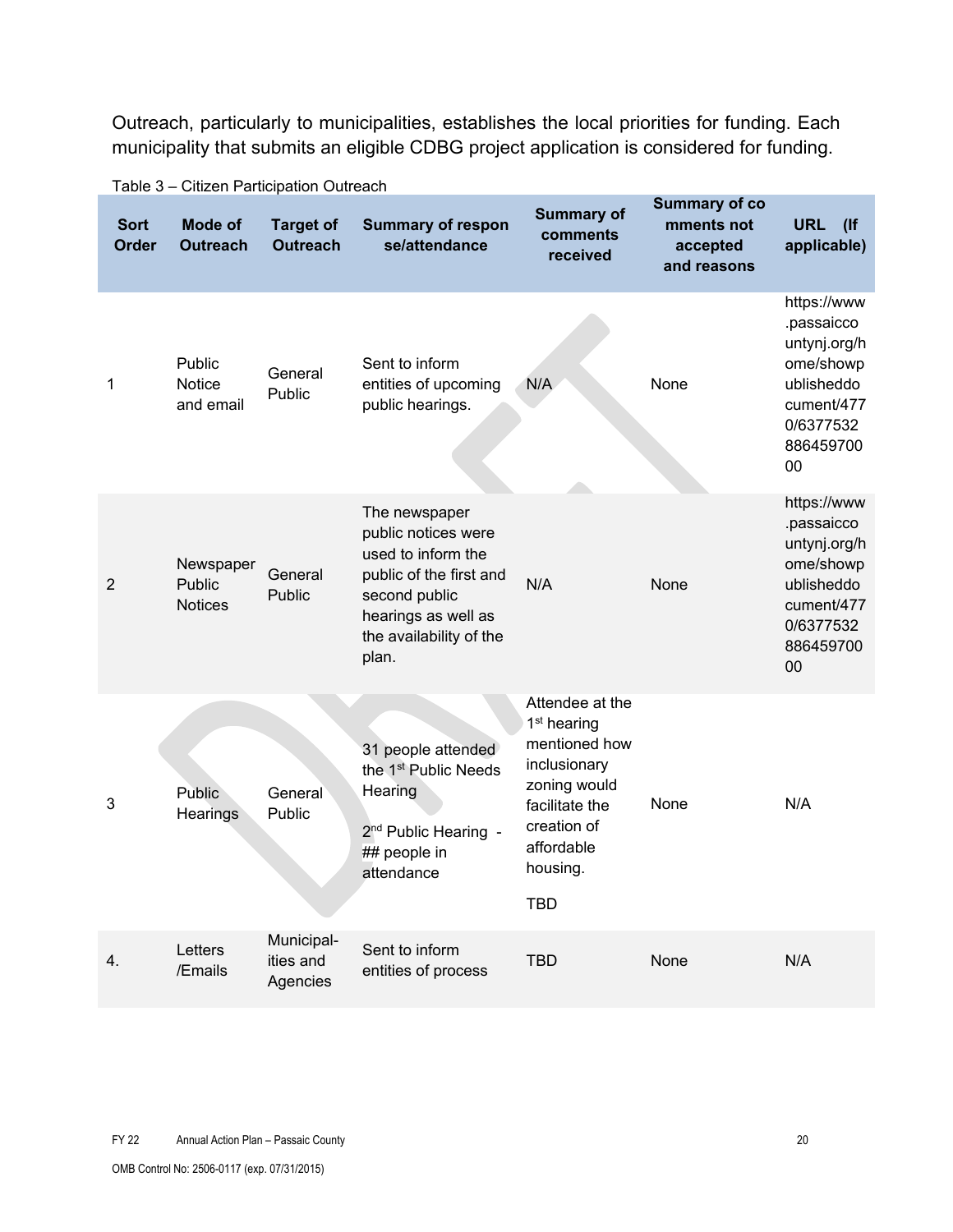# Expected Resources

### AP-15 Expected Resources – 91.220(c) (1, 2)

### **Introduction**

The County became an entitlement community as an Urban County for the receipt of Community Development Block Grant (CDBG) funds from the U.S. Department of Housing and Urban Development (HUD) in 2008. The County is allocated a CDBG grant each fiscal year. In FY 2022, the amount allocated by HUD to Passaic County is \$906,791 with prior year funds of \$150,000. The Borough of Ringwood rejoined the Urban County in 2019.

<span id="page-20-1"></span><span id="page-20-0"></span>Table 4 - Expected Resources – Priority Table **Program Source of Funds Uses of Funds Expected Amount Available Year 1 Expected Amount Available Reminder of ConPlan \$**  *Annual* **Narrative Description** *Allocation: \$ Program Income: \$ Prior Year Resources: \$ Total: \$*  CDBG Federal **Infrastructure** improvement, public facility improvements, housing rehabilitation, public services and administration \$906,791 0 \$150,000 \$1,056,791 \$0 Block grant from HUD to address housing, community development and economic development needs in Passaic County.

**Explain how federal funds will leverage those additional resources (private, state and local funds), including a description of how matching requirements will be satisfied**

FY 22 Annual Action Plan – Passaic County 21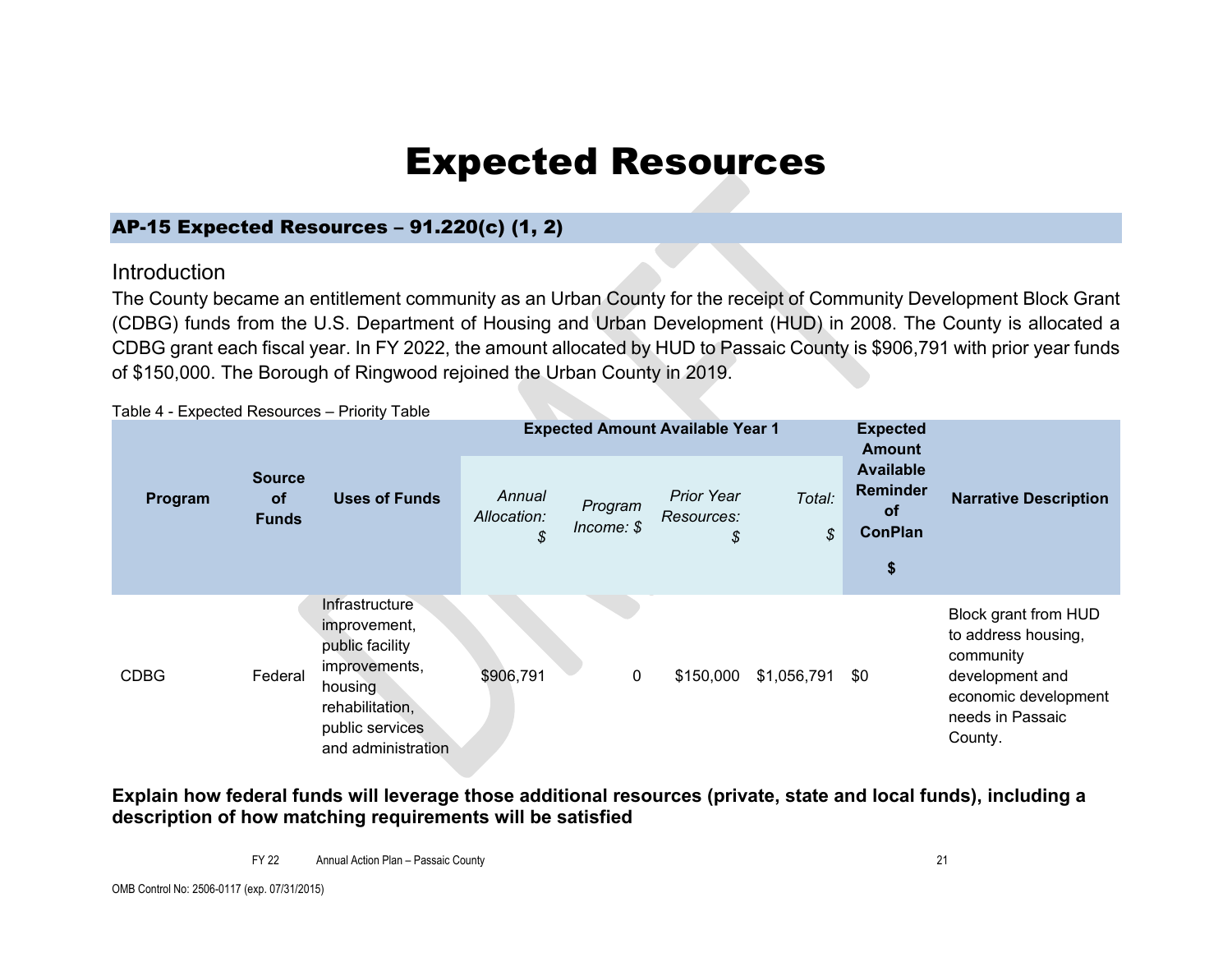Each municipality will leverage the CDBG funds with community funds to provide engineering services for their projects. The County does not pay for engineering. In addition, the total project costs will require that some of the municipalities bond for the remainder of the funds needed to complete the project budget. In addition, some municipalities may have secured state grants to apply toward construction costs. However, there are no matching fund requirements for CDBG funding.

The projects that improve public facilities and infrastructure also leverage the existing assets of each community such as waterlines, sewer lines, streets, sidewalks, and public libraries.

The Passaic County Public Housing Agency expects to receive ongoing Section 8 Rental Assistance Funding from HUD to continue to provide 835 vouchers to low-income renters in Passaic County, outside of the entitlement cities.

Passaic County administers the Continuum of Care (CoC) program serving all homeless persons in the County. The CoC will apply for funding under the 2022 CoC program later this summer.

The County has a Homeless Trust Fund that is generating support for homeless prevention and rapid re-housing activities.

The County may seek funding from other sources to accomplish its goals. Such funding may include:

- McKinney Vento Funds under the HEARTH Act
- CDBG Disaster Recovery
- CDBG-CV
- CARES Act
- Low-Income Housing Tax Credits
- New Markets Tax Credits
- Economic Development Initiative
- Environmental Protection Agency
- Department of Transportation
- Department of Veterans Affairs

State funds may also be sought:

• NJHMFA Special Needs Housing Fund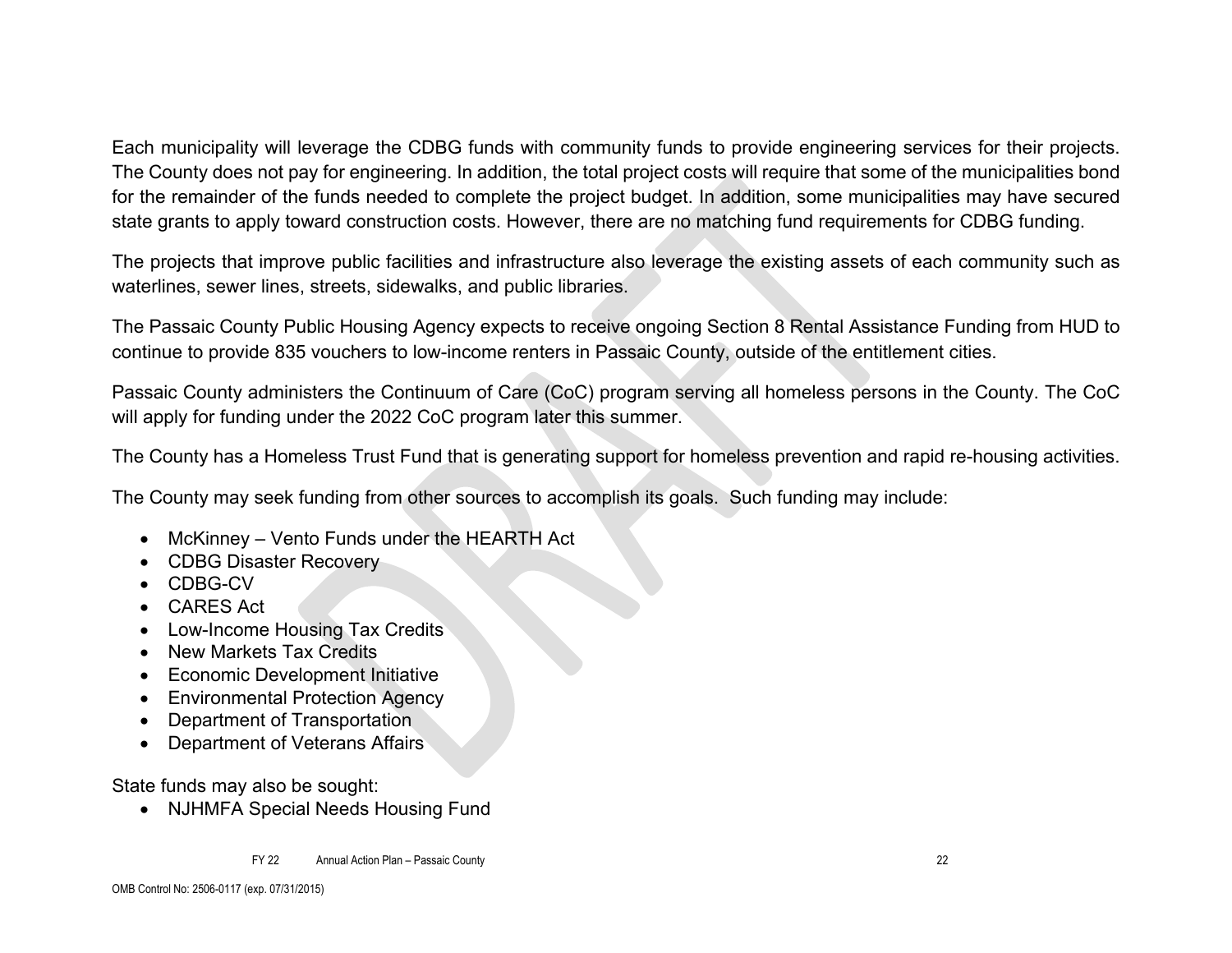- HOME funds provided through NJDCA
- Weatherization Assistance Program
- Office of Mental Health
- Office of Alcohol and Substance Abuse Services
- Department of Health
- Department of Welfare (Supportive Services for the Homeless)
- Work First New Jersey
- Department of Transportation

The County is not aware of any Low‐Income Housing Tax Credit (LIHTC) projects to be undertaken. However, should the occasion arise, the County would support a LIHTC application with a Certification of Consistency.

### **If appropriate, describe publicly owned land or property located within the jurisdiction that may be used to address the needs identified in the plan**

The Passaic County Housing Agency is exploring the feasibility of utilizing a county-owned site for affordable housing for elderly and veterans in the Borough of Pompton Lakes. It is not anticipated that CDBG funding will be utilized in this project.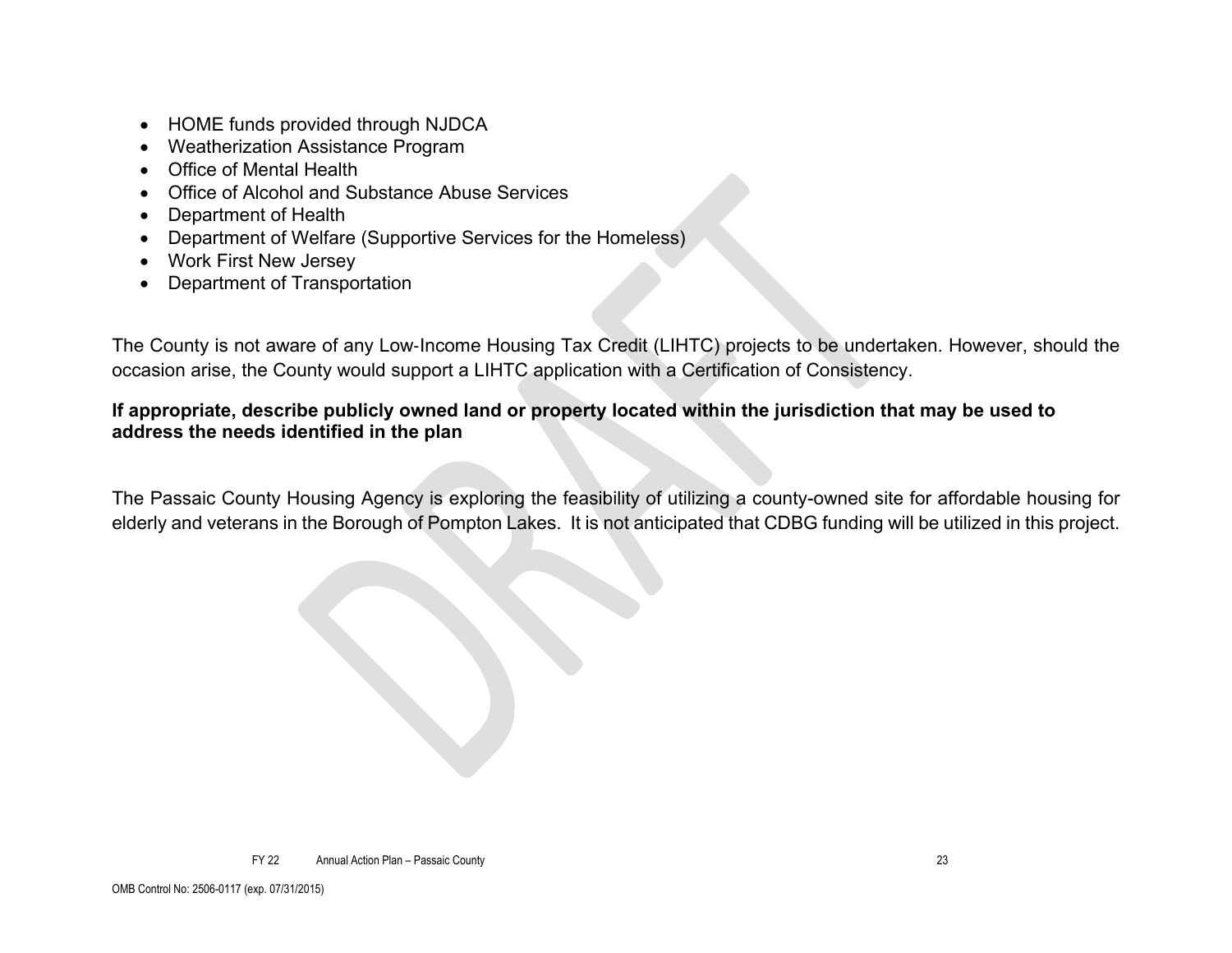# Annual Goals and Objectives

# AP-20 Annual Goals and Objectives - 91.420, 91.220(c)(3)&(e)

<span id="page-23-1"></span><span id="page-23-0"></span>

|                             | Table 5 - Goals Summary                |                      |                    |                                                                       |                        |                                        |                |                                                                                                                             |
|-----------------------------|----------------------------------------|----------------------|--------------------|-----------------------------------------------------------------------|------------------------|----------------------------------------|----------------|-----------------------------------------------------------------------------------------------------------------------------|
| <b>Sort</b><br><b>Order</b> | <b>Goal Name</b>                       | <b>Start</b><br>Year | <b>End</b><br>Year | <b>Category</b>                                                       | Geographic<br>Area     | <b>Needs</b><br><b>Addressed</b>       | <b>Funding</b> | <b>Goal Outcome Indicator</b>                                                                                               |
| 1                           | Infrastructure<br>Improvements         | 2018                 | 2022               | Non-Housing<br>Community<br>Development                               | Urban<br>County        | Infrastructure<br>Improvements         |                | Public Facility or Infrastructure<br>other than Low/Moderate<br>Income Housing Benefit:<br>6,250 persons<br>Other: 84 Other |
| $\overline{2}$              | Affordable<br>Housing                  | 2018                 | 2022               | Affordable<br>Housing                                                 | Urban<br>County        | Affordable<br>Housing                  |                | <b>Homeowner Housing</b><br>Rehabilitated: 5 housing units                                                                  |
| 3                           | Public<br><b>Services</b>              | 2018                 | 2022               | <b>Homeless</b><br>Non-<br><b>Homeless</b><br>Special<br><b>Needs</b> | <b>Urban</b><br>County | <b>Public Services</b>                 |                | Public Service activities other<br>than Low/Moderate Income<br>Housing Benefit: 120 persons                                 |
| 4                           | <b>Public Facility</b><br>Improvements | 2018                 | 2022               | Non-Housing<br>Community<br>Development                               | Urban<br>County        | <b>Public Facility</b><br>Improvements |                | Public Facility or Infrastructure<br>other than Low/Moderate<br>Income Housing Benefit: 2079<br>persons                     |
| 5                           | Administration                         | 2018                 | 2022               | Other                                                                 | Urban<br>County        | Administration                         |                | Other: 1 other                                                                                                              |

FY 22 Annual Action Plan – Passaic County 24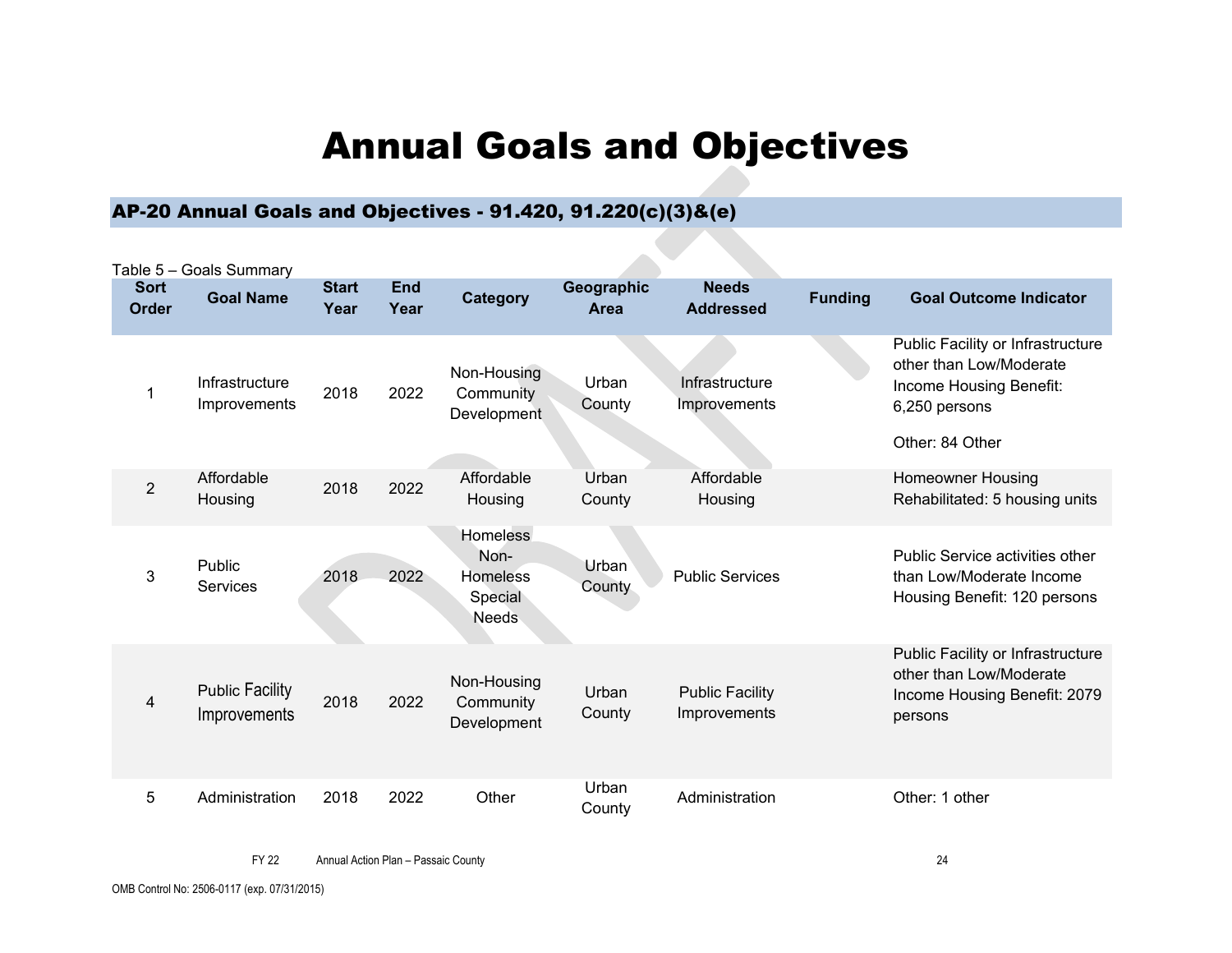| Table 6 – Goal Descriptions         |                                                                                                                                              |
|-------------------------------------|----------------------------------------------------------------------------------------------------------------------------------------------|
| Goal                                | <b>Description</b>                                                                                                                           |
| <b>Public Facility Improvements</b> | Improvements to public facilities that serve low- and moderate-income clientele and/or are located in<br>low- and moderate-income areas.     |
| Infrastructure Improvements         | Improvements to public infrastructure that serve low- and moderate-income residents and/or are<br>located in low- and moderate-income areas. |
| Affordable Housing                  | Creation/preservation of affordable housing through rehabilitation and new construction                                                      |
| <b>Public Services</b>              | Provision of public services to low- and moderate-income clientele.                                                                          |
| Planning and Administration         | Administration and planning conducted to operate the CDBG program successfully.                                                              |

### **Estimate the number of extremely low-income, low-income, and moderate-income families to whom the jurisdiction will provide affordable housing as defined by HOME 91.215(b):**

Passaic County does not receive HOME funds and does not plan to undertake any HOME-related activities in FY 2022.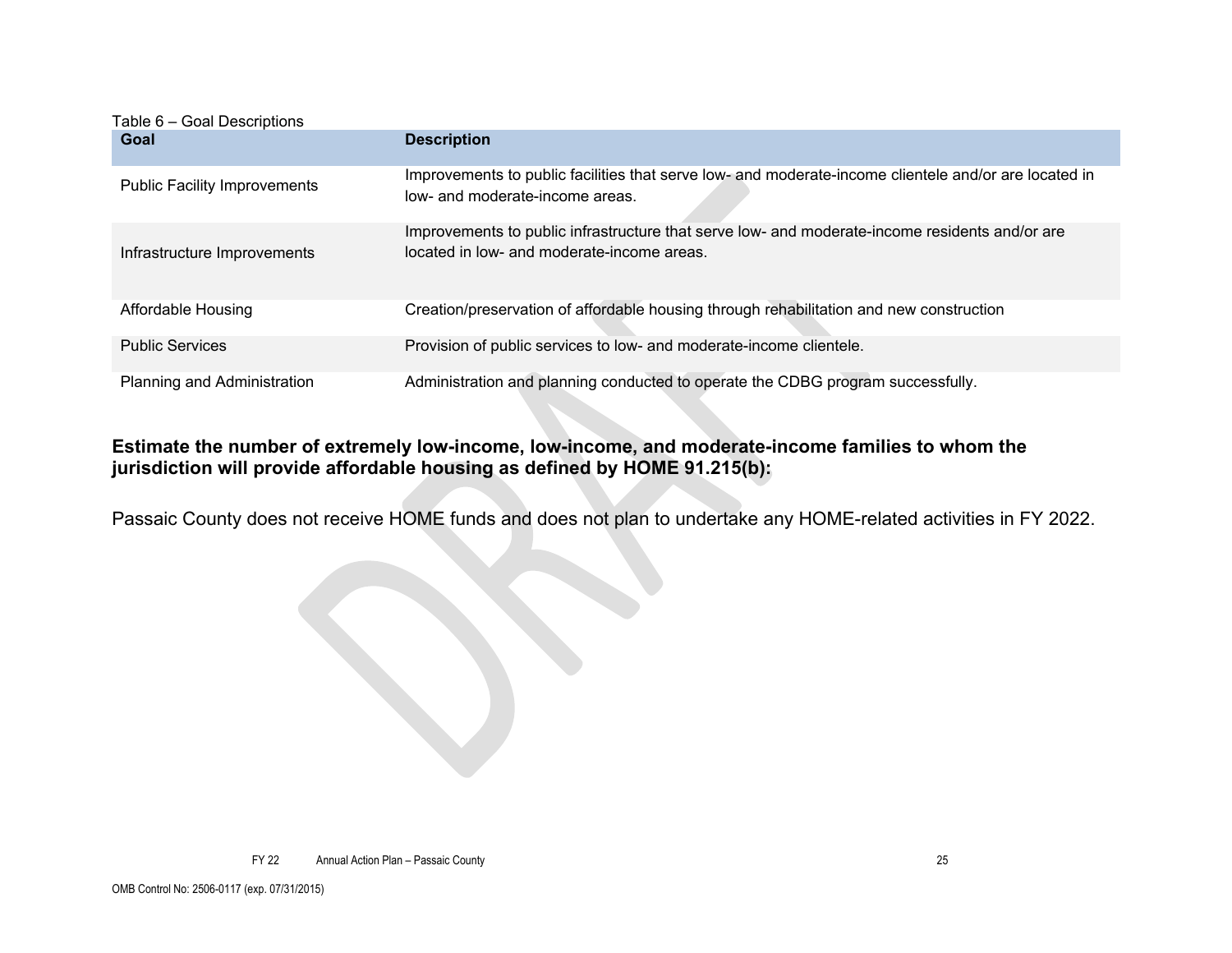### <span id="page-25-0"></span>AP-35 Projects – 91.220(d)

### **Introduction**

The following project information for FY 2022 provides a comprehensive overview on the planned CDBG activities.

| <b>Project Name</b>                                                          |
|------------------------------------------------------------------------------|
| Borough of Bloomingdale- Main Street Sidewalk Improvements                   |
| Borough of Hawthorne - Repaving of N. 10th Street                            |
| Township of Little Falls - Rehabilitation of Mozart Avenue and Cherry Street |
| Borough of Pompton Lakes - ADA Curb Ramps                                    |
| Borough of Prospect Park - North 15th Place Roadway Improvement              |
| Borough of Totowa - Sanitary Sewer Lining Project XII: Willard Avenue        |
| Borough of Wanaque: Park Avenue Improvements                                 |
| Paterson Habitat for Humanity: Housing Rehabilitation Program                |
| Garrett Mountain Park: ADA Accessibility Improvements                        |
| <b>CASA: Court Appointed Advocacy for Child Abuse Victims</b>                |
| HOME Care Options: Volunteer Shopper Plus Program                            |
|                                                                              |

12 CDBG Administration

Table 7 – Project Information

### **Describe the reasons for allocation priorities and any obstacles to addressing underserved needs**

The allocations were selected based on eligibility of the activity, its ability to meet a national objective, and the evidence of need in the community. Further consideration was given to the past history of expenditure of CDBG funds by the community and whether the FY 2022 request was related to previously funded projects. The ability of the community to complete projects in a timely manner was given a high priority.

Passaic County allocated its entitlement funds to provide assistance to activities that meet the underserved needs of the communities participating in the program.

Obstacles identified in the Five Year Plan included:

- Increasing costs to complete projects;
- Fragmented approach to local planning and lack of coordination in addressing infrastructure needs; and
- Limited inter-municipality communication in addressing public facility needs.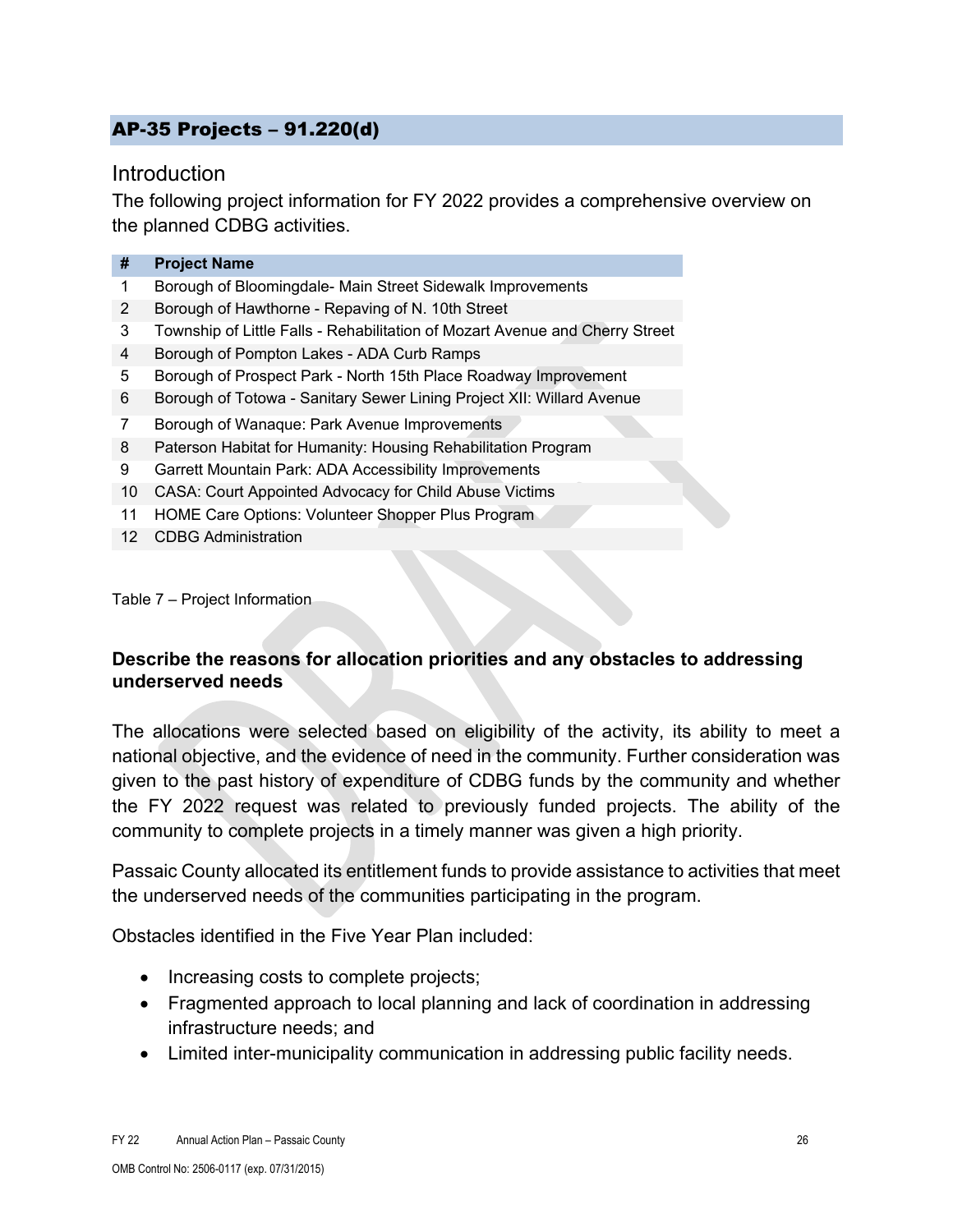In the Five-Year CP, obstacles such as a lack of funding, NIMBYism, a lack of affordable housing, limited infrastructure in the community, Highlands development restrictions, and escalating costs to provide housing were cited as obstacles to providing affordable housing.

The County will continue to provide resources to assist homeless and low-income persons obtain housing. These programs may not necessarily involve CDBG funding.

The County Housing Agency provides rent vouchers to offset the high cost of rental housing in the County.

The Passaic County Human Services Department offers several programs to combat homelessness and is the administrator of H.O.P.E. in Passaic County, the County's plan to end chronic homelessness.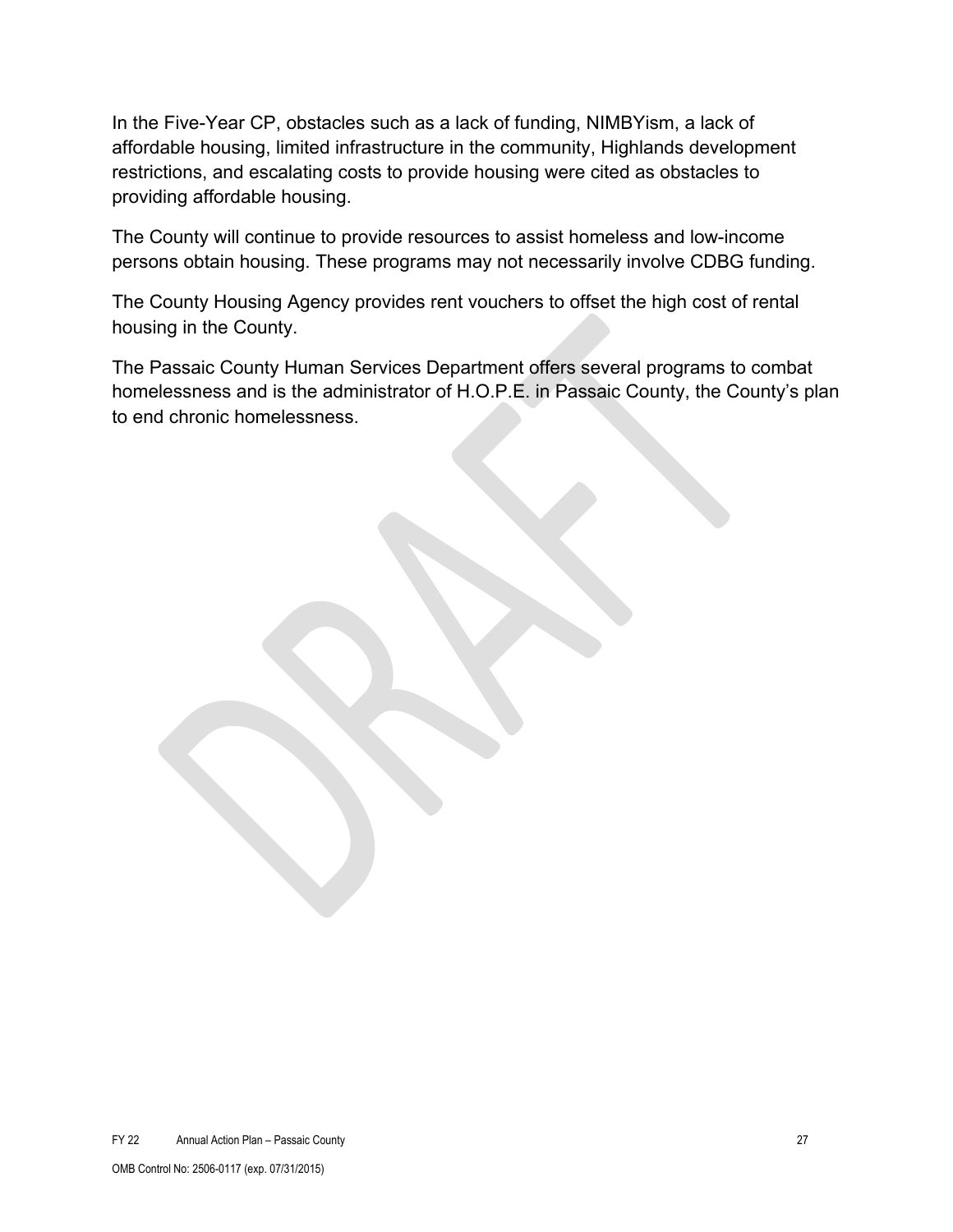# AP-38 Projects Summary

<span id="page-27-0"></span>Table 8 – Project Summary

FY 22 Annual Action Plan – Passaic County 28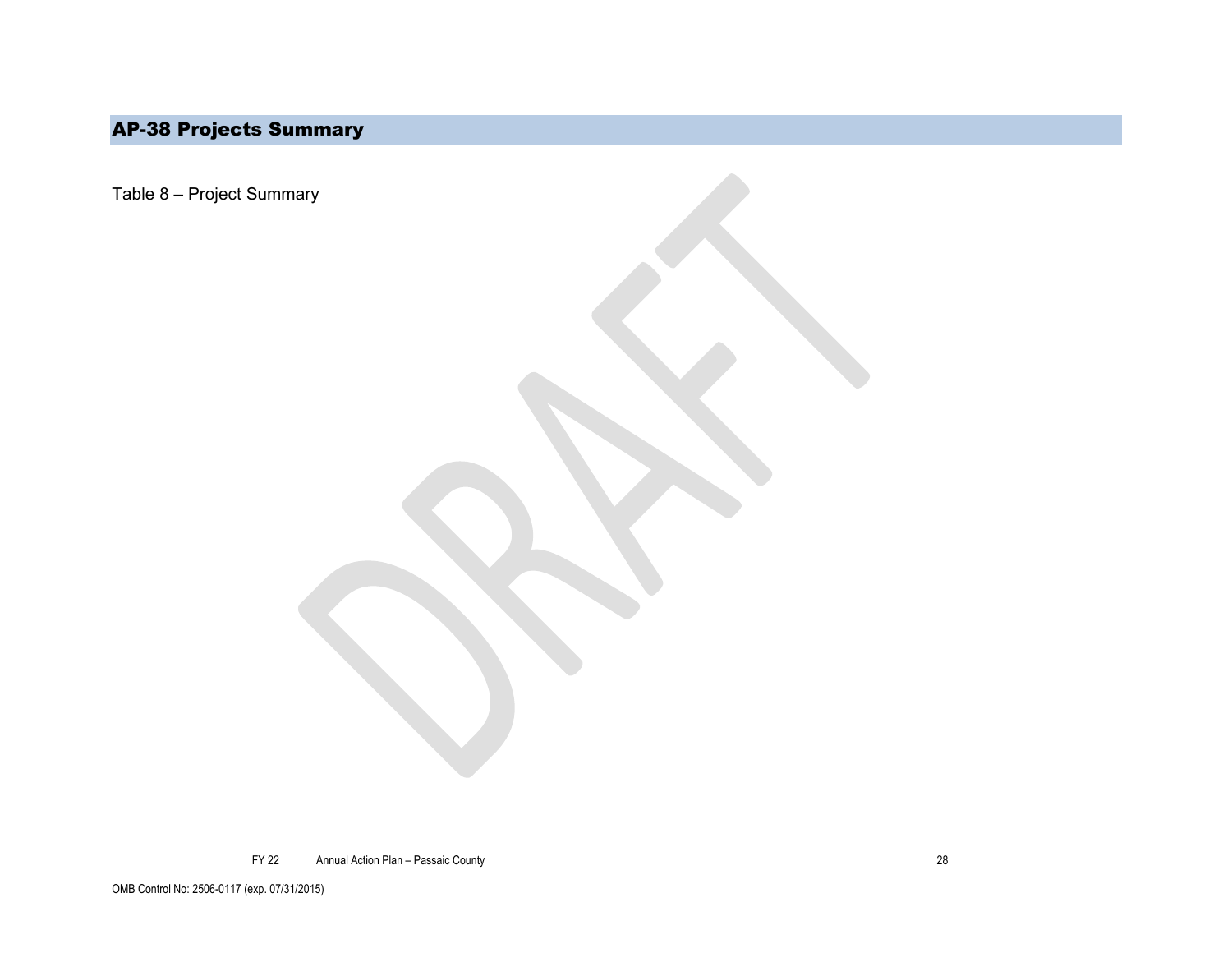| $\mathbf{1}$                                                                                                                                                                                                                                                                                                                                                                                                | <b>Project Name</b>                                   | Borough of Bloomingdale: Main Street Sidewalk Improvements                                                                                                                                                                                                             |  |
|-------------------------------------------------------------------------------------------------------------------------------------------------------------------------------------------------------------------------------------------------------------------------------------------------------------------------------------------------------------------------------------------------------------|-------------------------------------------------------|------------------------------------------------------------------------------------------------------------------------------------------------------------------------------------------------------------------------------------------------------------------------|--|
|                                                                                                                                                                                                                                                                                                                                                                                                             | <b>Target Area</b>                                    |                                                                                                                                                                                                                                                                        |  |
|                                                                                                                                                                                                                                                                                                                                                                                                             | <b>Goals Supported</b>                                | Infrastructure Improvements                                                                                                                                                                                                                                            |  |
|                                                                                                                                                                                                                                                                                                                                                                                                             | <b>Needs Addressed</b>                                | Infrastructure Improvements                                                                                                                                                                                                                                            |  |
|                                                                                                                                                                                                                                                                                                                                                                                                             | <b>Funding</b>                                        | CDBG: \$90,000                                                                                                                                                                                                                                                         |  |
| This project will replace sidewalks and ADA ramps on the southern side of Hamburg Turnpike between<br><b>Description</b><br>89-139 Main Street. The project will replace 1,200 linear feet of sidewalks; ADA ramps and driveway<br>aprons, repair existing granite curb blocks as needed and replace pedestrian traffic controls and<br>striping. The project is anticipated to take 10 months to complete. |                                                       |                                                                                                                                                                                                                                                                        |  |
| <b>Target Date</b><br>08/31/2023                                                                                                                                                                                                                                                                                                                                                                            |                                                       |                                                                                                                                                                                                                                                                        |  |
| 1,075 people are expected to benefit from the proposed activity<br><b>Estimate the number and type</b><br>of families that will benefit<br>from the proposed activities                                                                                                                                                                                                                                     |                                                       |                                                                                                                                                                                                                                                                        |  |
|                                                                                                                                                                                                                                                                                                                                                                                                             | <b>Location Description</b>                           | 113 Main Street (Paterson Hamburg Turnpike), Bloomingdale, NJ                                                                                                                                                                                                          |  |
|                                                                                                                                                                                                                                                                                                                                                                                                             | <b>Planned Activities</b>                             | Infrastructure improvements to repair and improve accessibility of sidewalks along 113 Main Street.                                                                                                                                                                    |  |
| $\overline{2}$                                                                                                                                                                                                                                                                                                                                                                                              | <b>Project Name</b>                                   | Borough of Hawthorne: Repaving of N. 10th Street                                                                                                                                                                                                                       |  |
|                                                                                                                                                                                                                                                                                                                                                                                                             | <b>Target Area</b>                                    |                                                                                                                                                                                                                                                                        |  |
|                                                                                                                                                                                                                                                                                                                                                                                                             | <b>Goals Supported</b><br>Infrastructure Improvements |                                                                                                                                                                                                                                                                        |  |
| <b>Needs Addressed</b><br>Infrastructure Improvements                                                                                                                                                                                                                                                                                                                                                       |                                                       |                                                                                                                                                                                                                                                                        |  |
| CDBG: \$50,000<br><b>Funding</b>                                                                                                                                                                                                                                                                                                                                                                            |                                                       |                                                                                                                                                                                                                                                                        |  |
|                                                                                                                                                                                                                                                                                                                                                                                                             | <b>Description</b>                                    | This project will mill and pave North 10th Street from Prescott to the dead end, replacing curbs as<br>needed, retrofitting catch basins, and installing ADA curb ramps as needed. Construction is anticipated<br>to start by 6/30/2023 and be completed by 9/30/2023. |  |
| 08/31/2023<br><b>Target Date</b>                                                                                                                                                                                                                                                                                                                                                                            |                                                       |                                                                                                                                                                                                                                                                        |  |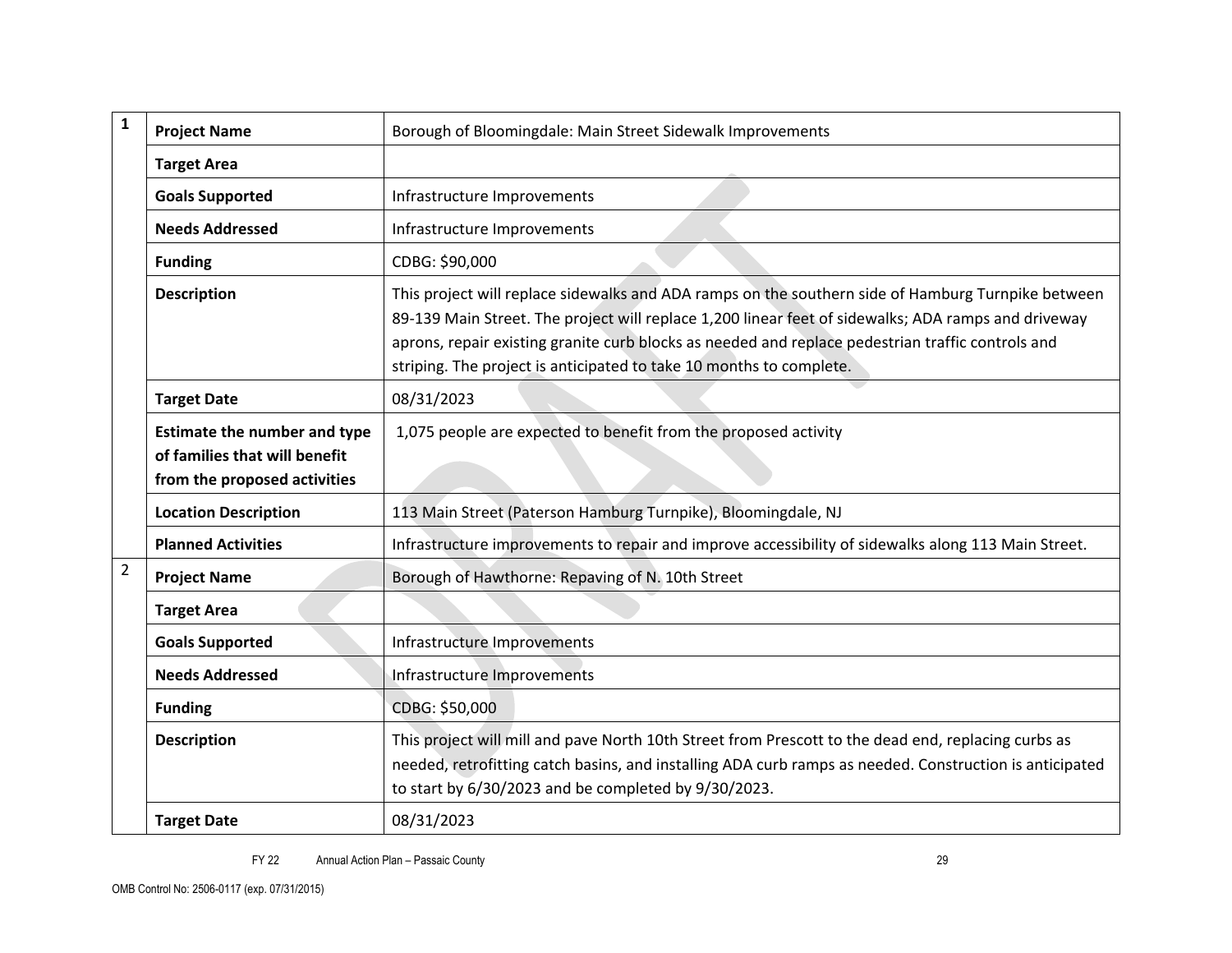|                                                                                                                                                                         | <b>Estimate the number and type</b><br>of families that will benefit | 23 ADA ramps will be installed at 8 different intersections.                                                                                                                                                                                                                                                                                                                                     |  |
|-------------------------------------------------------------------------------------------------------------------------------------------------------------------------|----------------------------------------------------------------------|--------------------------------------------------------------------------------------------------------------------------------------------------------------------------------------------------------------------------------------------------------------------------------------------------------------------------------------------------------------------------------------------------|--|
|                                                                                                                                                                         | from the proposed activities                                         |                                                                                                                                                                                                                                                                                                                                                                                                  |  |
|                                                                                                                                                                         | <b>Location Description</b>                                          | North 10th Street, Hawthorne, NJ                                                                                                                                                                                                                                                                                                                                                                 |  |
|                                                                                                                                                                         | <b>Planned Activities</b>                                            | Infrastructure improvements along North 10 <sup>th</sup> Street, including ADA ramp installation.                                                                                                                                                                                                                                                                                                |  |
| 3                                                                                                                                                                       | <b>Project Name</b>                                                  | Little Falls: Rehabilitation of Mozart Avenue and Cherry Street                                                                                                                                                                                                                                                                                                                                  |  |
|                                                                                                                                                                         | <b>Target Area</b>                                                   |                                                                                                                                                                                                                                                                                                                                                                                                  |  |
|                                                                                                                                                                         | <b>Goals Supported</b>                                               | Infrastructure Improvements                                                                                                                                                                                                                                                                                                                                                                      |  |
|                                                                                                                                                                         | <b>Needs Addressed</b>                                               | Infrastructure Improvements                                                                                                                                                                                                                                                                                                                                                                      |  |
|                                                                                                                                                                         | <b>Funding</b>                                                       | CDBG: \$100,000                                                                                                                                                                                                                                                                                                                                                                                  |  |
| <b>Description</b>                                                                                                                                                      |                                                                      | Rehabilitation of Mozart Ave. and Cherry Street including repaving the road; milling, paving, new<br>curbing; improving existing drainage infrastructure with inlets and installation of piping; installation of<br>new Belgium block curbing; reset and restore existing driveways, walkways and curbs with ADA<br>detectable warning surfaces. Reset parking signs, and paint a new crosswalk. |  |
|                                                                                                                                                                         | <b>Target Date</b>                                                   | 08/31/2023                                                                                                                                                                                                                                                                                                                                                                                       |  |
| <b>Estimate the number and type</b><br>1,875 people are expected to benefit from the proposed activity<br>of families that will benefit<br>from the proposed activities |                                                                      |                                                                                                                                                                                                                                                                                                                                                                                                  |  |
|                                                                                                                                                                         | <b>Location Description</b>                                          | Infrastructure improvements at eight intersections within the Kaywin neighborhood.                                                                                                                                                                                                                                                                                                               |  |
|                                                                                                                                                                         | <b>Planned Activities</b>                                            | Infrastructure improvements along Mozart Avenue and Cherry Street.                                                                                                                                                                                                                                                                                                                               |  |
| 4                                                                                                                                                                       | <b>Project Name</b>                                                  | Borough of Pompton Lakes: ADA Curb Ramps                                                                                                                                                                                                                                                                                                                                                         |  |
|                                                                                                                                                                         | <b>Target Area</b>                                                   |                                                                                                                                                                                                                                                                                                                                                                                                  |  |
|                                                                                                                                                                         | <b>Goals Supported</b>                                               | Infrastructure Improvements                                                                                                                                                                                                                                                                                                                                                                      |  |
| <b>Needs Addressed</b><br>Infrastructure Improvements                                                                                                                   |                                                                      |                                                                                                                                                                                                                                                                                                                                                                                                  |  |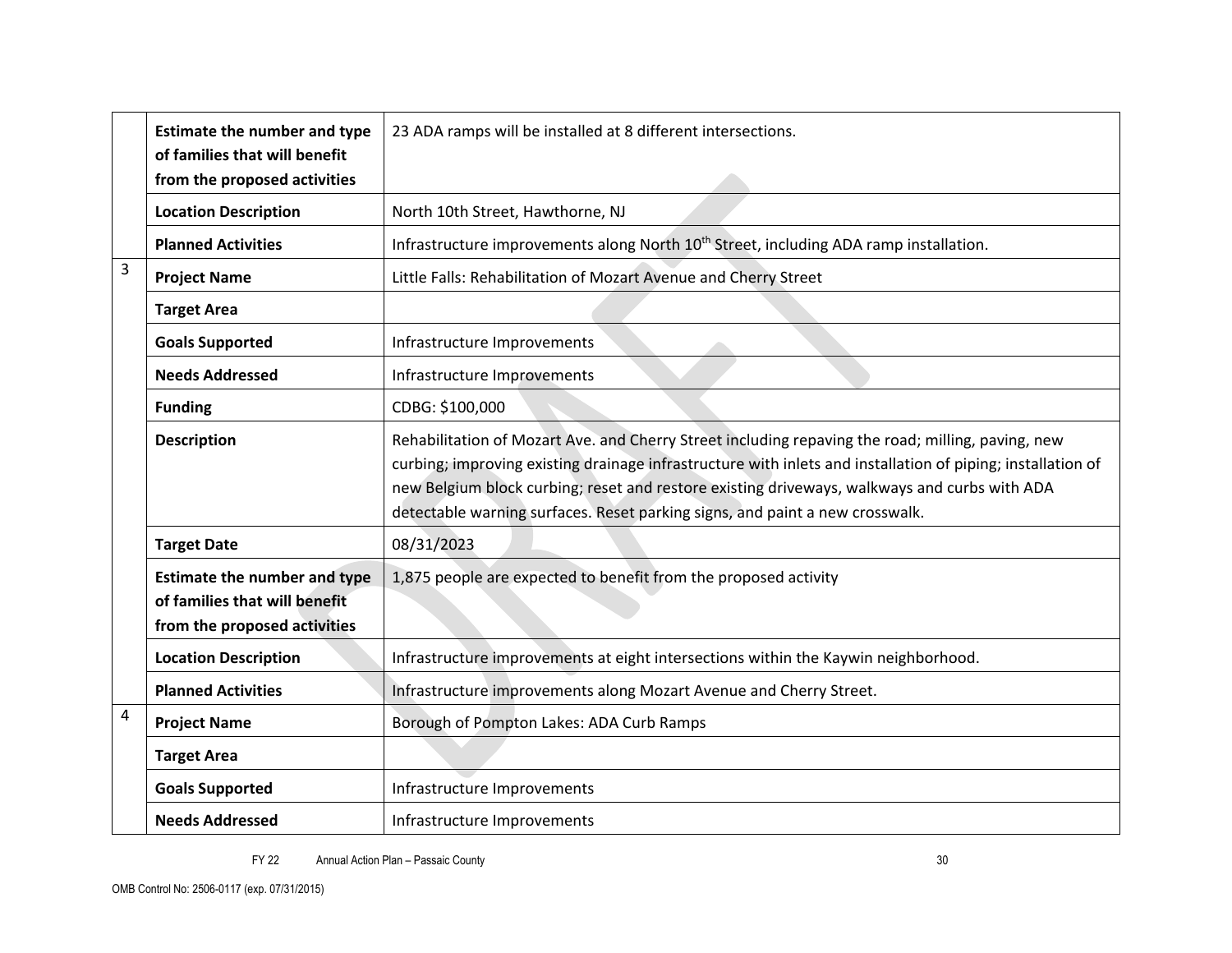|                                                                                                                                                     | <b>Funding</b>              | CDBG: \$58,000                                                                                                                                                                                                                                                                                                                                                                                                                                                                                                                                                                                                                                        |
|-----------------------------------------------------------------------------------------------------------------------------------------------------|-----------------------------|-------------------------------------------------------------------------------------------------------------------------------------------------------------------------------------------------------------------------------------------------------------------------------------------------------------------------------------------------------------------------------------------------------------------------------------------------------------------------------------------------------------------------------------------------------------------------------------------------------------------------------------------------------|
|                                                                                                                                                     | <b>Description</b>          | Installation of 26 ADA compliant curb ramps and detectable warning surfaces including minor sidewalk<br>improvements to ensure safe and equal access for all residents. Current ramps are non-compliant with<br>ADA standards.                                                                                                                                                                                                                                                                                                                                                                                                                        |
|                                                                                                                                                     | <b>Target Date</b>          | 08/31/2023                                                                                                                                                                                                                                                                                                                                                                                                                                                                                                                                                                                                                                            |
| 26 ADA ramps will be installed.<br><b>Estimate the number and type</b><br>of families that will benefit<br>from the proposed activities             |                             |                                                                                                                                                                                                                                                                                                                                                                                                                                                                                                                                                                                                                                                       |
|                                                                                                                                                     | <b>Location Description</b> | Ramapo Avenue; Legion Street; Romain Avenue; Van Avenue; Lambert Street; Chalen Court;                                                                                                                                                                                                                                                                                                                                                                                                                                                                                                                                                                |
|                                                                                                                                                     | <b>Planned Activities</b>   | Infrastructure improvements: 26 ADA ramps will be installed.                                                                                                                                                                                                                                                                                                                                                                                                                                                                                                                                                                                          |
| 5                                                                                                                                                   | <b>Project Name</b>         | Prospect Park: North 15th Place Roadway Improvements                                                                                                                                                                                                                                                                                                                                                                                                                                                                                                                                                                                                  |
|                                                                                                                                                     | <b>Target Area</b>          |                                                                                                                                                                                                                                                                                                                                                                                                                                                                                                                                                                                                                                                       |
| <b>Goals Supported</b><br>Infrastructure Improvements<br><b>Needs Addressed</b><br>Infrastructure Improvements<br>CDBG: \$112,433<br><b>Funding</b> |                             |                                                                                                                                                                                                                                                                                                                                                                                                                                                                                                                                                                                                                                                       |
|                                                                                                                                                     |                             |                                                                                                                                                                                                                                                                                                                                                                                                                                                                                                                                                                                                                                                       |
|                                                                                                                                                     |                             |                                                                                                                                                                                                                                                                                                                                                                                                                                                                                                                                                                                                                                                       |
|                                                                                                                                                     | <b>Description</b>          | This project involves the milling and paving of North 15th Place from Hofstra Park (Struyk Avenue) to<br>the entrance of Prescott Avenue. The length of roadway is approximately 350 feet. The project also<br>includes the removal and reconstruction of concrete vertical curb, concrete sidewalk, replacement of<br>8" Sanitary Sewer clay pipe with 8" PVC pipe, replacement of sanitary sewer laterals, sanitary sewer<br>clean out, rock excavation, new pavement markings and landscape restoration. North 15th Street has<br>significant pavement cracking, potholes, deteriorating curbs and driveway aprons, and faded traffic<br>striping. |
|                                                                                                                                                     | <b>Target Date</b>          | 08/31/2023                                                                                                                                                                                                                                                                                                                                                                                                                                                                                                                                                                                                                                            |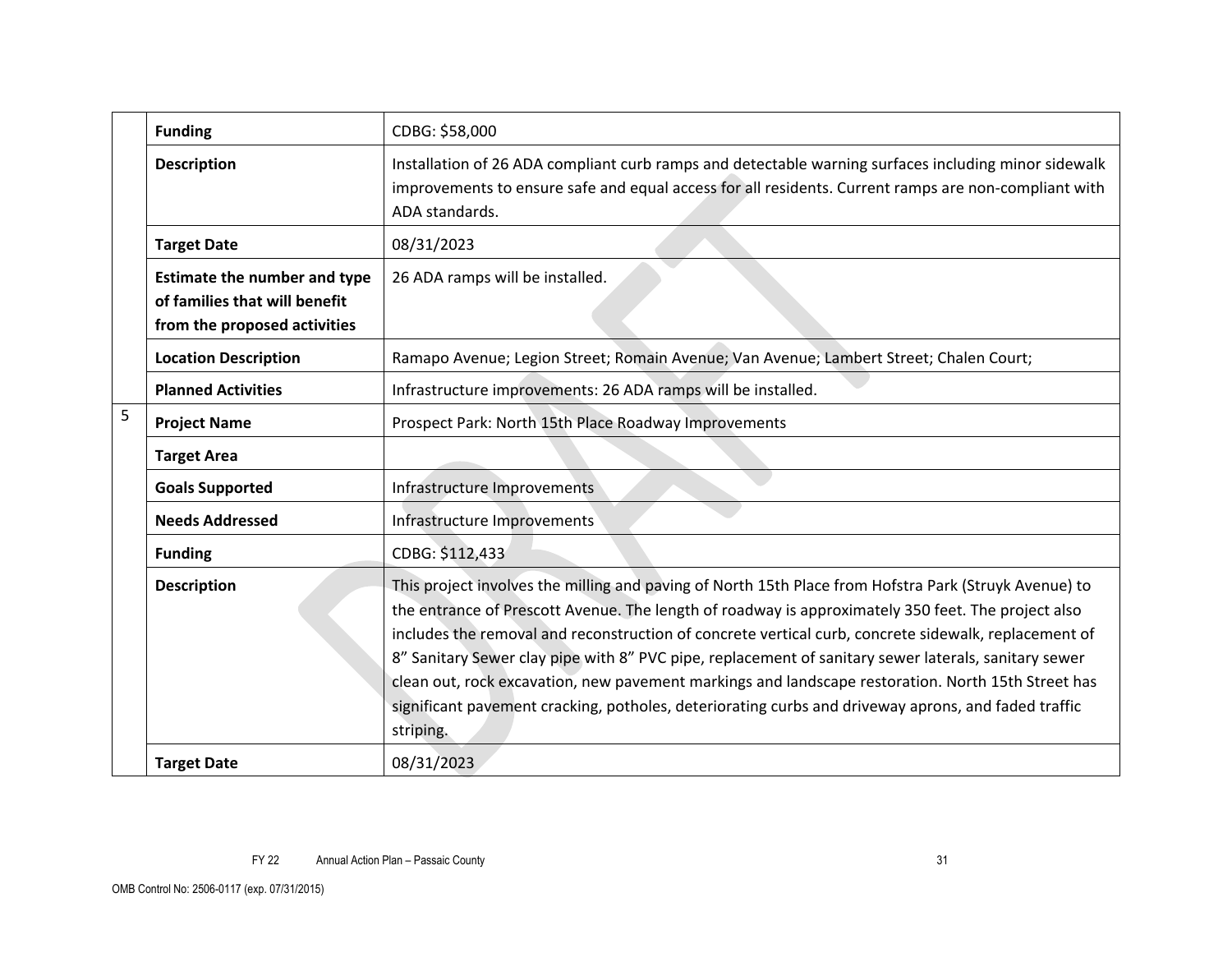|                                                                                                                                                                       | <b>Estimate the number and type</b>                                                         | 1,550 people are expected to benefit from the proposed activity                                                                                                                                                   |  |
|-----------------------------------------------------------------------------------------------------------------------------------------------------------------------|---------------------------------------------------------------------------------------------|-------------------------------------------------------------------------------------------------------------------------------------------------------------------------------------------------------------------|--|
|                                                                                                                                                                       | of families that will benefit<br>from the proposed activities                               |                                                                                                                                                                                                                   |  |
|                                                                                                                                                                       | <b>Location Description</b>                                                                 | North 15 <sup>th</sup> Place from Struyk Avenue to Prescott Avenue.                                                                                                                                               |  |
|                                                                                                                                                                       | <b>Planned Activities</b>                                                                   | Infrastructure improvements along North 15 <sup>th</sup> Place.                                                                                                                                                   |  |
| 6                                                                                                                                                                     | Borough of Totowa: Sanitary Sewer Lining Project XII: Willard Avenue<br><b>Project Name</b> |                                                                                                                                                                                                                   |  |
|                                                                                                                                                                       | <b>Target Area</b>                                                                          |                                                                                                                                                                                                                   |  |
|                                                                                                                                                                       | <b>Goals Supported</b>                                                                      | Infrastructure Improvements                                                                                                                                                                                       |  |
|                                                                                                                                                                       | <b>Needs Addressed</b>                                                                      | Infrastructure Improvements                                                                                                                                                                                       |  |
|                                                                                                                                                                       | <b>Funding</b>                                                                              | CDBG: \$100,000                                                                                                                                                                                                   |  |
| <b>Description</b><br>manholes within the project limits.                                                                                                             |                                                                                             | Installation of cured-in-place pipe liner and sealing of manholes, along the length of the sanitary sewer<br>line to be rehabilitated. Seal sanitary sewer lateral connections at the main, and rehab of sanitary |  |
|                                                                                                                                                                       | 08/31/2023<br><b>Target Date</b>                                                            |                                                                                                                                                                                                                   |  |
| <b>Estimate the number and type</b><br>765 people are expected to benefit from the proposed activity<br>of families that will benefit<br>from the proposed activities |                                                                                             |                                                                                                                                                                                                                   |  |
|                                                                                                                                                                       | <b>Location Description</b>                                                                 | Willard Avenue from Union Boulevard to William Place.                                                                                                                                                             |  |
|                                                                                                                                                                       | <b>Planned Activities</b>                                                                   | Sanitary sewer infrastructure improvements along Willard Ave.                                                                                                                                                     |  |
| 7<br>Borough of Wanaque: Park Avenue Improvements<br><b>Project Name</b>                                                                                              |                                                                                             |                                                                                                                                                                                                                   |  |
|                                                                                                                                                                       | <b>Target Area</b>                                                                          |                                                                                                                                                                                                                   |  |
|                                                                                                                                                                       | <b>Goals Supported</b>                                                                      | Infrastructure Improvements                                                                                                                                                                                       |  |
|                                                                                                                                                                       | <b>Needs Addressed</b>                                                                      | Infrastructure Improvements                                                                                                                                                                                       |  |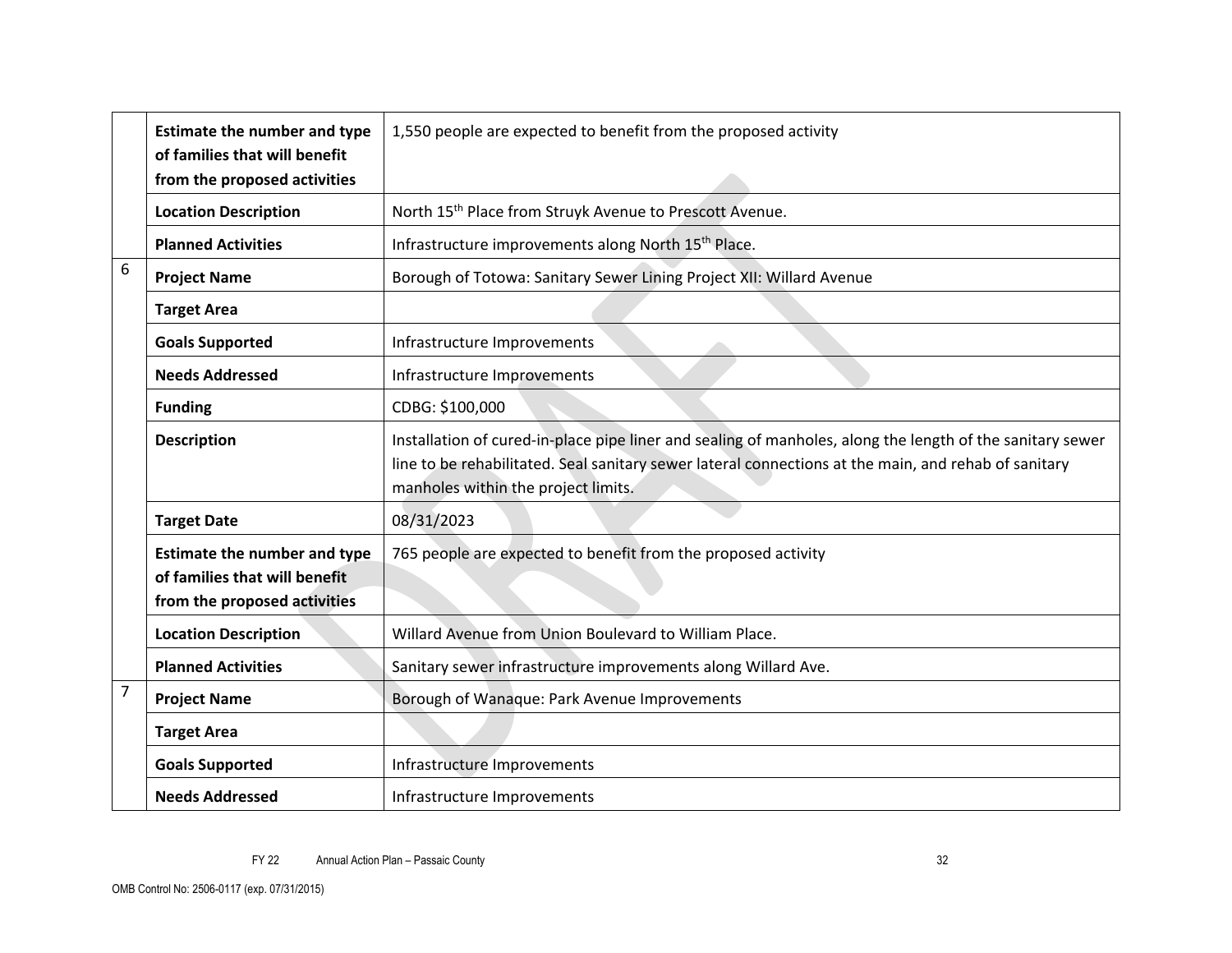|   | <b>Funding</b>                                                                                                                                                        | CDBG: \$100,000                                                                                                                                                                                                                                                                                                                                                                                                                                                                                                                                                                                                           |
|---|-----------------------------------------------------------------------------------------------------------------------------------------------------------------------|---------------------------------------------------------------------------------------------------------------------------------------------------------------------------------------------------------------------------------------------------------------------------------------------------------------------------------------------------------------------------------------------------------------------------------------------------------------------------------------------------------------------------------------------------------------------------------------------------------------------------|
|   | <b>Description</b>                                                                                                                                                    | Park Avenue watermains are sub-standard 6-inch transite watermains that need to be upgraded to 8-<br>inch ductile iron pipes. Watermain and house service installations. The project will mill and pave the<br>roadway and replace the pavement.                                                                                                                                                                                                                                                                                                                                                                          |
|   | <b>Target Date</b>                                                                                                                                                    | 08/31/2023                                                                                                                                                                                                                                                                                                                                                                                                                                                                                                                                                                                                                |
|   | 985 people are expected to benefit from the proposed activity<br><b>Estimate the number and type</b><br>of families that will benefit<br>from the proposed activities |                                                                                                                                                                                                                                                                                                                                                                                                                                                                                                                                                                                                                           |
|   | <b>Location Description</b>                                                                                                                                           | 36 Park Avenue, Haskell, NJ                                                                                                                                                                                                                                                                                                                                                                                                                                                                                                                                                                                               |
|   | <b>Planned Activities</b>                                                                                                                                             | Water infrastructure improvements along Park Avenue                                                                                                                                                                                                                                                                                                                                                                                                                                                                                                                                                                       |
| 8 | <b>Project Name</b>                                                                                                                                                   | Paterson Habitat for Humanity: Housing Rehabilitation Program                                                                                                                                                                                                                                                                                                                                                                                                                                                                                                                                                             |
|   | <b>Target Area</b>                                                                                                                                                    |                                                                                                                                                                                                                                                                                                                                                                                                                                                                                                                                                                                                                           |
|   | <b>Goals Supported</b>                                                                                                                                                | <b>Affordable Housing</b>                                                                                                                                                                                                                                                                                                                                                                                                                                                                                                                                                                                                 |
|   | <b>Needs Addressed</b>                                                                                                                                                | <b>Affordable Housing</b>                                                                                                                                                                                                                                                                                                                                                                                                                                                                                                                                                                                                 |
|   | <b>Funding</b>                                                                                                                                                        | CDBG: \$70,000                                                                                                                                                                                                                                                                                                                                                                                                                                                                                                                                                                                                            |
|   | <b>Description</b>                                                                                                                                                    | Funding will address immediate and critical housing repairs in 5 houses and preserve affordable<br>housing for eligible low-moderate income households in five Passaic County municipalities. The project<br>will address immediate and critical housing rehabilitation problems; secure property against weather;<br>necessary utilities such as heat, water supply; sanitary sewer, heating, air conditioning, ventilation and<br>access and egress locations. ADA improvements may be performed. Sidewalk improvements may be<br>performed on private or public property. Does not include window or door replacement. |
|   | <b>Target Date</b>                                                                                                                                                    | 08/31/2023                                                                                                                                                                                                                                                                                                                                                                                                                                                                                                                                                                                                                |
|   | <b>Estimate the number and type</b><br>of families that will benefit<br>from the proposed activities                                                                  | 5 households are expected to benefit from the proposed activity                                                                                                                                                                                                                                                                                                                                                                                                                                                                                                                                                           |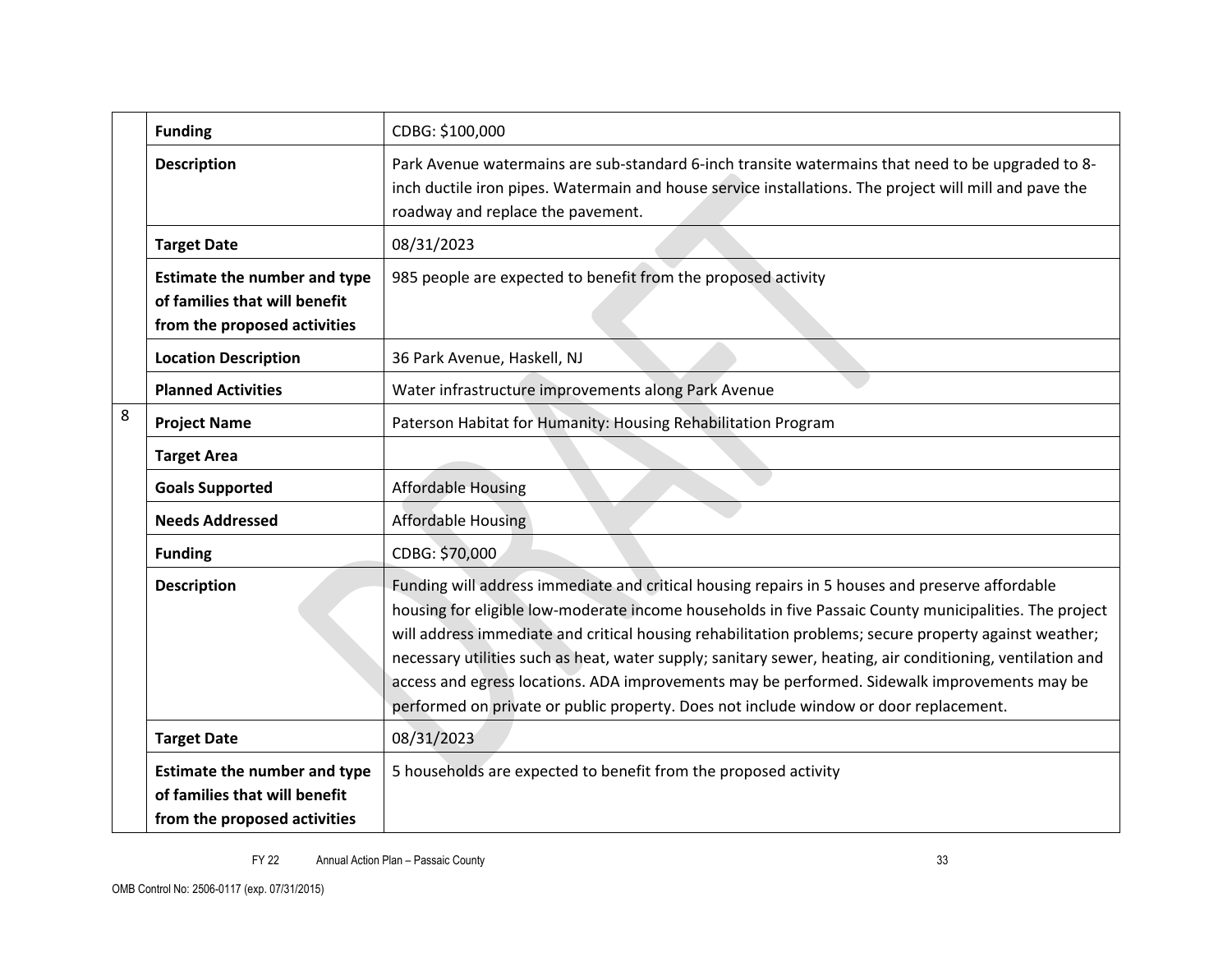|                                                                                                                                        | <b>Location Description</b>      | Haledon; North Haledon; Prospect Park, Ringwood, West Milford                                                                                                  |  |
|----------------------------------------------------------------------------------------------------------------------------------------|----------------------------------|----------------------------------------------------------------------------------------------------------------------------------------------------------------|--|
|                                                                                                                                        | <b>Planned Activities</b>        | Homeowner housing repairs.                                                                                                                                     |  |
| 9<br><b>Project Name</b>                                                                                                               |                                  | Garrett Mountain Park: ADA Accessibility Improvements                                                                                                          |  |
|                                                                                                                                        | <b>Target Area</b>               |                                                                                                                                                                |  |
|                                                                                                                                        | <b>Goals Supported</b>           | <b>Public Facility Improvements</b>                                                                                                                            |  |
|                                                                                                                                        | <b>Needs Addressed</b>           | <b>Public Facility Improvements</b>                                                                                                                            |  |
|                                                                                                                                        | <b>Funding</b>                   | CDBG: \$150,000 (Reprogrammed funding from prior years)                                                                                                        |  |
|                                                                                                                                        | <b>Description</b>               | Creation of ADA accessible route from the boathouse parking lot to the boathouse and pond area. Also<br>includes installation of ADA complaint parking spaces. |  |
|                                                                                                                                        | <b>Target Date</b><br>08/31/2023 |                                                                                                                                                                |  |
| 2079 persons with disabilities<br><b>Estimate the number and type</b><br>of families that will benefit<br>from the proposed activities |                                  |                                                                                                                                                                |  |
|                                                                                                                                        | <b>Location Description</b>      | 8 Mountain Avenue, Woodland Park, NJ 07424                                                                                                                     |  |
|                                                                                                                                        | <b>Planned Activities</b>        | Park improvements to comply with ADA requirements for persons with disabilities.                                                                               |  |
| 10                                                                                                                                     | <b>Project Name</b>              | CASA: Court Appointed Advocacy for Child Abuse Victims                                                                                                         |  |
|                                                                                                                                        | <b>Target Area</b>               |                                                                                                                                                                |  |
|                                                                                                                                        | <b>Goals Supported</b>           | <b>Public Services</b>                                                                                                                                         |  |
|                                                                                                                                        | <b>Needs Addressed</b>           | <b>Public Services</b>                                                                                                                                         |  |
|                                                                                                                                        | <b>Funding</b>                   | CDBG: \$30,000                                                                                                                                                 |  |
|                                                                                                                                        |                                  |                                                                                                                                                                |  |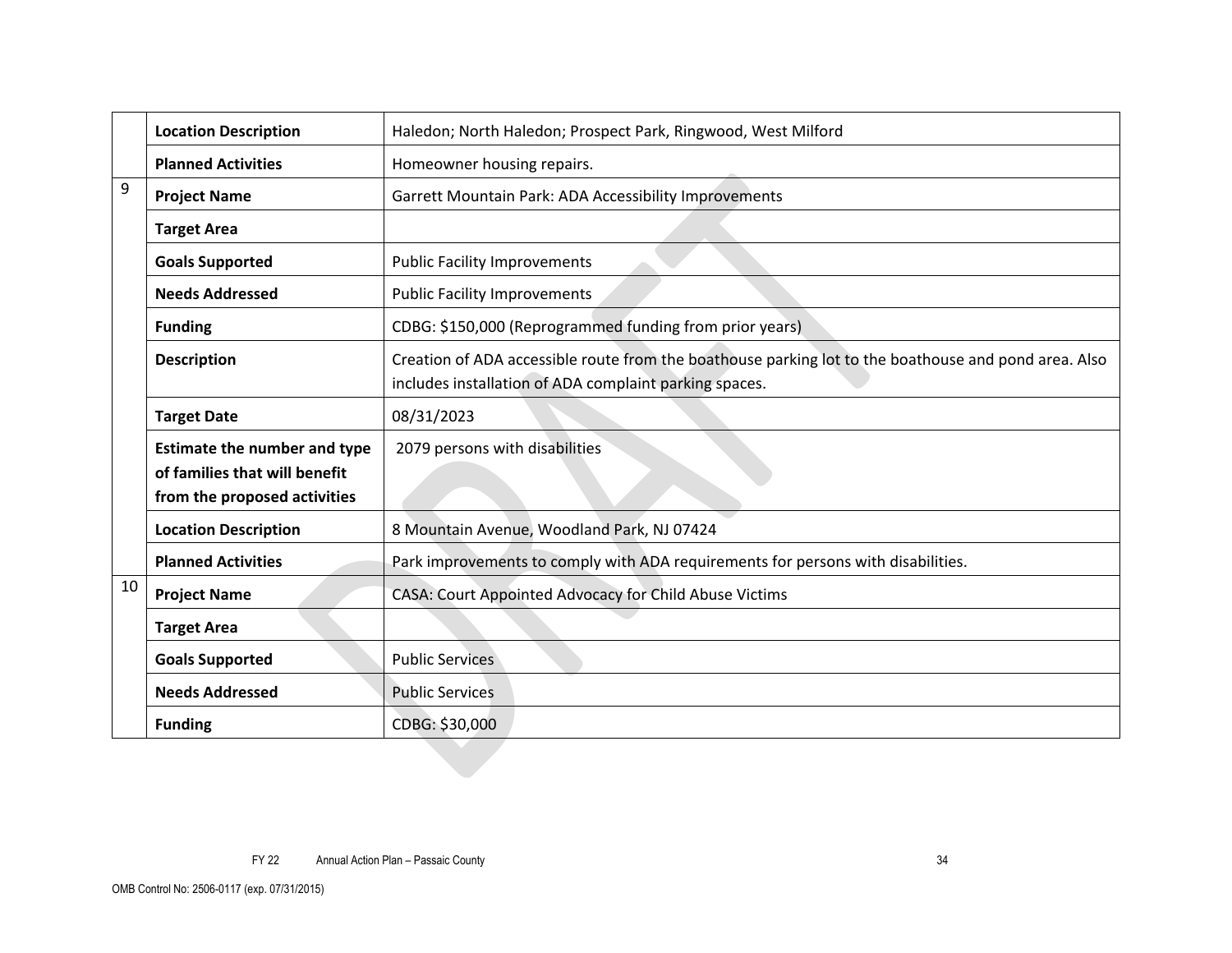| <b>Description</b>                                                                   |                                                                                                      | The project will fund an Advocacy Coordinator role with Court Appointed Special Advocates for<br>Children (CASA) of Passaic County. The Advocacy Coordinator will supervise volunteer CASA advocates<br>and ensure all work is done in accordance with the CASA volunteer policies and procedures.<br>Additionally, the Advocacy Coordinator will provide the community with educational outreach around<br>issues of child abuse prevention, mandatory reporting, and individual advocacy. |  |  |
|--------------------------------------------------------------------------------------|------------------------------------------------------------------------------------------------------|---------------------------------------------------------------------------------------------------------------------------------------------------------------------------------------------------------------------------------------------------------------------------------------------------------------------------------------------------------------------------------------------------------------------------------------------------------------------------------------------|--|--|
|                                                                                      | <b>Target Date</b>                                                                                   | 08/31/2023                                                                                                                                                                                                                                                                                                                                                                                                                                                                                  |  |  |
|                                                                                      | <b>Estimate the number and type</b><br>of families that will benefit<br>from the proposed activities | 20 people are expected to benefit from the proposed activity                                                                                                                                                                                                                                                                                                                                                                                                                                |  |  |
|                                                                                      | <b>Location Description</b>                                                                          | 12 CDBG municipalities at client homes, schools and places of services. Headquarter: 415 Hamburg<br>Turnpike, Wayne, NJ                                                                                                                                                                                                                                                                                                                                                                     |  |  |
|                                                                                      | <b>Planned Activities</b>                                                                            | Public services for abused and neglected children in Passaic County.                                                                                                                                                                                                                                                                                                                                                                                                                        |  |  |
| 11                                                                                   | <b>Project Name</b>                                                                                  | HOME Care Options: Volunteer Shopper Plus Program                                                                                                                                                                                                                                                                                                                                                                                                                                           |  |  |
|                                                                                      | <b>Target Area</b>                                                                                   |                                                                                                                                                                                                                                                                                                                                                                                                                                                                                             |  |  |
|                                                                                      | <b>Public Services</b><br><b>Goals Supported</b>                                                     |                                                                                                                                                                                                                                                                                                                                                                                                                                                                                             |  |  |
| <b>Needs Addressed</b><br><b>Public Services</b><br>CDBG: \$15,000<br><b>Funding</b> |                                                                                                      |                                                                                                                                                                                                                                                                                                                                                                                                                                                                                             |  |  |
|                                                                                      |                                                                                                      |                                                                                                                                                                                                                                                                                                                                                                                                                                                                                             |  |  |
|                                                                                      | <b>Description</b>                                                                                   | The Volunteer Shopper Plus Program provides a home assessment by a field social worker for in home<br>assessments of seniors to determine the needs of the senior and secure appropriate services. In<br>addition, Volunteers visit seniors twice a month (approximately 6 hours/month) and perform food<br>shopping for seniors. Program provides services to frail and disabled adults and individuals with deficits<br>in activities of daily living over the age of 60.                 |  |  |
|                                                                                      | <b>Target Date</b>                                                                                   | 08/31/2023                                                                                                                                                                                                                                                                                                                                                                                                                                                                                  |  |  |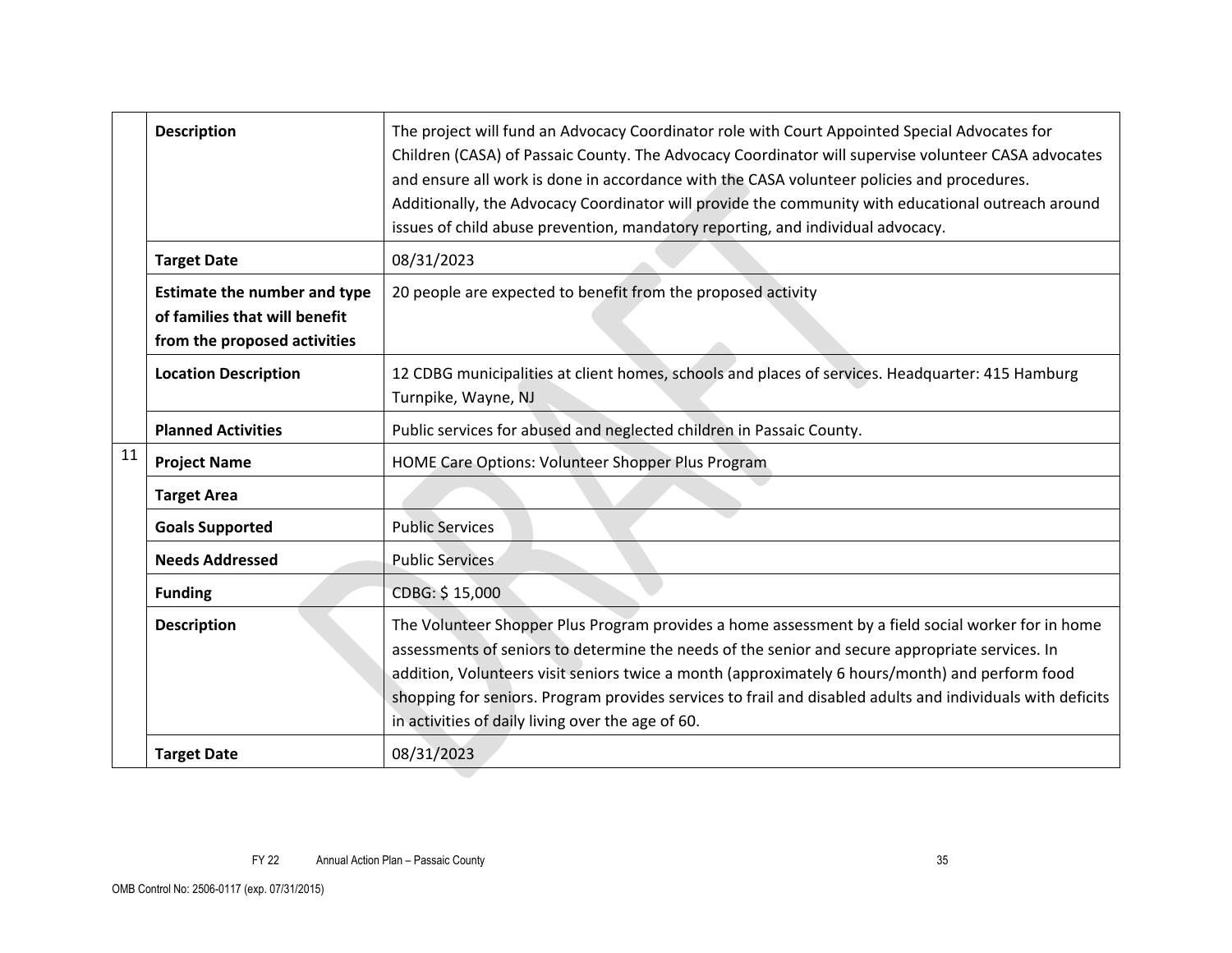|    | <b>Estimate the number and type</b> | 100 people are expected to benefit from the proposed activity |
|----|-------------------------------------|---------------------------------------------------------------|
|    | of families that will benefit       |                                                               |
|    | from the proposed activities        |                                                               |
|    | <b>Location Description</b>         | 12 CDBG Urban County municipalities                           |
|    | <b>Planned Activities</b>           | Public services for seniors in Passaic County.                |
| 12 | <b>Project Name</b>                 | <b>CDBG Administration</b>                                    |
|    | <b>Target Area</b>                  |                                                               |
|    | <b>Goals Supported</b>              | Administration                                                |
|    | <b>Needs Addressed</b>              | Administration                                                |
|    | <b>Funding</b>                      | CDBG: \$181,358                                               |
|    | <b>Description</b>                  | Planning and administration of the CDBG grant.                |
|    | <b>Target Date</b>                  | 08/31/2023                                                    |
|    | <b>Estimate the number and type</b> | N/A                                                           |
|    | of families that will benefit       |                                                               |
|    | from the proposed activities        |                                                               |
|    | <b>Location Description</b>         | 401 Grand St., Paterson, NJ 07505                             |
|    | <b>Planned Activities</b>           | Planning and administration.                                  |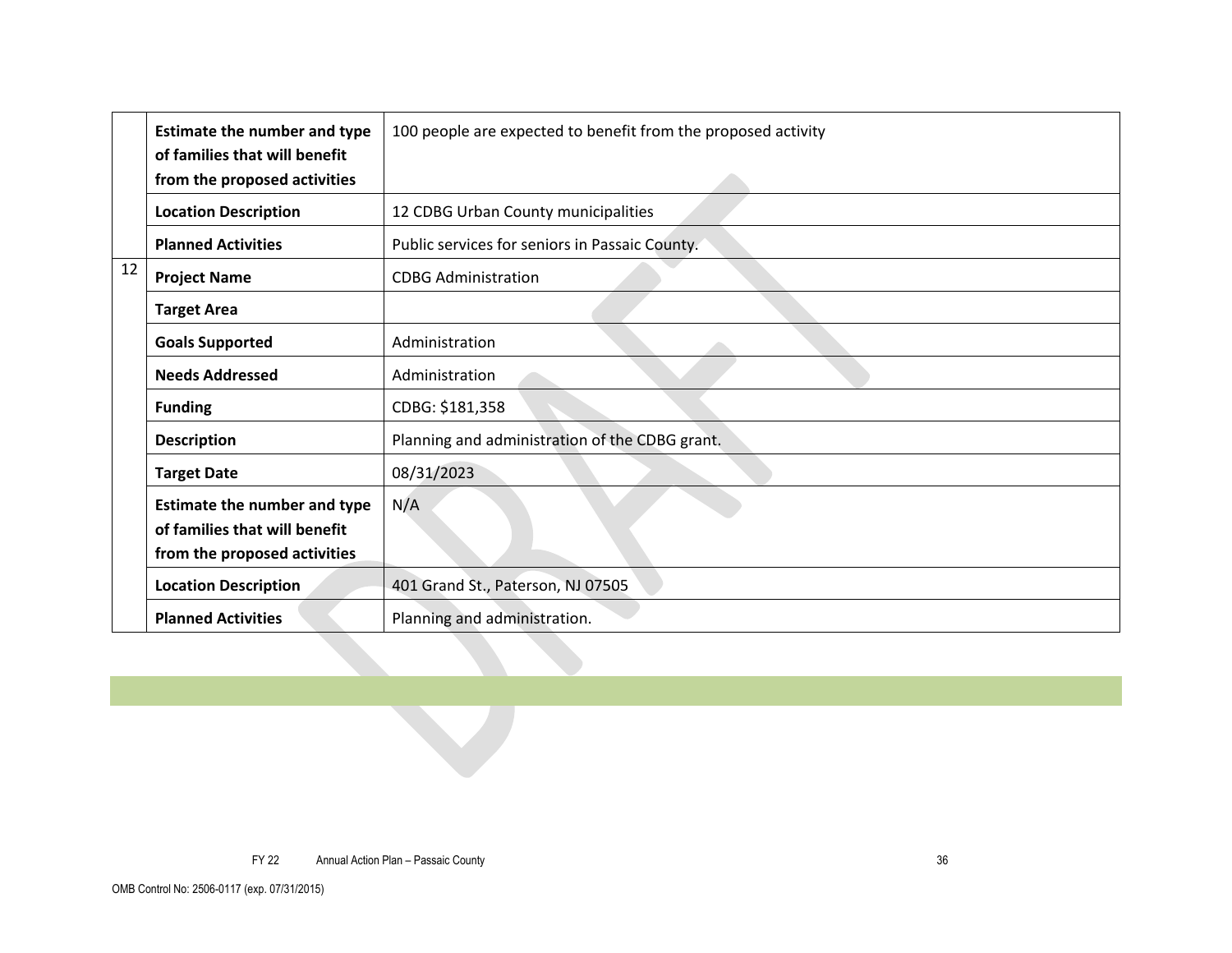### <span id="page-36-0"></span>AP-50 Geographic Distribution – 91.220(f)

#### **Description of the geographic areas of the entitlement (including areas of lowincome and minority concentration) where assistance will be directed**

The areas of Passaic County that have a concentration of Non-White and Latino populations are limited but have increased since 2000. Census Block Groups in Haledon, Prospect Park, Wanaque, Pompton Lakes, and Woodland Park have higher concentrations of Non-White and Latino households in addition to concentrations of lowand moderate-income people. Projects were identified in Prospect Park, Pompton Lakes, and Wanaque.

There were no target areas identified. The County funds projects based on demonstrated need for each activity.

### **Rationale for the priorities for allocating investments geographically**

Assistance is not directed to any specific geographic area in the County.

Area benefit projects in FY 2022 will take place in areas of low- and moderate-income concentration throughout the County.

All the CDBG funding (100%) will benefit LMI clientele either through area benefit or as presumed benefit populations throughout the County.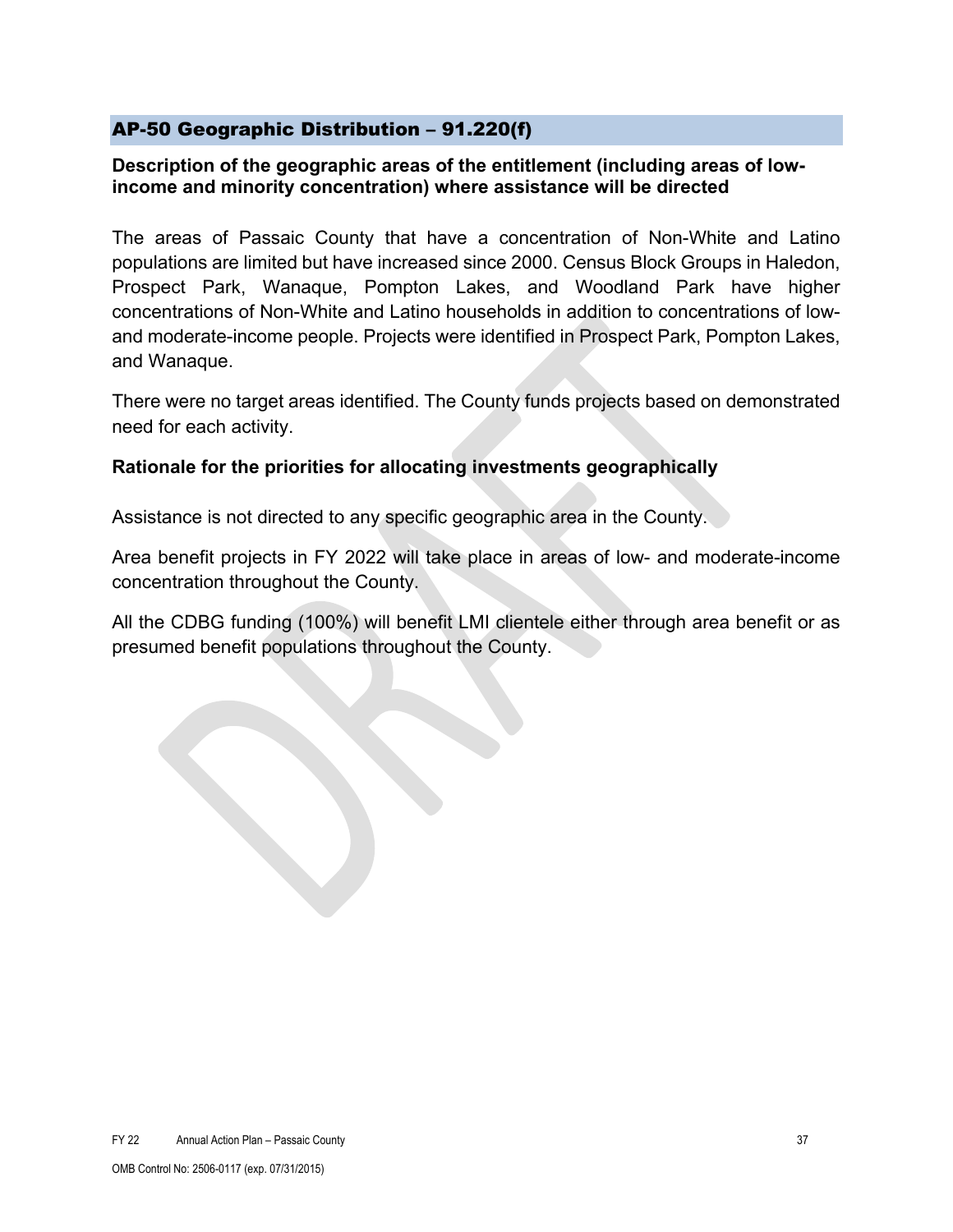# Affordable Housing

### <span id="page-37-1"></span><span id="page-37-0"></span>AP-55 Affordable Housing – 91.220(g)

#### Introduction

The County does not receive HOME funds and CDBG funding is limited. Housing rehabilitation projects are planned for FY2022. The CoC anticipates receiving new housing first vouchers as part of their application to HUD.

|                                      | Table 9 - One Year Goals for Affordable Housing by Support Requirement<br>One Year Goals for the Number of Households to be Supported |
|--------------------------------------|---------------------------------------------------------------------------------------------------------------------------------------|
| <b>Homeless</b>                      | 0                                                                                                                                     |
| Non-Homeless                         | 5                                                                                                                                     |
| Special-Needs                        | 0                                                                                                                                     |
| Total                                | 5                                                                                                                                     |
|                                      |                                                                                                                                       |
|                                      | Table 10 - One Year Goals for Affordable Housing by Support Type                                                                      |
|                                      | One Year Goals for the Number of Households Supported                                                                                 |
|                                      | Through:                                                                                                                              |
| Rental Assistance                    | $\Omega$                                                                                                                              |
| The Production of New Units          | 0                                                                                                                                     |
| <b>Rehab of Existing Units</b>       | 5                                                                                                                                     |
| <b>Acquisition of Existing Units</b> | 0                                                                                                                                     |
| Total                                | 5                                                                                                                                     |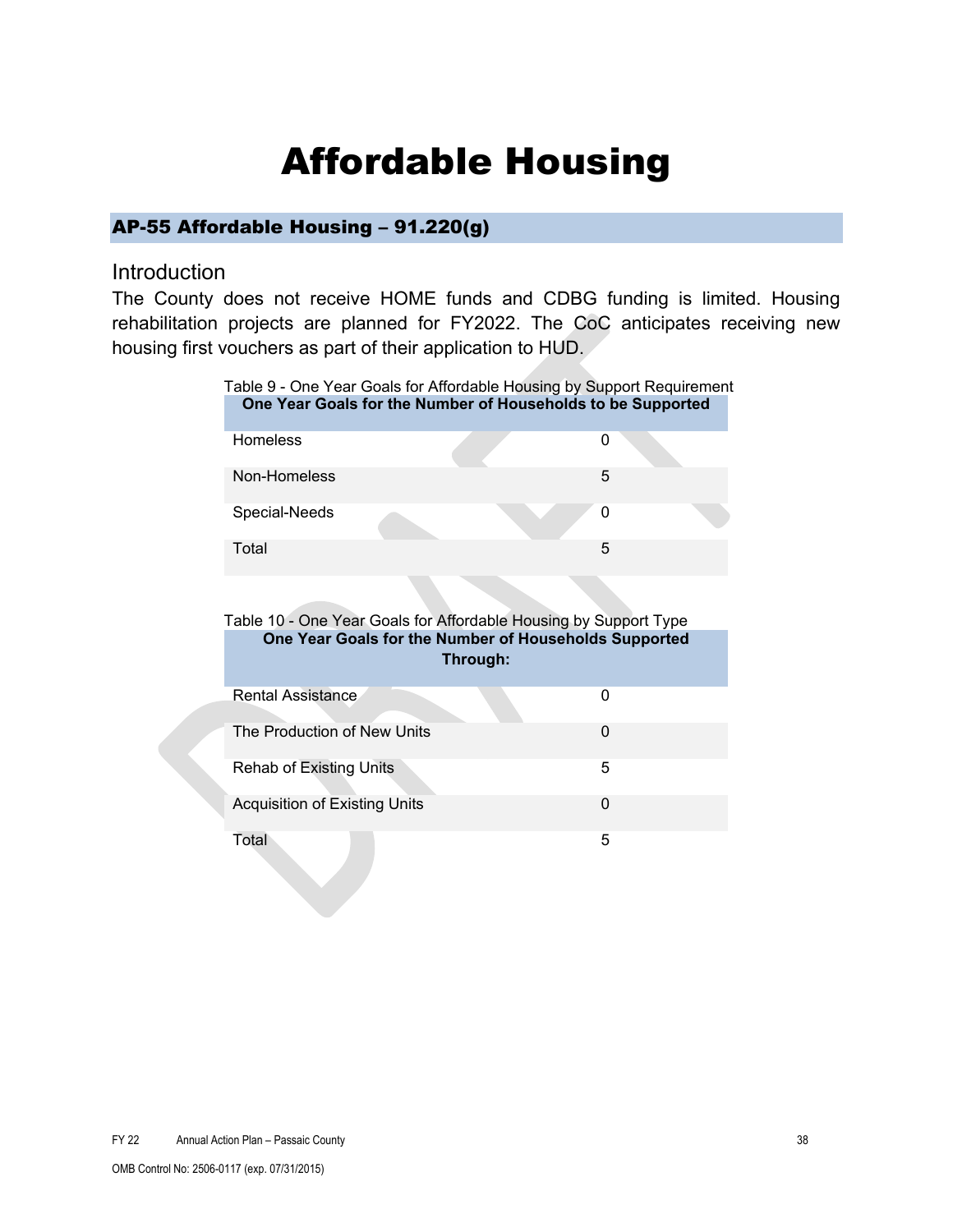### <span id="page-38-0"></span>AP-60 Public Housing – 91.220(h)

### **Introduction**

The Passaic County Housing Agency does not own or manage public housing in Passaic County. The Passaic County Housing Agency administers Section 8 vouchers only.

#### **Actions planned during the next year to address the needs to public housing**

N/A – There is no public housing in the Urban County.

### **Actions to encourage public housing residents to become more involved in management and participate in homeownership**

Passaic County Housing Agency has a family self-sufficiency program, including job training, development of employment skills, educational activities, and savings accounts for the development of economic self-sufficiency. This program serves approximately 80 families annually from a total of 835 Housing Agency Section 8 families.

### **If the PHA is designated as troubled, describe the manner in which financial assistance will be provided or other assistance**

N/A – Not a troubled agency.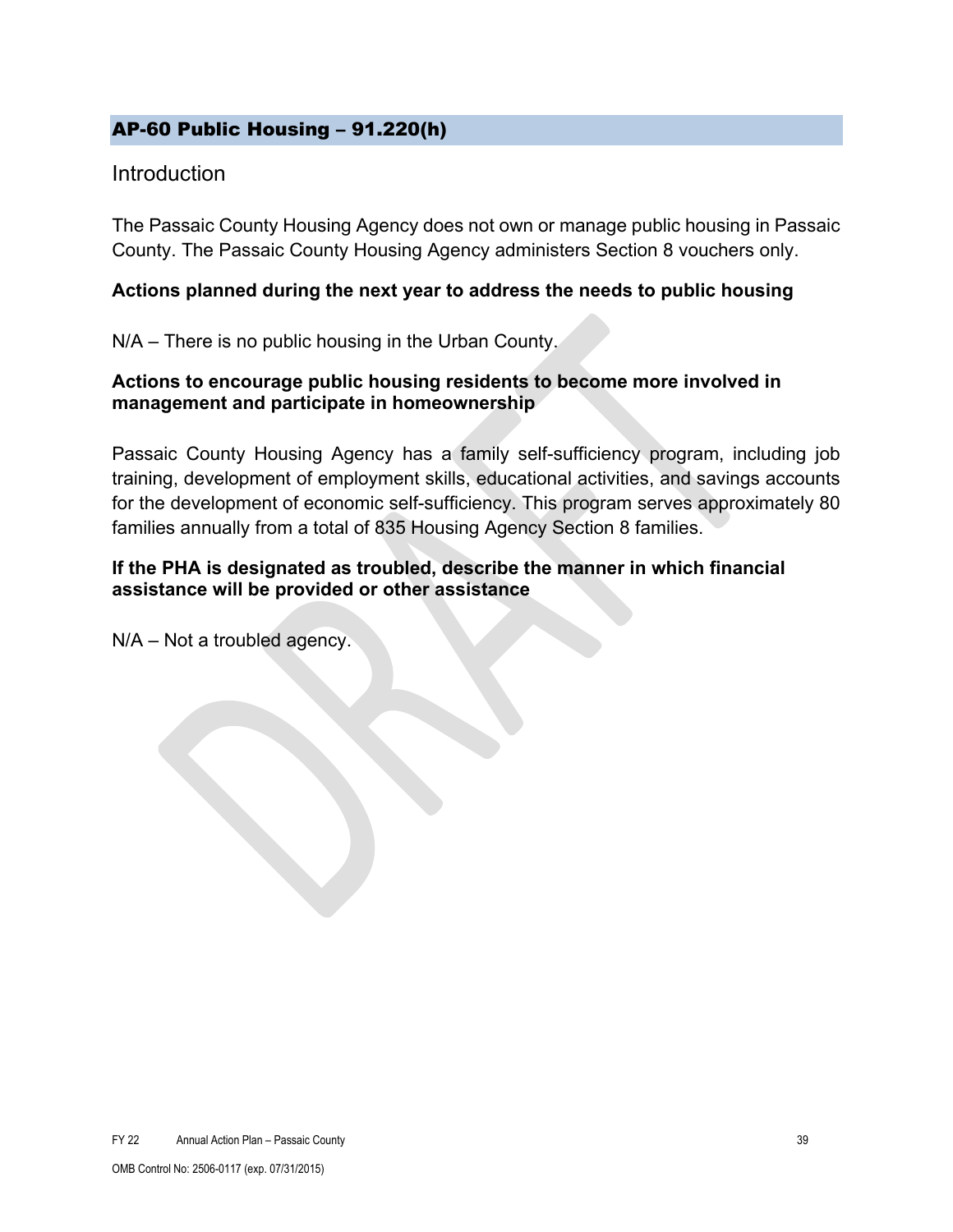### <span id="page-39-0"></span>AP-65 Homeless and Other Special Needs Activities – 91.220(i)

### **Introduction**

The Passaic County Continuum of Care (CoC) is supported by the staff of the Department of Human Services and administered by the Passaic County Interagency Council on Homelessness. The Passaic County Consolidated Plan relies on the work of the CoC to set policy and implement programs to prevent homelessness and assist persons who are homeless.

## **Describe the jurisdictions' one-year goals and actions for reducing and ending homelessness including:**

### **Reaching out to homeless persons (especially unsheltered persons) and assessing their individual needs**

The CoC plans and manages the homeless system's coordination through an ongoing collaboration of public and non-profit agencies, grantors, advocacy groups and formerly homeless individuals. The CoC has provided grant funding to NJ 211 to be the single point of entry for the coordinated assessment process. NJ 211 is the virtual Coordinated Assessment access point accessible to the community via telephone with availability 24 hours a day 7 days a week. NJ 211 strives to make materials and phone conversations accessible to persons with limited English proficiency through translation. NJ 211 is a key partner in conducting point of entry referrals into shelters, permanent housing, and services.

The CoC's Coordinated Assessment system covers the entire Passaic County geographic area through strategic outreach from PATH and SSVF partners. Strategic outreach covers the CoC's geography annually, but also proactively outreaches to the hardest to serve individuals who are not actively seeking services, and who are identified or staying in known locations. The PATH Program provides regular outreach at known locations. Further, through partnership with the eviction courts, PATH has addressed the needs of those at-risk of losing their housing. When families are removed from the welfare list, outreach is conducted to see if they have short-term places to live and long-term plans for permanent housing. Additional street outreach is conducted by "They Have A Name" to encourage people to move to shelter and services. The SSVF and Community Hope coordinate street outreach to homeless veterans.

As part of the coordinated system, the CoC has created a Housing Prioritization Tool (HPT) to assist the most vulnerable households in the Coordinated Assessment system. Using the tool ensures that people with the greatest needs will be prioritized when housing providers are seeking referrals for permanent supportive housing and rapid re-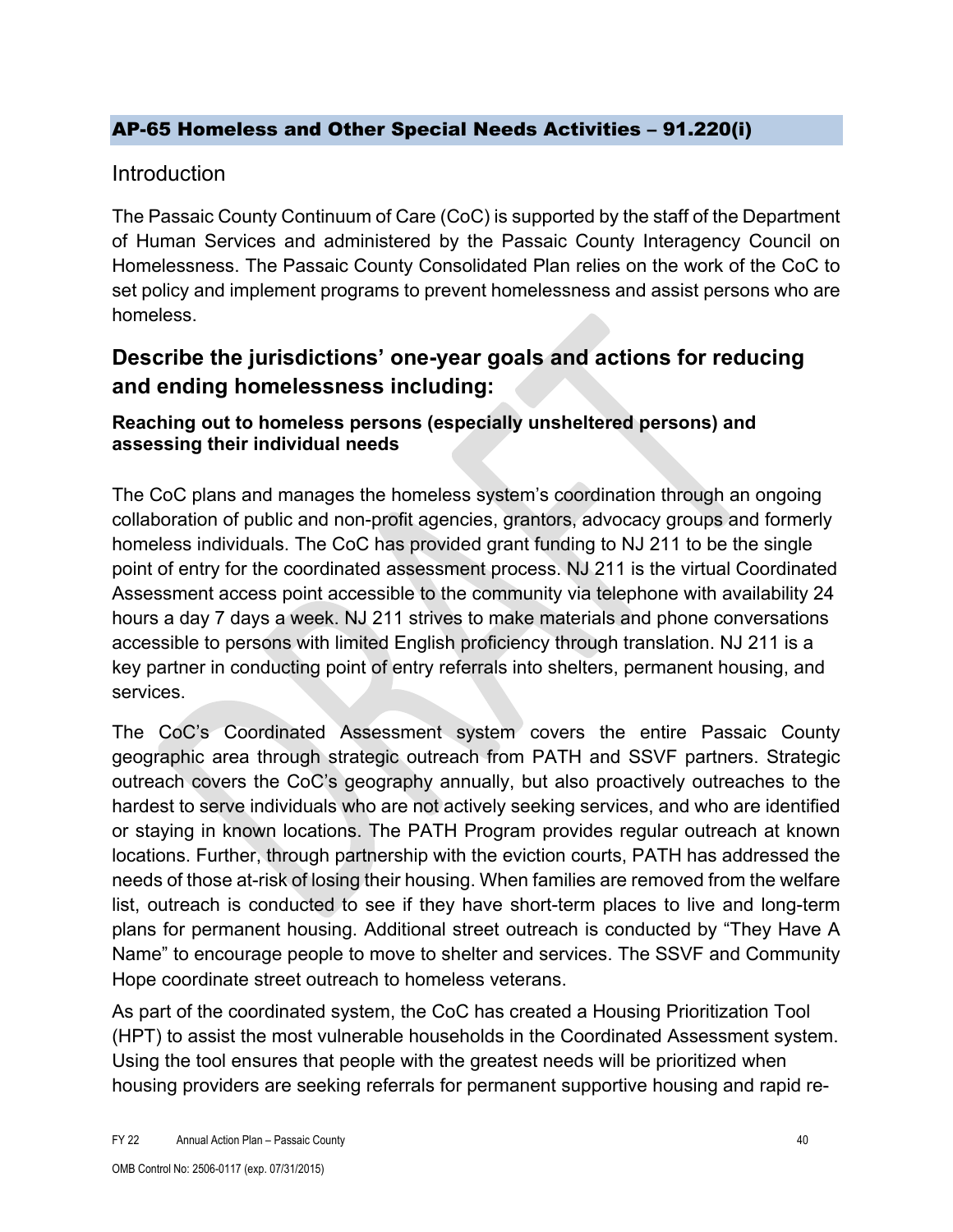housing placements. The CoC tracks the length of time clients remain on the list and where clients are discharged to, ensuring the effectiveness of the CoC and the prioritization process. The CoC can monitor bed availability in real-time for housing projects using the Homeless Management Information System.

### **Addressing the emergency shelter and transitional housing needs of homeless persons**

Shelter and transitional housing providers are moving toward rapid re-housing, housing first and limiting stays prior to permanent housing entry. Funds were reallocated from PSH programs to fund rapid re-housing through the CoC. The Passaic County Homeless Trust Fund has also funded rapid re-housing and services in support of rapid re-housing projects. The State DCA funded 500 state-wide rental assistance vouchers for chronically homeless to be matched by services provided by local agencies. NJCDC is administering 50 vouchers and matching with services funded from the County's Homeless Trust Fund. The CoC is working to shorten the length of time persons are homeless. To this end, transitional housing is being phased out and more rapid-rehousing and permanent supportive housing created. The Hispanic Center Transitional Housing was restructured as a homeless shelter.

**Helping homeless persons (especially chronically homeless individuals and families, families with children, veterans and their families, and unaccompanied youth) make the transition to permanent housing and independent living, including shortening the period of time that individuals and families experience homelessness, facilitating access for homeless individuals and families to affordable housing units, and preventing individuals and families who were recently homeless from becoming homeless again**

Coordinated referral and an extensive inventory of services provide an opportunity for persons who are homeless to make a successful transition to permanent housing. The CoC Priorities are: (1) ending chronic and veteran homelessness, (2) creating new lowbarrier housing first-oriented permanent supportive housing and rapid re-housing projects, and (3) creating a systemic response to homelessness through coordinated entry and assessment.

- To end chronic homelessness, the CoC is utilizing a Housing Prioritization Tool to prioritize chronically homeless persons for permanent housing opportunities systematically and is supporting projects that have low-barrier intake and termination criteria, this includes having had NJCDC sponsor 15 new Housing First vouchers for the chronically homeless utilizing State Rental Assistance from NJ DCA.
- To end homelessness, PCICH members Catholic Family and Community Services and Community Hope provide SSVF outreach, services, and rental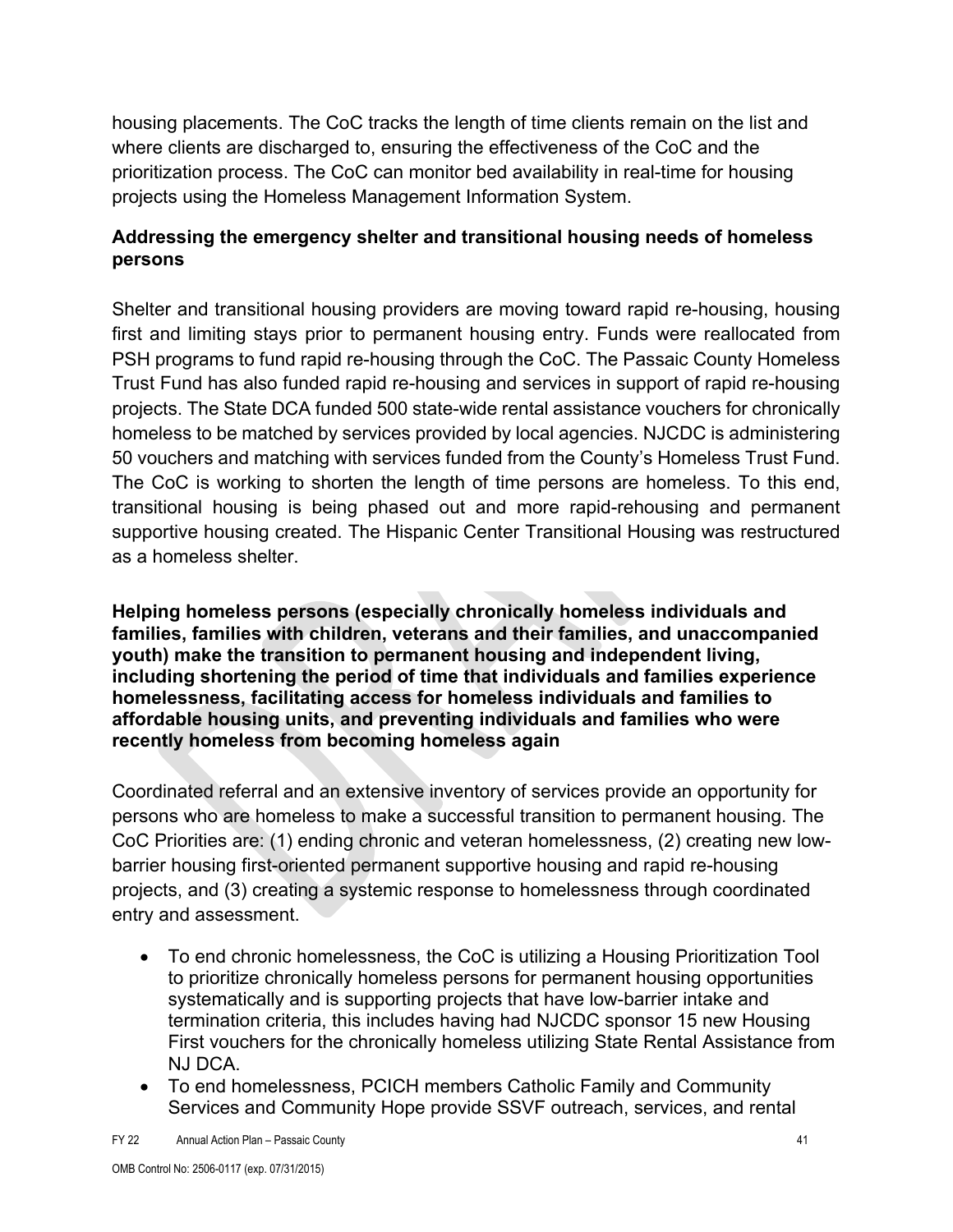assistance and manage a by-name-list of identified veterans to connect them with veteran-specific and other community resources.

• To create a systemic response to homelessness, the CoC has funded NJ 211 to cover the full geographic area with Coordinated Assessment access, and is holding monthly case conferencing meetings among outreach, housing providers and emergency shelter providers to prioritize resources for those who are homeless for the longest time and with the greatest severity of service needs.

Through partnerships with the Children's Inter-Agency Coordinating Council (CIACC), education system partners, homeless liaisons, the behavioral health care system, child protective services and the homeless services system, homeless students and their families are identified, and service plans developed to meet their needs. CIACC offers cross-training on homeless definitions, compliance and requirements, support systems for the homeless and effective community service providers. CIACC has developed a standardized intervention model for use in school settings to effectively determine the service needs of homeless children and connect them to appropriate providers. The homeless liaison serves on the CoC board.

**Helping low-income individuals and families avoid becoming homeless, especially extremely low-income individuals and families and those who are: being discharged from publicly funded institutions and systems of care (such as health care facilities, mental health facilities, foster care and other youth facilities, and corrections programs and institutions); or, receiving assistance from public or private agencies that address housing, health, social services, employment, education, or youth needs.**

The CoC application to HUD indicated that the most effective way to decrease homelessness is through a single point of entry, assessment, expanded outreach, increased community awareness, coordination of efforts and expansion of housing opportunities and prevention services.

The Ten-Year Plan places a prevention emphasis on discharge planning and access to a safety net of services. The Coalition continues to:

- Work with the State of New Jersey and local public and private entities to establish an effective homelessness prevention program in Passaic County.
- Create a 'minimum standard' discharge policy to be adopted county-wide.
- Create affiliation agreements between various discharging agencies and shelters.
- Improve discharge planning policy for prisons and jails.
- Improve discharge planning for youth aging out of the DYFS system.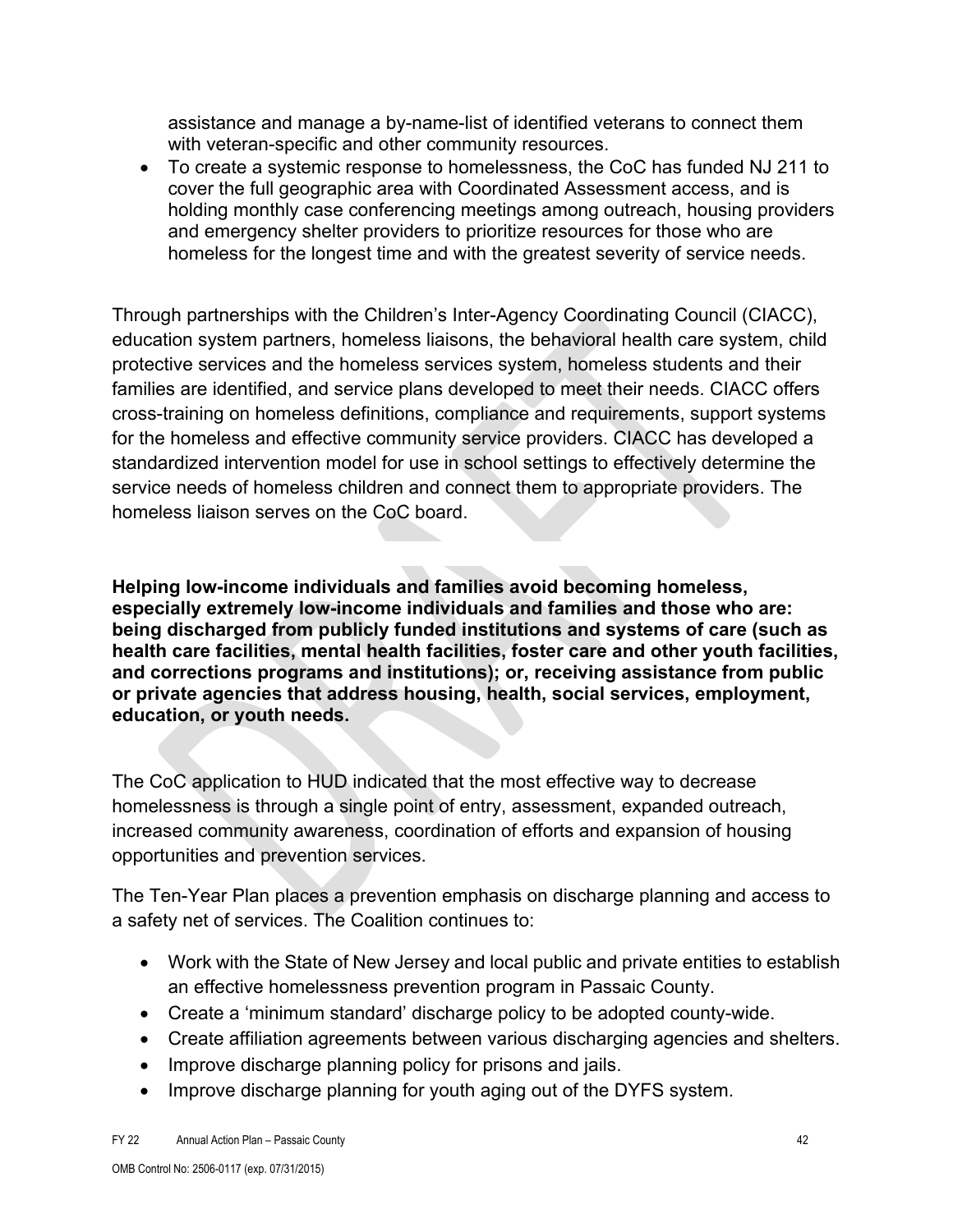Partnerships with the school homeless liaisons will be strengthened through coordinated training sessions with providers. The Mainstream Committee of the CoC has incorporated education and early childcare issues in their monthly meetings. The CoC works with the Children's Inter-Agency Coordinating Council (CIACC) to build partnerships with the healthcare system, child protective services and homeless services system to better identify homeless students and coordinate services.

The County has budgeted \$30,000 in FY22 CDBG funds for the County Court Appointed Special Advocates (CASA) program which assists foster youth.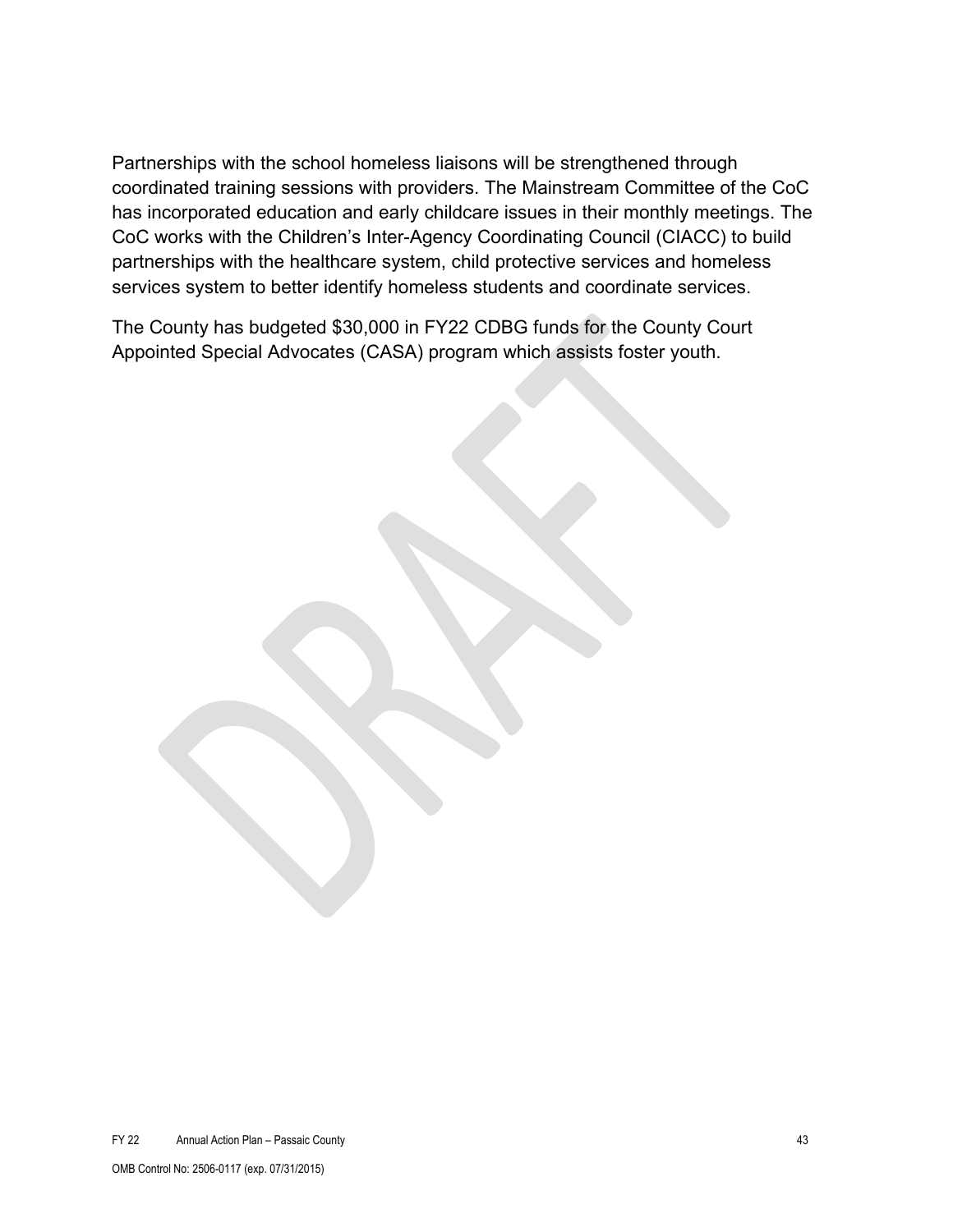### <span id="page-43-0"></span>AP-75 Barriers to affordable housing – 91.220(j)

### **Introduction**

The County updated the Analysis of Impediments to Fair Housing in 2019. Barriers identified were:

- Limited housing choice results in Housing Choice vouchers concentration in older, lower cost communities
- Lack of public transit limits mobility and housing choice
- Based on housing complaints received by HUD, there is continued evidence of discrimination in housing on the basis of race, disability and familial status which limits housing choice
- Non-White households were less likely to be homeowners and are more likely to have been offered a high-cost loan than white households
- Members of protected classes have lower income and higher unemployment rates which limits housing choice
- Many of the municipal zoning ordinances in the Urban County are outdated, lack certain terms, definitions, and/or regulations, are not in alignment with Federal fair housing law.
- Newspaper advertising online did not consistently use fair housing logo in Real Estate section

In the Five-Year CP, obstacles such as a lack of funding, NIMBYism, a lack of affordable housing, limited infrastructure in the community, Highlands development restrictions, and escalating costs to providing housing were cited as obstacles to providing affordable housing.

**Actions planned to remove or ameliorate the negative effects of public policies that serve as barriers to affordable housing such as land use controls, tax policies affecting land, zoning ordinances, building codes, fees and charges, growth limitations, and policies affecting the return on residential investment**

The County will continue to conduct fair housing education and outreach. The County does not control land use, zoning, building codes or other actions with direct impact on land use. The County will continue to work in an advisory capacity to the local municipalities on land use issues.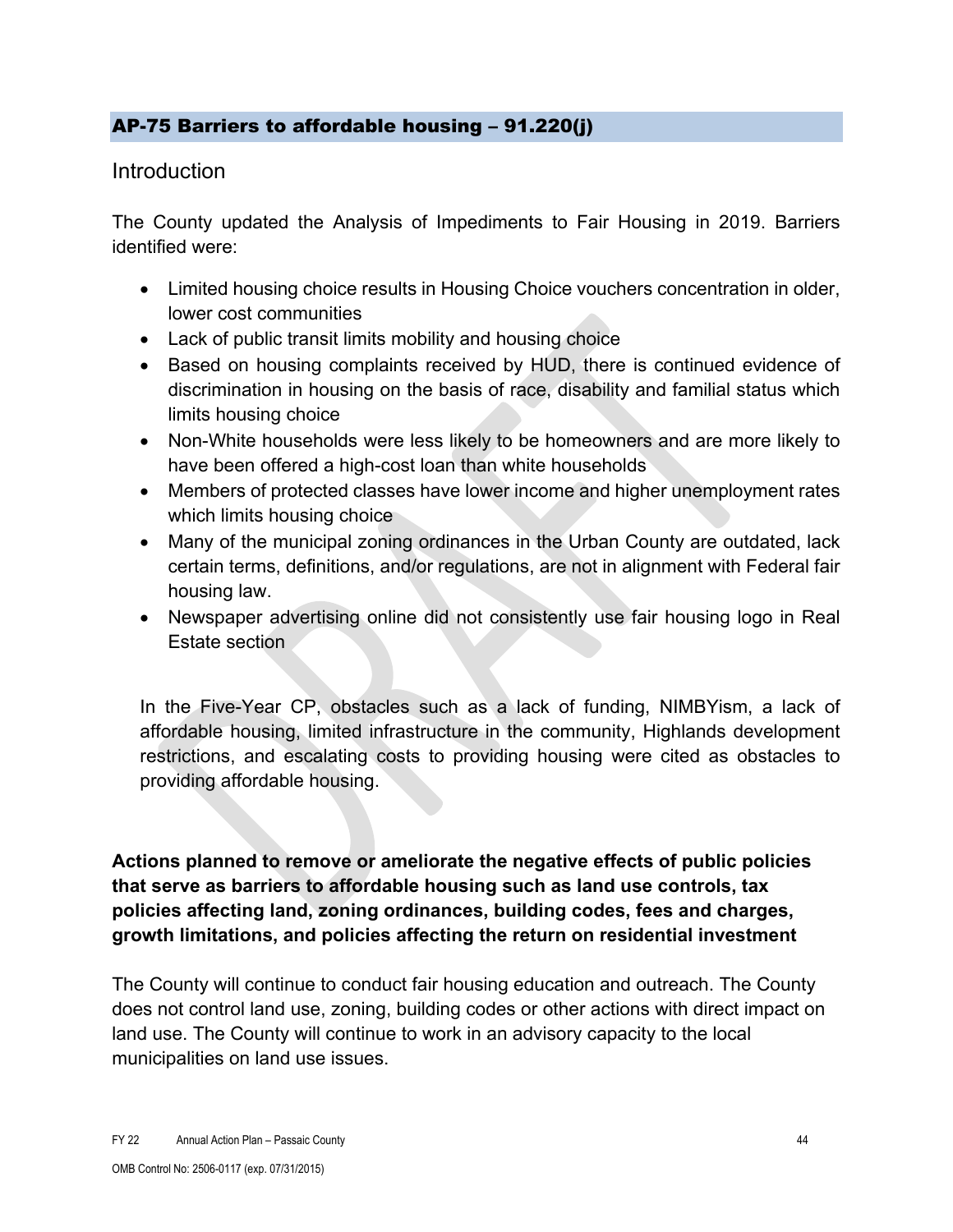The County will continue to promote the County's fair housing webpage as a place to get information on fair housing. A housing conference was planned for prior program years but had to be canceled due to the Covid-19 pandemic. The conference is tentatively planned for 2023.

The Planning Department is collecting the court determinations for affordable housing to incorporate into a new housing element of the County's Master Plan. The County will promote housing options to expand housing choice.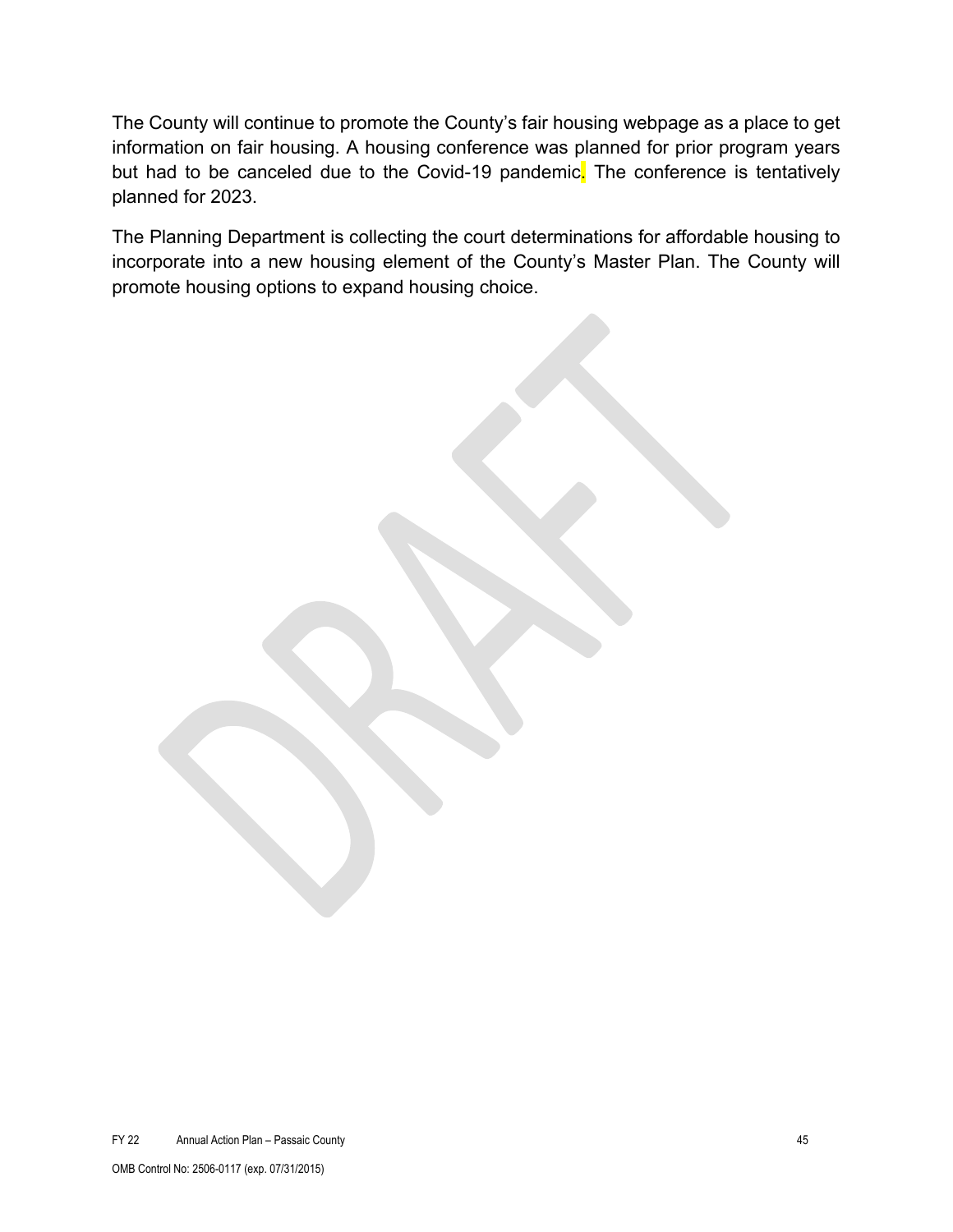### <span id="page-45-0"></span>AP-85 Other Actions – 91.220(k)

### **Introduction**

The following information illustrates other actions that Passaic County will take to address its priority needs.

### **Actions planned to address obstacles to meeting underserved needs**

The primary impediment to the County's ability to meet underserved needs is the limited amount of CDBG funding to address identified priorities. The County will continue to seek public and private resources to leverage its entitlement funds in assisting with implementation of policies and programs.

The County Housing Agency provides rent vouchers to offset the high cost of rental housing in the County.

The Passaic County Human Services Department offers several programs to combat homelessness and is the administrator of the CoC in Passaic County. The County has a Homeless Trust Fund which will provide resources to address homelessness.

### **Actions planned to foster and maintain affordable housing**

The County will continue to support its goals of maintaining and expanding affordable housing by supporting activities and programs funded by others by certifying these activities as consistent with the five - year plan.

The Passaic County Weatherization and Home Energy Division provides utility subsidies to low- income individuals residing in Passaic County to permit them to stay in their homes and have adequate heating and electricity. In addition, the Division rehabilitates the homes of low-income individuals to ensure that they are energy efficient. Rehabilitation includes insulation, new windows, new hot water heaters and new boilers.

Additionally, the County will continue to provide resources to help homeless and lowincome persons obtain housing. For example, the Passaic County Housing Agency provides rent vouchers to offset the high cost of rental housing in the County.

#### **Actions planned to reduce lead-based paint hazards**

The County is a participant in the New Jersey Health Department Lead Abatement Initiative. When children are identified with an elevated blood lead level, the County provides oversight to ensure that the lead-based paint problem is addressed. The State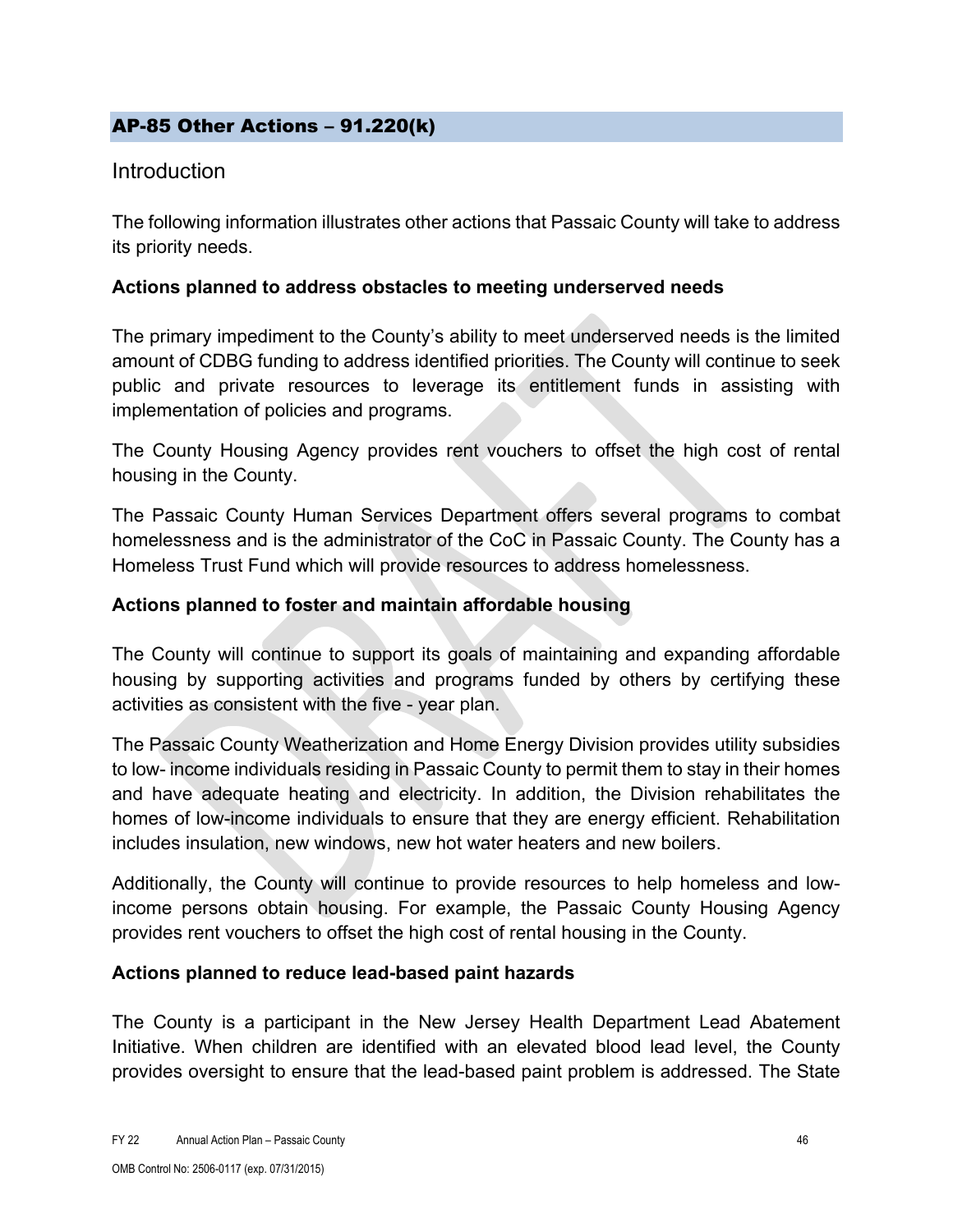recently announced its plans to reinstate funding for lead-based paint remediation. The County will once again be able to refer owners to this program.

The U.S. EPA guideline for renovation, paint and repair, effective April 22, 2010, requires that all contractors notify owners of properties constructed prior to 1978 of the potential for lead-based paint hazards and to perform work in a lead safe manner. Contractors must be trained and registered with the U.S. EPA to do work in older homes that disturbs painted surfaces. Local building code offices will be made aware of these requirements.

### **Actions planned to reduce the number of poverty-level families**

Through implementation of human services programs offered by or through funding provided by Passaic County, the County works to reduce the number of families with incomes below the poverty level. The County, in conjunction with the public and private agencies and institutions, provides lower-income households with the opportunity to gain the knowledge and skills as well as the motivation to become fully self-sufficient. Economic Development activities are directed toward the creation of new businesses and employment opportunities. The CDBG program provides the potential of generating jobs that may be filled by Section 3 residents or hire Section 3 businesses.

The county Workforce Development Board and One-Stop Center develop training programs and provide job placement services for county residents.

### **Actions planned to develop institutional structure**

The County Department of Planning and Economic Development is responsible for the administration of the CDBG program. All sub-recipient agreements are monitored on an ongoing basis. The County participates with other groups when appropriate, such as planning for the homeless, to facilitate cooperative problem solving in Passaic County.

Additionally, coordination between the County, non-profit service providers, and private agencies allow for all parties in Passaic County to efficiently leverage the limited economic and human resources available.

### **Actions planned to enhance coordination between public and private housing and social service agencies**

The County will continue efforts to enhance coordination between agencies by creating partnerships in the implementation the Section 3 outreach initiative and the Passaic County Interagency Council on Homelessness. The Section 3 outreach effort will partner with the Passaic County Workforce Development Center and the agencies involved in the Human Services Advisory Board to identify Section 3 individuals and businesses and to provide feedback on available job opportunities. The Passaic County CEAS/Continuum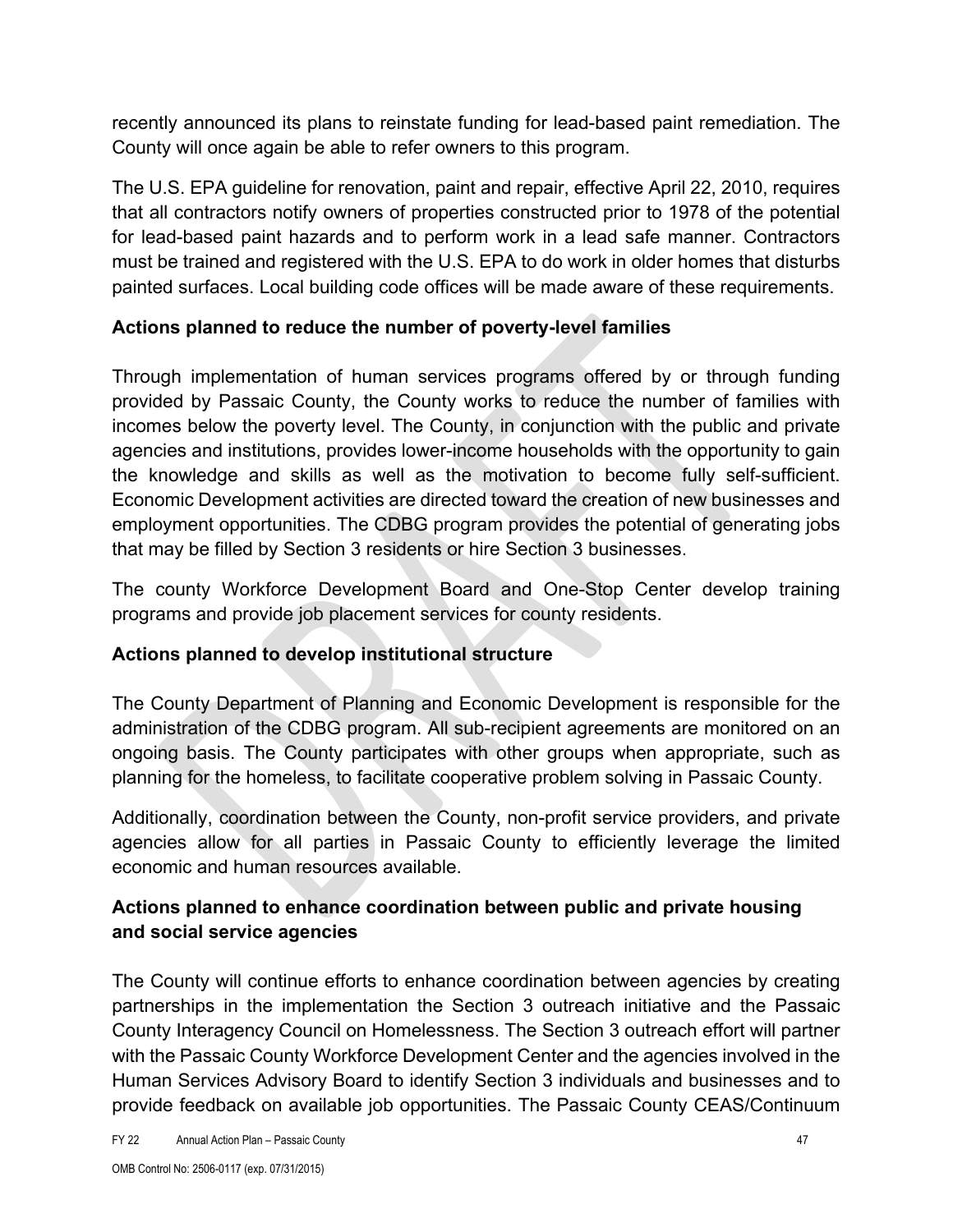of Care is comprised of providers of homeless services and prepares the McKinney application for funding from HUD.

In addition to coordination between public and private agencies, improved coordination between Passaic County departments is being pursued to improve housing and economic opportunities for low- and moderate-income residents. Departments include Planning & Economic Development, Passaic County Public Housing Agency, Human Services, Parks & Recreation, Roads Division, and Office of Emergency Management.